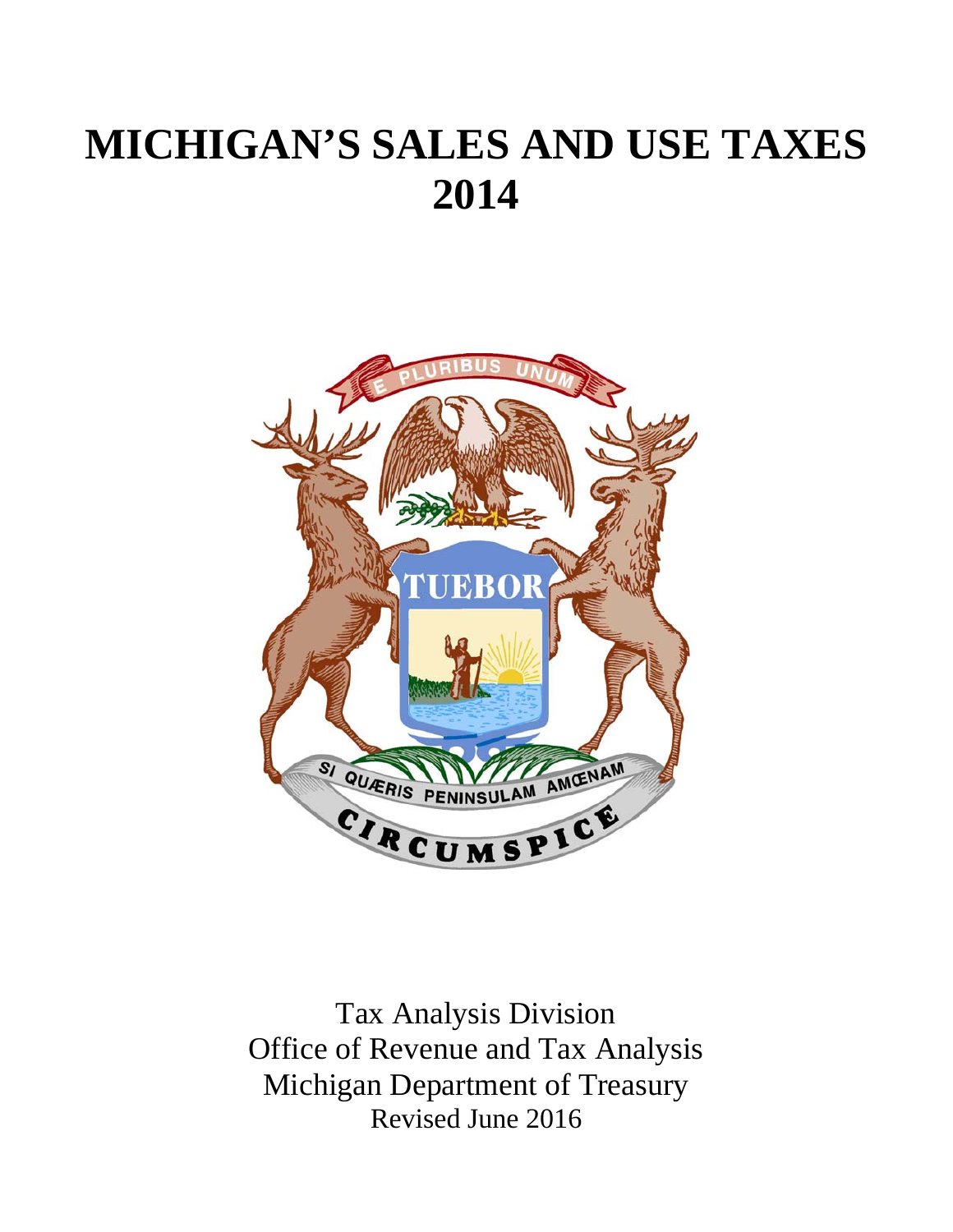# **MICHIGAN'S SALES AND USE TAXES 2014**



## **Acknowledgments**

Scott Darragh prepared this report under the direction of Howard Heideman, Director of the Tax Analysis Division, Office of Revenue and Tax Analysis, Michigan Department of Treasury. Michael Eschelbach of the Bureau of Tax Policy previously provided assistance on the Streamlined Sales and Use Tax Agreement.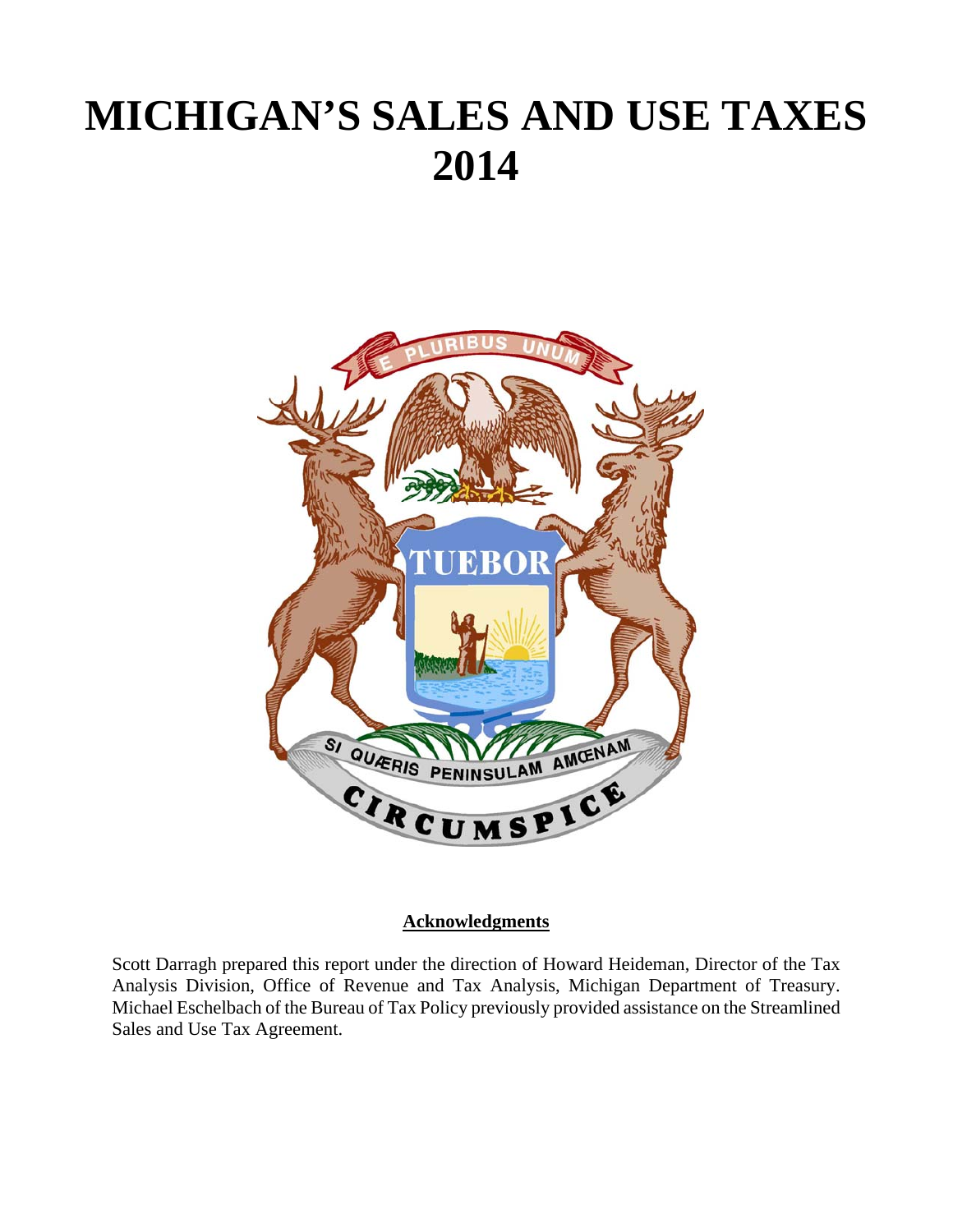# **TABLE OF CONTENTS**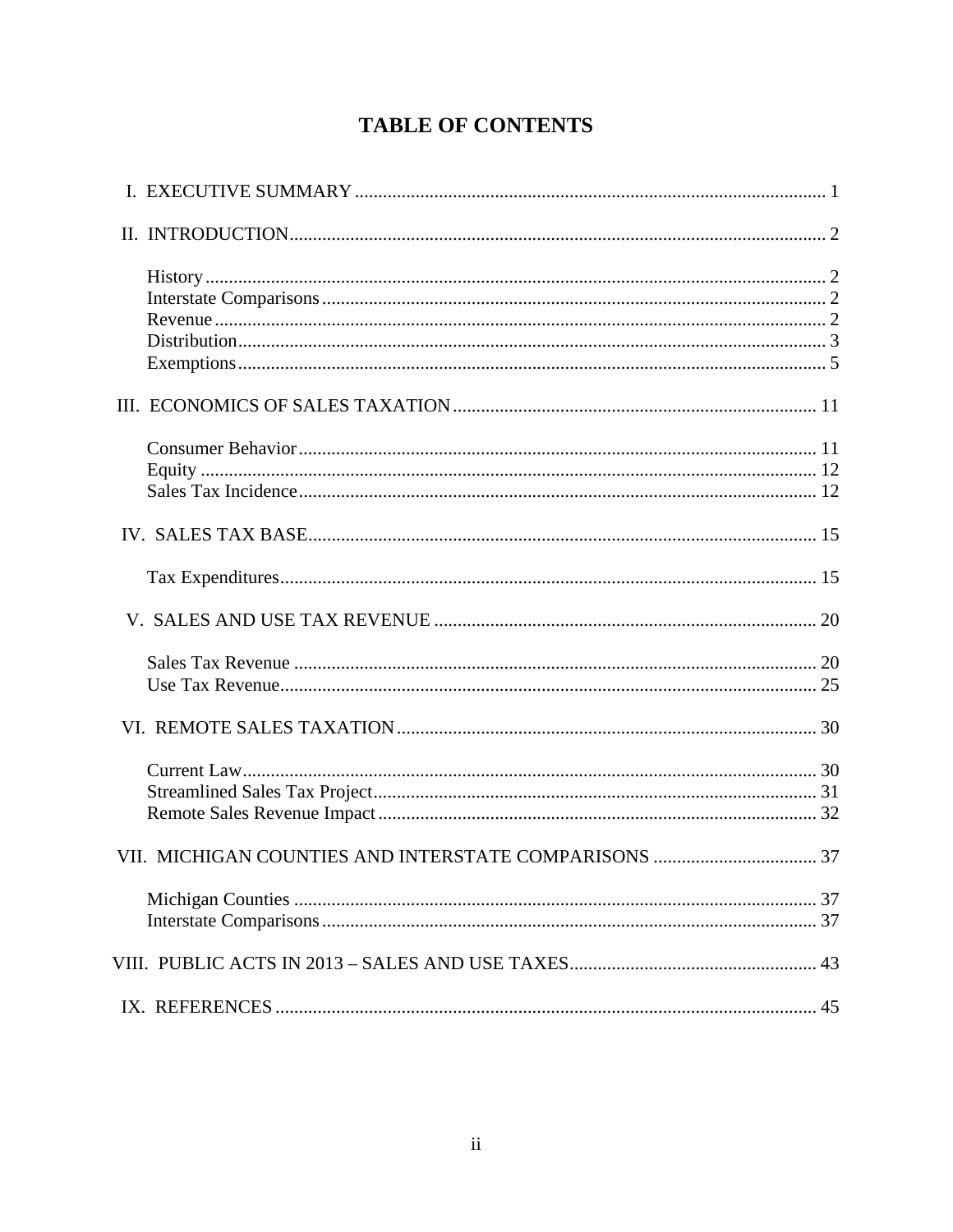## **LIST OF EXHIBITS**

| <u>Exhibit</u> |                                                                   | <u>Page</u>    |
|----------------|-------------------------------------------------------------------|----------------|
| $\mathbf{1}$   |                                                                   | $\overline{4}$ |
| $\overline{2}$ |                                                                   | 5              |
| 3              | Sales and Use Tax Revenue as a Percent of Total State Tax Revenue | 9              |
| 4              |                                                                   | 10             |
| 5              |                                                                   | 10             |
| 6              |                                                                   | 16             |
| 7              |                                                                   | 17             |
| 8              |                                                                   | 19             |
| 9              |                                                                   | 21             |
| 10             |                                                                   | 22             |
| 11             |                                                                   | 22             |
| 12             |                                                                   | 23             |
| 13             |                                                                   | 24             |
| 14             |                                                                   | 26             |
| 15             |                                                                   | 27             |
| 16             | Use Tax Revenue as a Percent of Personal Income                   | 27             |
| 17             |                                                                   | 28             |
| 18             |                                                                   | 29             |
| 19             |                                                                   | 35             |
| 20             | Michigan Revenue Loss Impact - Consumer Mail Order and E-Commerce | 35             |
| 21             | Michigan Use Tax Revenue Loss from Consumer Remote Sales          | 36             |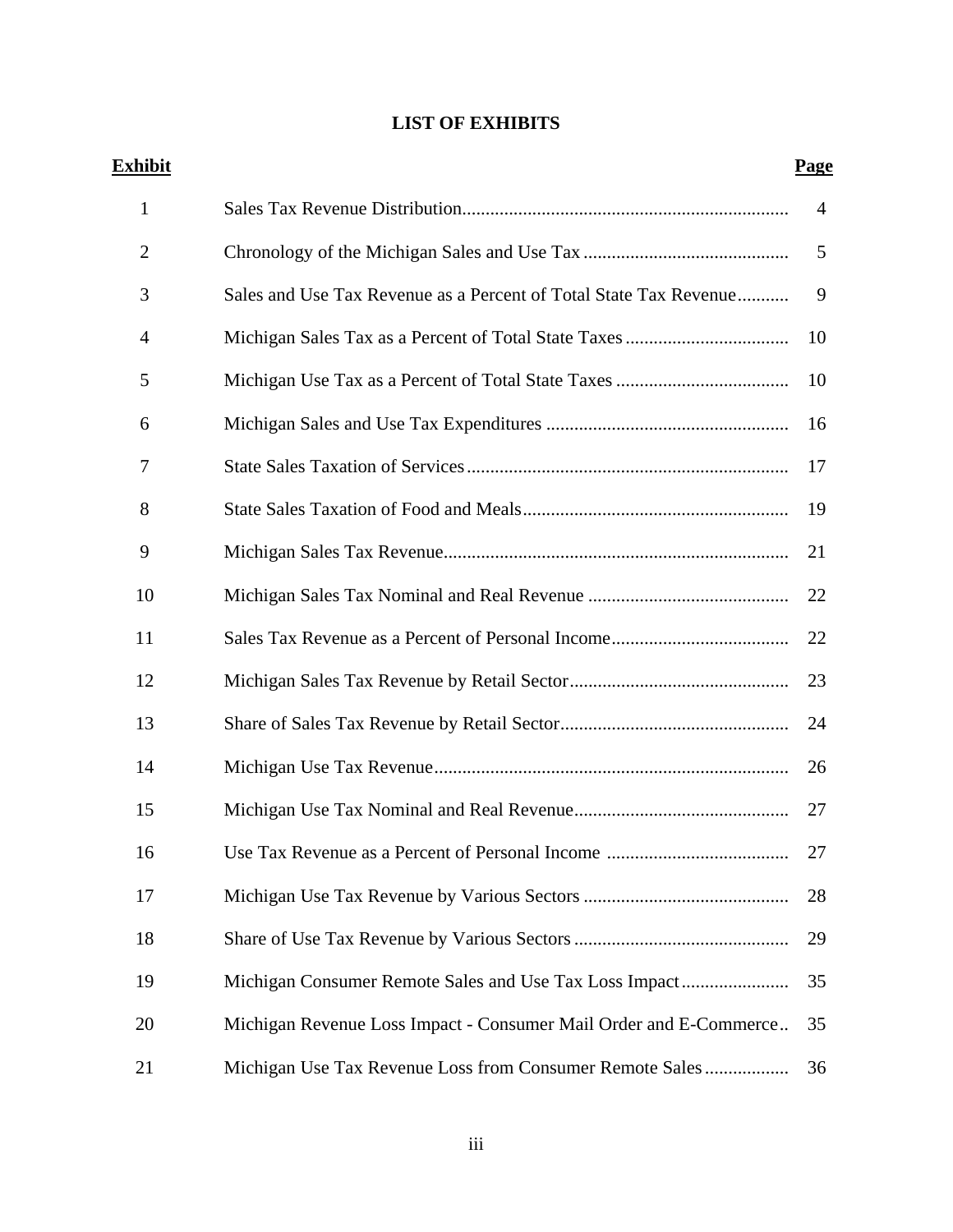| Exhibit | Page |
|---------|------|
| 22      |      |
| 23      |      |
| 24      |      |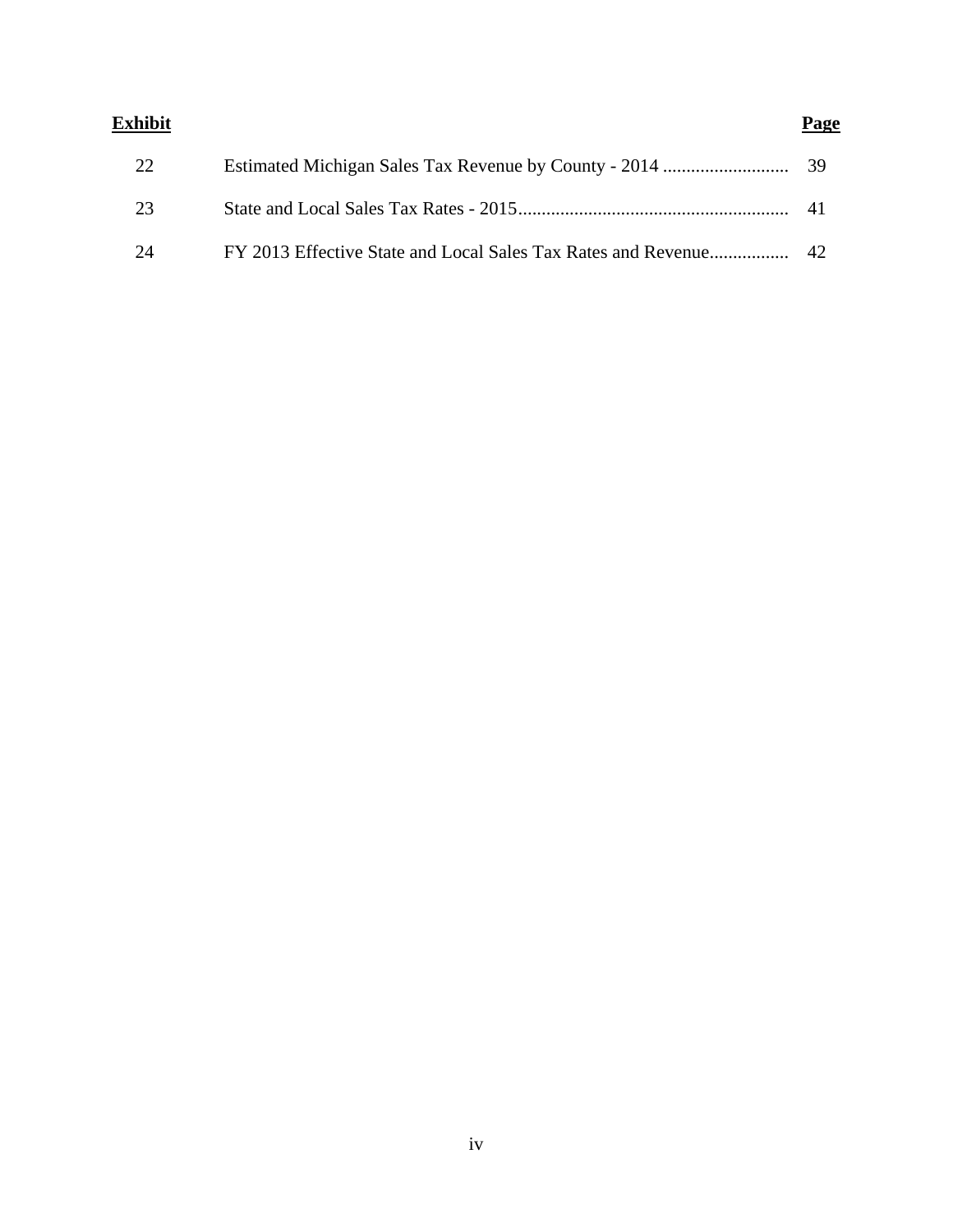# **I. EXECUTIVE SUMMARY**

- Michigan sales and use tax revenue totaled \$9.002 billion in Fiscal Year (FY) 2014, an increase of 6.4 percent from FY 2013. The combined growth rate was 3.5 percent if the revenue from the use tax on health maintenance organizations covering Medicaid services was excluded. FY 2014 sales tax revenue was \$7.363 billion and FY 2014 use tax revenue was \$1.639 billion, including the additional revenue from Medicaid HMOs, and \$1.393 billion without the additional revenue. The increase in sales tax revenue (2.8 percent) reflected growth in sales of lumber and building materials and home furnishings, due to continued recovery in the housing sector.
- Most Michigan sales tax revenue is dedicated to the state School Aid Fund (73.3 percent) and local government revenue sharing (24.2 percent). Michigan use tax revenue is dedicated to the General Fund (66.7 percent) and School Aid Fund (33.3 percent).
- Exemptions and other tax expenditures reduced sales and use tax collections by an estimated \$15.3 billion in FY 2014. Untaxed services remain the largest single source of tax expenditures.
- The automotive retail sector remitted the largest share of sales tax revenue at \$2.25 billion. The automotive retail sector also provided the largest share of use tax revenue in FY 2014 at \$211.4 million, followed by telecommunications at \$191.9 million.
- The sales and use tax revenue base has been and continues to be eroded by rapidly growing remote sales (mail order and Internet). Michigan's tax revenue losses from consumer remote sales are estimated at \$443 million in FY 2014. The estimated revenue losses are projected to grow to \$468 million in FY 2017.
- Louisiana has the highest average effective combined state and local sales tax rate at 9.60 percent for fiscal year 2013. With an effective rate of 6.0 percent, Michigan and five other states rank  $7<sup>th</sup>$  lowest among the 45 states with a sales tax.
- Hawaii has the highest amount of general sales tax revenue as a percent of personal income at 5.01 percent. Michigan ranks  $28<sup>th</sup>$  highest at 2.16 percent, below the national average of 2.33 percent.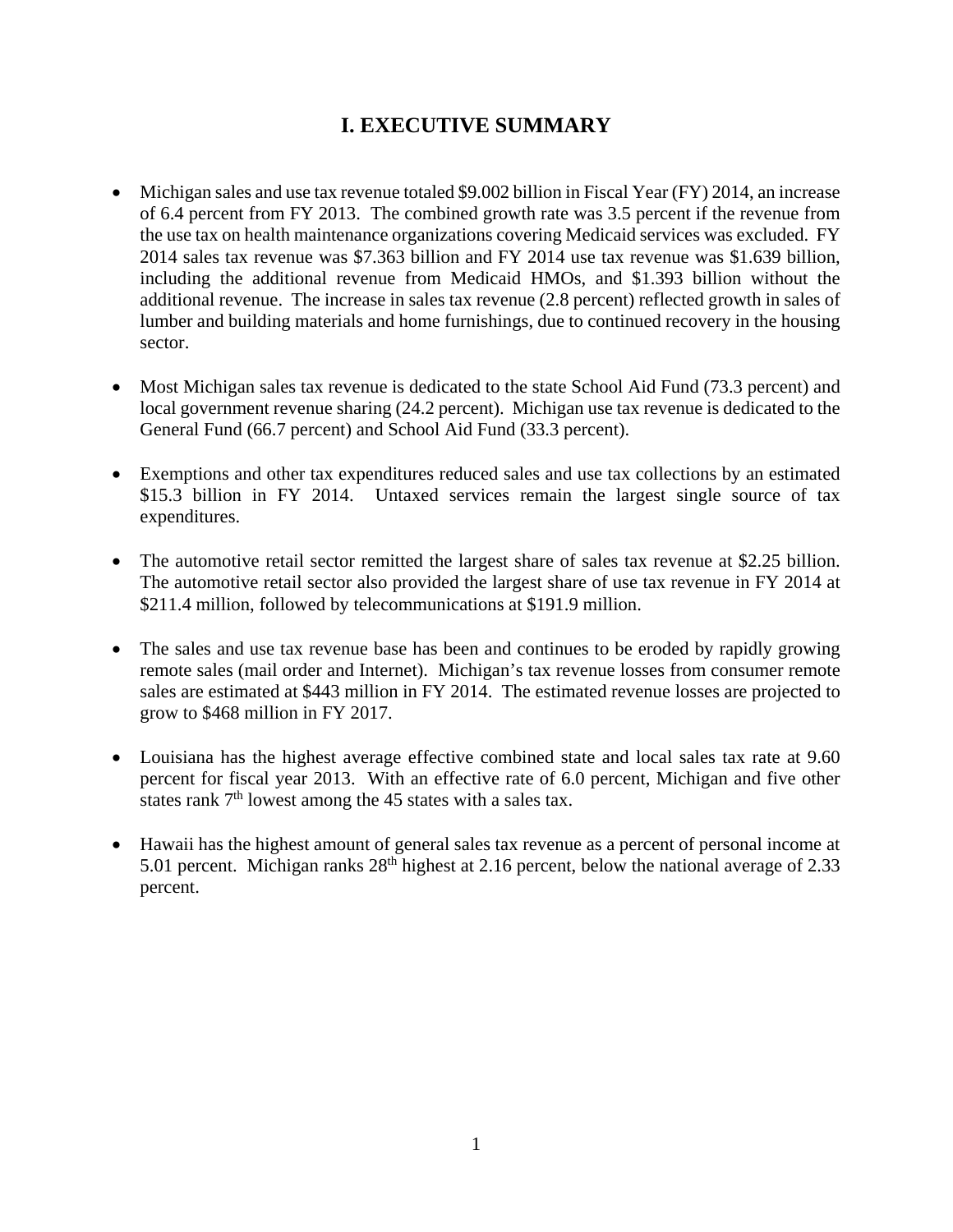## **II. INTRODUCTION**

This report provides a brief history of the Michigan sales and use taxes and examines data on sales and use tax revenue. The impact of remote sales on sales and use tax revenue is also discussed.

#### **History**

The first sales tax in the United States was enacted by the state of Mississippi in 1932. Michigan followed the next year by enacting Public Act 167 of 1933, which levied a three percent tax on all retail sales of personal property. Initially, the only exemptions from the Michigan sales tax were sales to federal and state governments and sales of goods for later resale. Eight other states also enacted a sales tax in 1933. Currently, 45 states and the District of Columbia levy a sales tax. Alaska, Delaware, Montana, New Hampshire, and Oregon do not levy a sales tax. Additionally, most states allow local governmental units (municipalities, school districts, and counties) to levy a sales tax. Michigan does not allow any local sales taxes. Although local sales taxes are not expressly prohibited by the Michigan Constitution, the Michigan Attorney General has interpreted the Constitution as effectively prohibiting them. The maximum sales tax rate under the Constitution is 6 percent, the current tax rate levied by the state.

In 1933, the Michigan sales tax rate was 3 percent, and was limited by the Michigan Constitution. A 1960 constitutional amendment increased the maximum sales tax rate to 4 percent effective January 1, 1961. A constitutional amendment was passed in 1994 that raised the maximum sales tax rate to 6 percent, as a partial revenue replacement for property and income tax reductions.

In 1937, Michigan enacted Public Act 94 that created the use tax to correspond with the Michigan sales tax. The purpose of the use tax was to prevent Michigan residents and businesses from avoiding the sales tax by purchasing taxable items in another state or country. The use tax applies to the use, storage, or consumption of tangible personal property. The use tax applies to items that are rented, leased, or purchased from outside Michigan for use in Michigan. The Michigan use tax rate has always been the same as the sales tax rate.

#### **Interstate Comparisons**

Sales and use tax rates vary widely among the states. Indiana, Mississippi, New Jersey, Rhode Island, and Tennessee have the highest state sales tax rate at 7 percent, although California has a state rate of 6.5 percent plus a state-administered local tax rate of 1 percent levied throughout the state. Of states with a sales tax, Colorado has the lowest state sales tax rate at 2.9 percent. Thirtyseven states have local units that levy a sales tax.

#### **Revenue**

Sales and use taxes are the largest source of tax revenue for the State of Michigan. In Fiscal Year (FY) 2014, sales and use taxes totaled \$9.00 billion, or 36.5 percent of Michigan tax revenue. The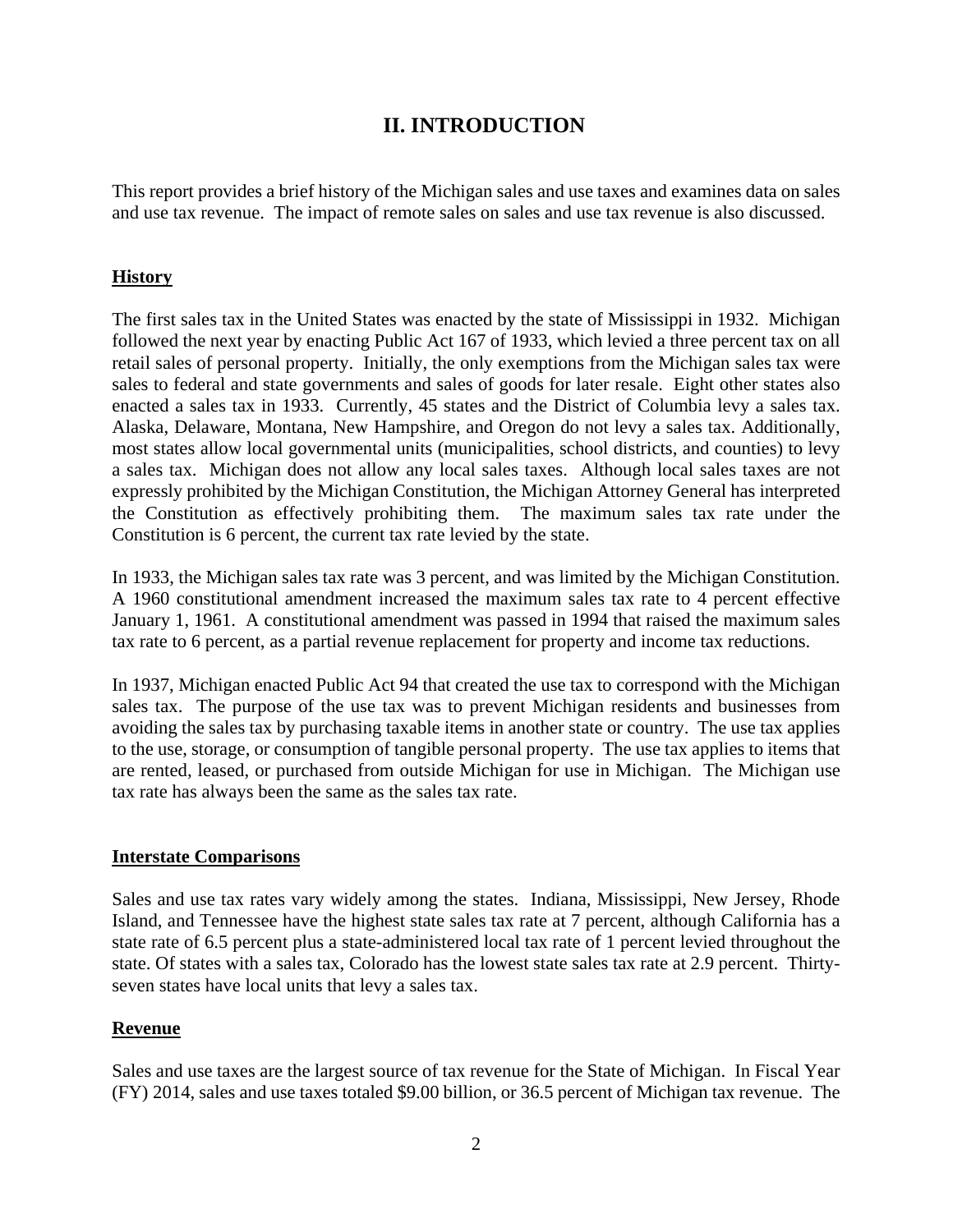personal income tax, by comparison, accounted for 32.5 percent of tax revenue. Before the passage of school-finance reform in 1994, Michigan sales and use taxes made up approximately 29 percent of total state tax revenue and the income tax provided approximately 35 percent of the total.

The sales tax generated \$7,362.6 million in FY 2014, an increase of \$202.4 million (2.8 percent) from FY 2013. In current dollar or nominal terms, more sales tax revenue was received in FY 2014 than ever before. Sales tax revenue accounted for 29.9 percent of total state taxes in FY 2014, the second highest percentage since 1980. Moderate growth of the Michigan and U.S. economies accounted for much of the gain in sales tax revenue in FY 2014.

The use tax generated \$1,639.4 million in FY 2014, an increase of \$338.8 million (26.0 percent) from FY 2013. Much of the increase was due to the re-enactment of the use tax on Medicaid contracted health plans and Medicaid managed care organizations, effective April 1, 2014 (Public Act 161 of 2014). Use tax revenue grew 7.1 percent if the effect of the re-enactment of the Medicaid portion of the use tax is excluded. The use tax accounted for 6.6 percent of total state tax revenue in FY 2014. Exhibits 3, 4, and 5 provide a history of sales and use tax revenue and the percentage of total state taxes each tax comprises.

## **Distribution**

Michigan sales and use taxes are levied similarly, but the revenue from the two taxes is distributed differently. Two-thirds of use tax revenue is deposited in the General Fund, while one-third is deposited in the School Aid Fund (SAF). Sales tax revenue is constitutionally and statutorily earmarked to several funds. The Michigan Legislature passed the Sales Tax Diversion Amendment in 1946, which provided a formula for the distribution of sales tax revenue to schools, local governments, and the General Fund. School-finance reform enacted in 1994 earmarked all the revenue from the 2 percent increase in the sales and use tax rates to the SAF. Also, legislation enacted in 1996 made the sales tax the only source of funding for local revenue sharing which had previously received funds from four different taxes.

As stated previously, the 2 percent increase in the sales tax rate enacted in 1994 is constitutionally dedicated to the SAF, along with 60 percent of the tax generated by the sales tax at the 4 percent rate. Of the remaining revenue generated by the sales tax at the 4 percent rate, 15 percent is constitutionally earmarked to revenue sharing for local governments on a per capita basis, with another 21.3 percent earmarked to local governments based on a statutory allocation. The statutory earmarking is subject to legislative appropriation. The remaining 3.7 percent of sales tax revenue raised by the 4 percent rate is deposited into the General Fund, except that 27.9 percent of one percent generated from automotive-related sales is deposited into the Comprehensive Transportation Fund (CTF). Additionally, an amount equal to the sales tax on sales of computer software must be deposited into a fund for the Michigan Public Health Initiative. The amount earmarked to the Public Health Initiative is required by law to be at least \$9 million and no more than \$12 million each year. The General Fund has received an increased share of sales tax collections in recent years due to reductions in the amount of statutory revenue sharing appropriated by the Legislature, and to the temporary elimination of revenue sharing payments to counties as part of the acceleration of county property tax collections into the summer. The shift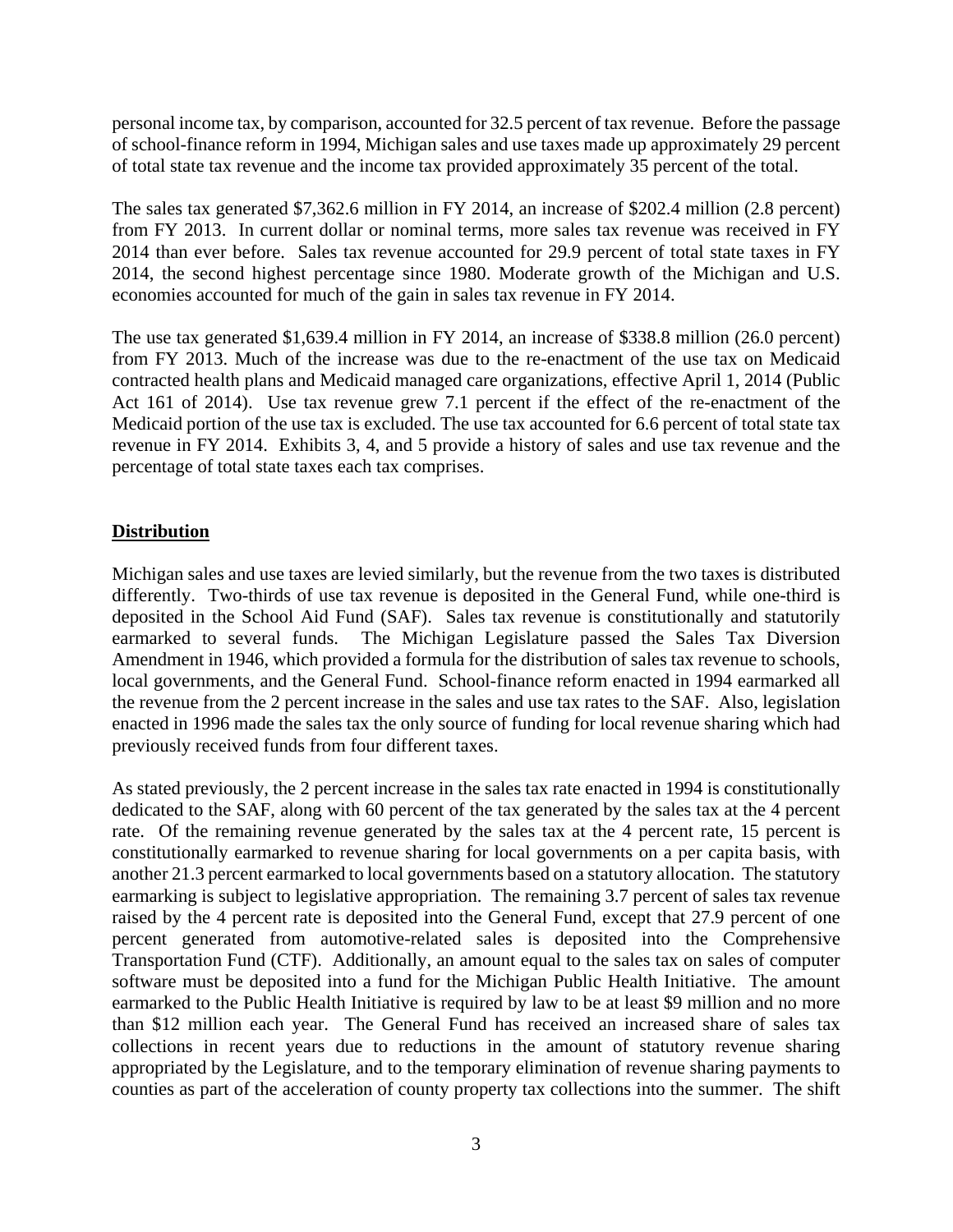of county tax collections allowed counties to gradually draw down the accelerated collections as a replacement for revenue sharing. Approximately three-quarters of the counties have begun receiving revenue sharing payments again, resulting in larger appropriations for revenue sharing and a smaller portion of sales tax collections available to the General Fund. The distribution of sales tax revenue for FY 2014 is shown in Exhibit 1.



**Exhibit 1 Sales Tax Revenue Distribution**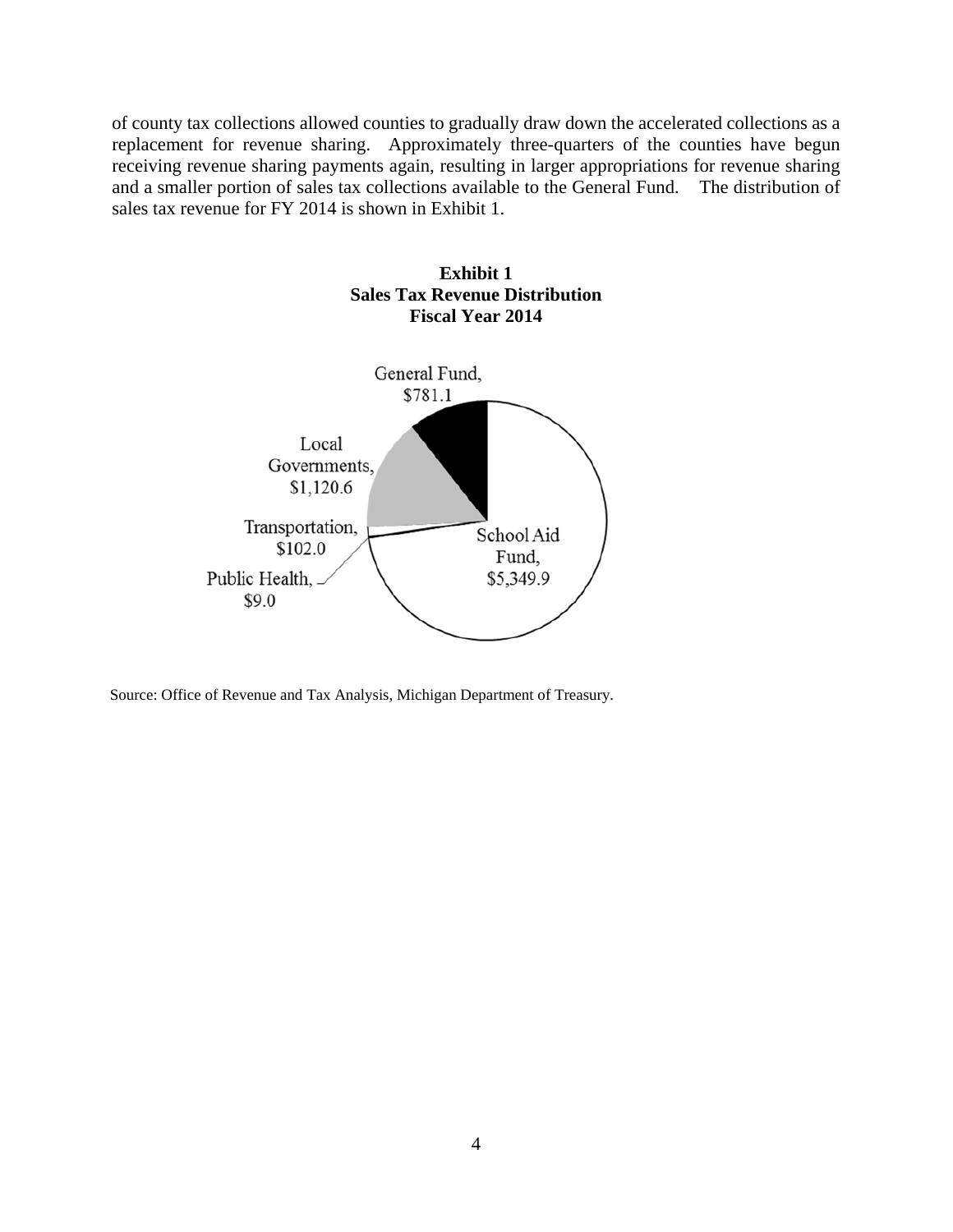#### **Exemptions**

The Michigan sales and use tax bases have become narrower since the inception of these taxes due to exemptions. A chronology of the major legislative changes to the sales and use tax is shown in Exhibit 2. The narrowing of the tax bases results in a large loss of potential revenue to the state.

#### **Exhibit 2 Chronology of the Michigan Sales and Use Tax Changes in Statute**

- 1933 The Michigan sales tax is enacted under Public Act 167 of 1933. Exempts only sales to federal and state governments and sales of goods that would be resold. Services are generally exempt.
- 1935 Exempts sales of tangible personal property for use in industrial processing or agricultural production along with sales to nonprofit organizations.
- 1937 The Michigan use tax is enacted under Public Act 94 of 1937. The use tax base exempts property already subject to the Michigan sales tax, property exempt under state or federal law, and property that is temporarily brought into the state by a nonresident. Does not tax services.
- 1939 Exempts transactions involving commercial vessels.
- 1946 The Michigan Legislature passes the Sales Tax Diversion Amendment. This amendment to the Michigan Constitution established a formula for allocating sales tax revenue between the General Fund, school districts, and local governments.
- 1950 Exempts newspapers and periodicals from the sales tax base.
- 1952 Exempts sales to operators of commercial radio and television stations.
- 1955 Exempts sales of artificial limbs and eyes, sales of new motor vehicles to be used outside of the state, and purchases of water in bulk.
- 1958 Exempts sales of used motor vehicles to be used outside of the state.
- 1959 Imposes use tax on intrastate telephone, telegraph, and leased wire communications, as well as rental charges for hotel and motel rooms. Also imposes use tax on purchases by contractors working for the state of Michigan.
- 1961 Increases sales and use tax rates from 3 percent to 4 percent.
- 1974 Exempts sales of food and prescription drugs.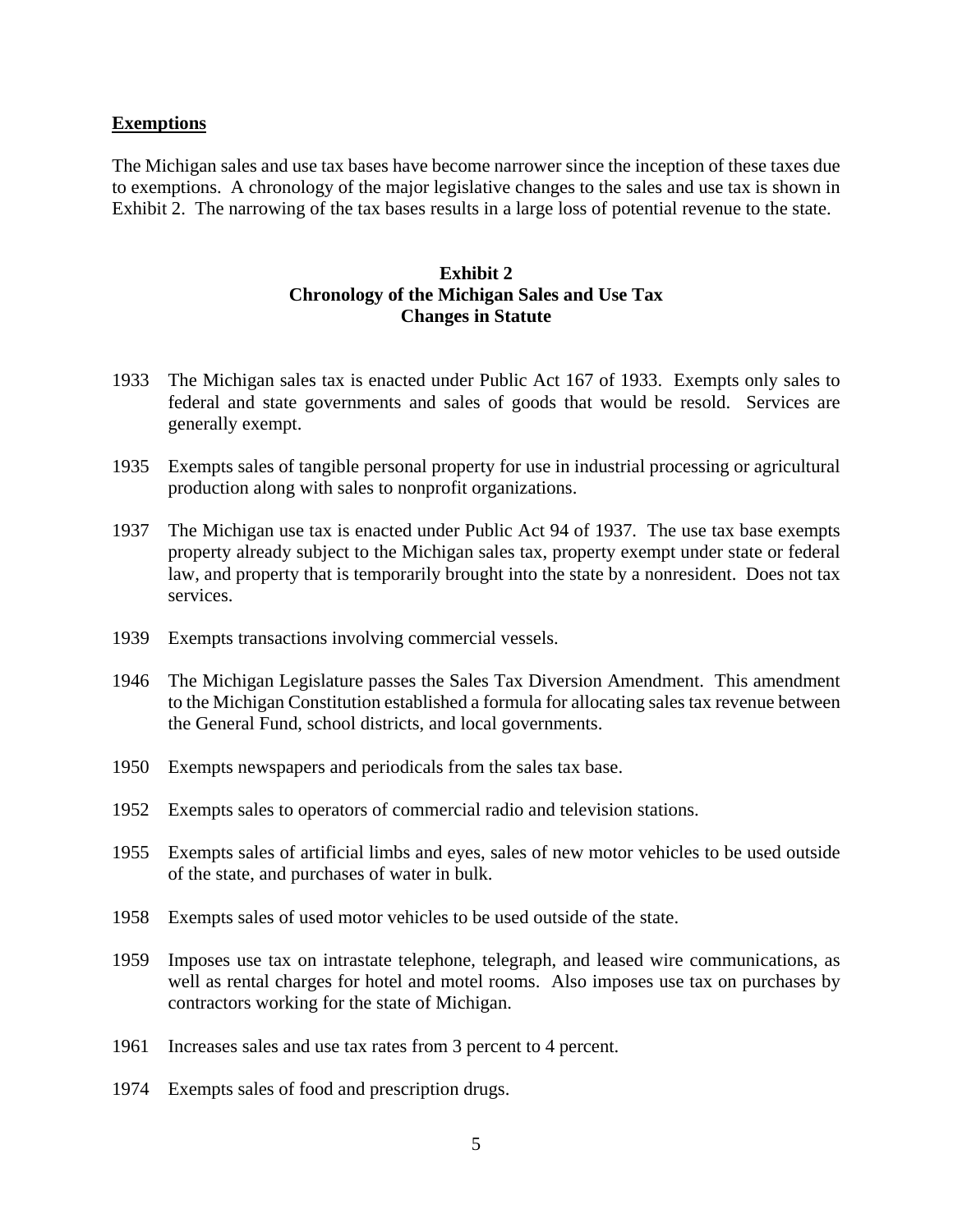- 1978 Exempts components of air and water pollution control facilities. Also exempts sales of hearing aids, contact lenses, eyeglasses, and equipment to substitute for part of the human body or to assist the disabled.
- 1983 Amends the use tax to increase the tax on personal property modified and affixed to real estate by construction contractors.
- 1985 Exempts sales of computers used for industrial processing.
- 1986 Exempts sales of property used in a "qualified business activity" as defined in the Enterprise Zone Act and sales of property to a business engaged in a high technology activity located in a central city and subject to tax increment financing. These provisions are no longer effective, having expired or been repealed.
- 1987 Taxes computer software that is offered for sale to the public, or modified or adapted to the user's needs by the seller, but only if the software is available for sale as is or as an end product without modification.
- 1989 Exempts sales of property purchased by a licensed radio or television station and used to originate or integrate programs for radio or television transmission.
- 1992 Exempts from use tax the sale of parts and materials affixed in Michigan to commercial passenger or cargo aircraft.
- 1994 Increases the Michigan sales and use tax rate from 4 percent to 6 percent. This change was approved by the voters and became effective May 1, 1994. Sales tax on utilities for residential use remained at 4 percent. Imposes tax on interstate phone calls, excluding WATS and international calls.
- 1996 Michigan Legislature changes the earmarking of revenue to local governments by making the sales tax the only major tax source dedicated to revenue sharing.
- 1999 Codifies the practice of basing exemptions on the proportion of exempt versus total use. Expands the industrial processing exemption. Creates a bad debt deduction for the use tax. Eliminates the sunset on the use tax exemption for rolling stock (trucks) and expanded the exemption to the sales tax.
- 2000 Enacts an exemption for nonalcoholic vended beverages. Provides an exemption for meals given by restaurants to employees for free or at a reduced rate during working hours.
- 2001 Exempts from the sales and use taxes the sale of an aircraft to a person for the subsequent lease to a domestic air carrier for use in the regular transport of passengers.
- 2002 Codifies the long-standing method of taxing demonstration vehicles that exceed the number of vehicles a dealer may hold tax exempt. Eliminates the sales tax license fee. Allows taxpayers that lease the use of aircraft an extended deadline to make the required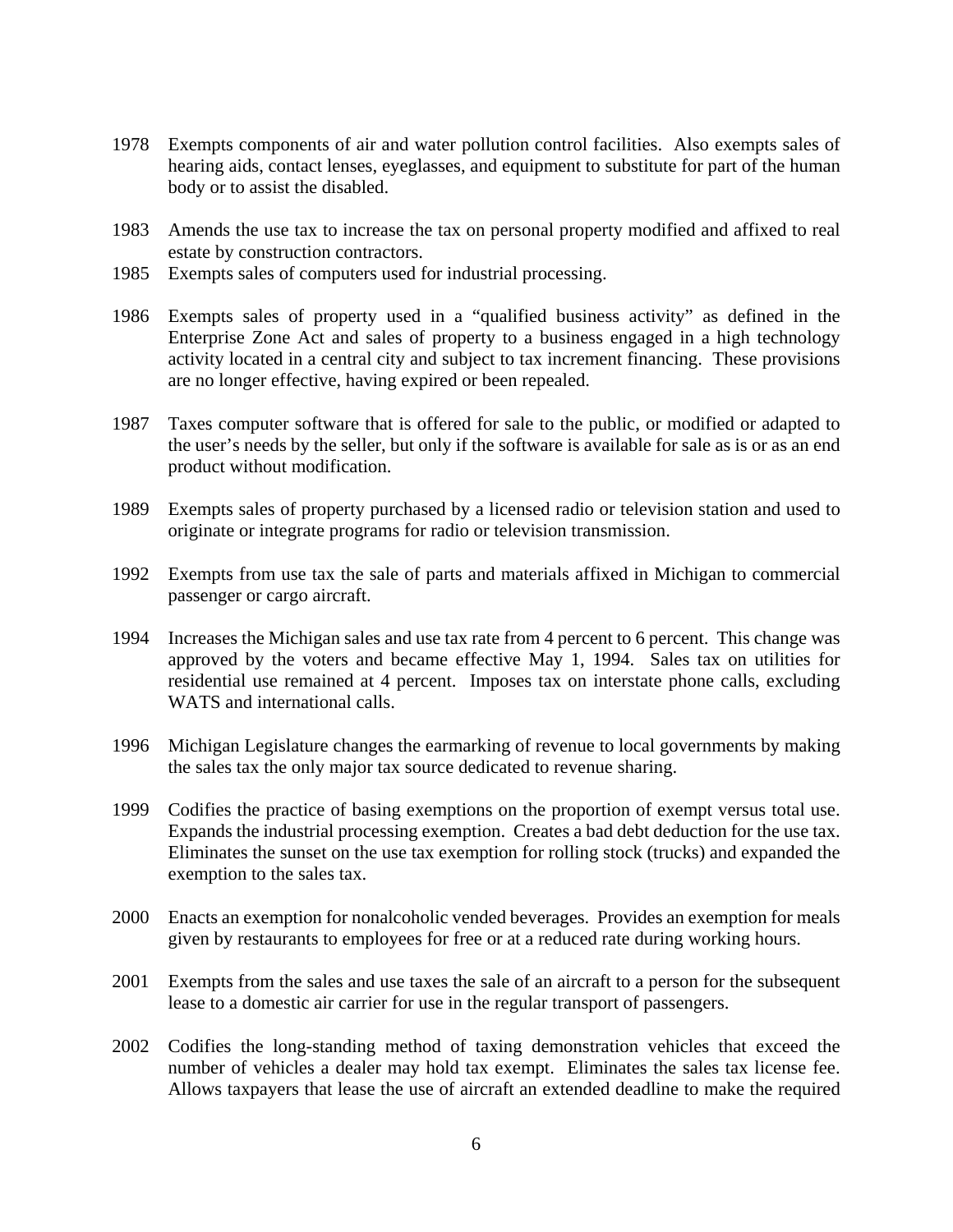election whether to pay sales tax on the aircraft or use tax on lease payments. Exempts certain property sold to resident tribal members for use within a tribal agreement area. Subjects sales of diesel fuel to the use tax.

- 2003 Creates a presumed exemption for property purchased outside of Michigan and subsequently brought into the state. Enacts a two-year reduction in the earmarking of sales tax revenue from the sales of automotive-related products for public transportation.
- 2004 Brings Michigan into conformity with the Streamlined Sales Tax Project (SSTP). Creates exemptions for the transfer of vehicles to low-income individuals or families. Adjusts for FY 2005 the portion of sales tax collected on auto-related sales that is transferred to the Comprehensive Transportation Fund.
- 2006 Exempts aircraft and aircraft parts from sales and use taxes if aircraft is in the state temporarily for repair, pre-purchase inspection, or customization. Exempts delivery charges for delivery of direct mail from sales and use taxes. Creates a tax credit based on production spending in Michigan by a motion picture production company.
- 2007 Imposes the use tax on additional services. The expansion to the tax base was repealed as it took effect. Clarifies the definition of taxable use in response to litigation. Establishes a deduction for bad debts held by a third-party.
- 2008 Eliminates the credit for production expenditures by a motion picture production company. Exempts employee discounts on the sale of a motor vehicle. Subjects the use or consumption of medical services provided by Medicaid managed care organizations to the use tax. Expands the definition of extractive operations related to timber extraction. Exempts materials purchased for use in the renovation of Cobo Hall in Detroit from the sales and use taxes.
- 2009 Expands the exemption from sales and use taxes for aircraft temporarily in the state to include maintenance, improvement, and sale of the aircraft.
- 2010 Expands the exemption for industrial processing to include equipment used to unload logs and load lumber at sawmills. Allows a taxpayer to claim a refund for sales tax paid on a core charge for heavy earthmoving equipment.
- 2011 Eliminates the use tax on Medicaid contracted health plans and Medicaid managed care organizations, effective March 31, 2012.
- 2012 Alters the timing of payments for taxpayers required to pay on an accelerated basis, effective January 1, 2014. Eliminates the exemption for purchases made with scrip by an inmate of a penal or correctional institution. Creates earmarks for the State Trunkline and State Aeronautics Funds from sales tax at 4 percent on the sale of motor fuel and aviation fuel or aviation products, respectively, for fiscal year 2013 only. Divides the use tax into a state and a metropolitan areas component tax to reimburse local governments for the cost of personal property tax exemptions, subject to voter approval in August 2014. Exempts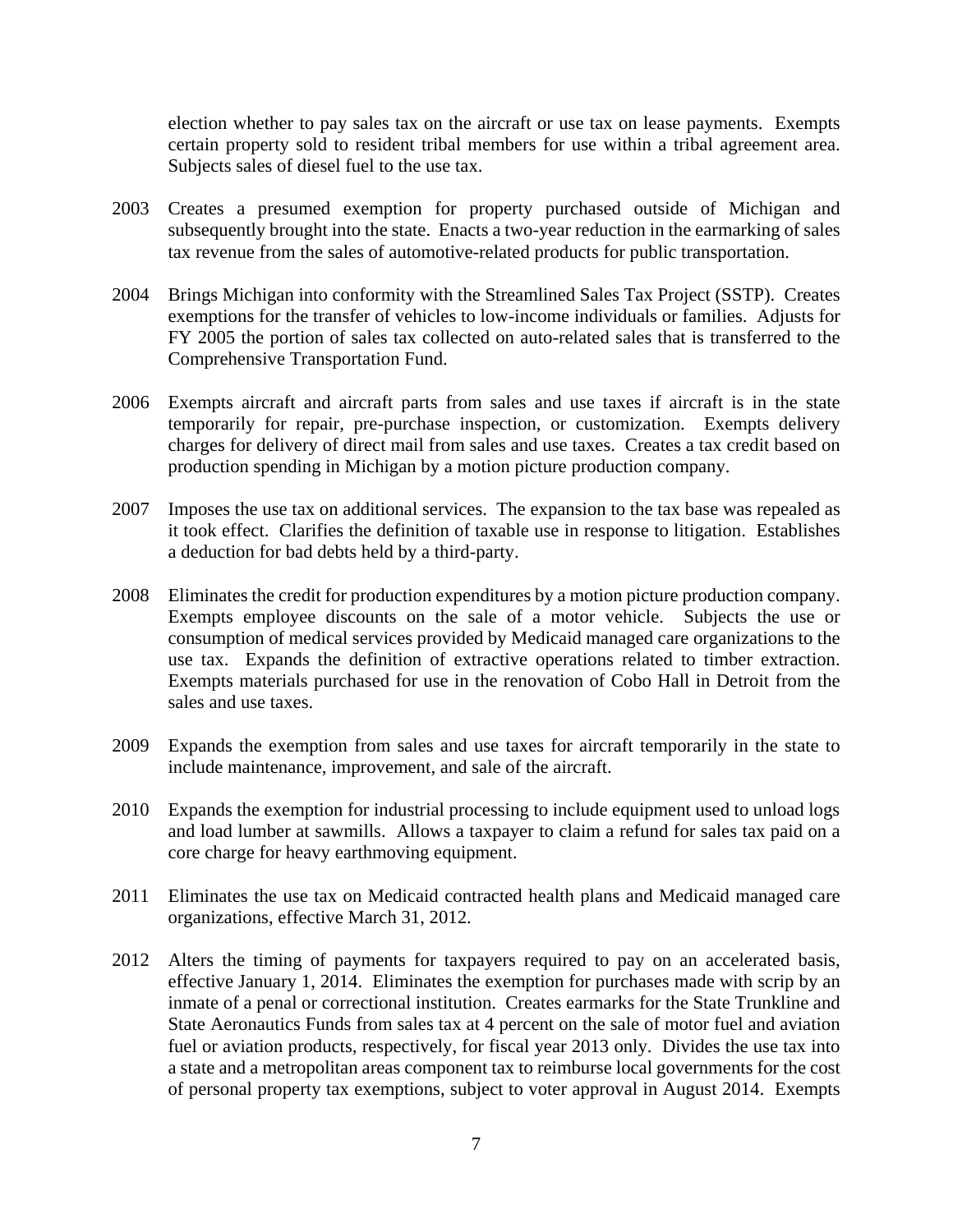the sale of tangible personal property used in mineral production that is subject to a new specific tax. Requires prepayment of sales tax on diesel fuel. Extends the exemption for purchases by non-profit organizations to items used to raise funds.

- 2013 Increases the frequency of adjustments to the prepayment of sales tax amount for gasoline and diesel fuel. Revises the definition of sales price to exclude some or all of the trade-in allowance for vehicles and titled watercraft. Exempts the sale of medication generally available without a prescription if the medication is sold pursuant to a prescription.
- 2014 Extends the sunset of the exemptions for the renovation of Cobo Center in Detroit through January 1, 2016. Alters the portion of use tax earmarked as community stabilization share tax revenue for personal property tax reimbursement. Reinstates the inclusion of medical services provided by Medicaid managed care organizations in the use tax base. Expands the exemption for transfers of a vehicle, manufactured home, aircraft, snowmobile, or watercraft to a broader set of relatives. Creates a presumption that a seller is required to collect Michigan sales or use tax if the seller or an affiliated person engages in certain activities in Michigan, as described in the new Act. A new requirement to collect tax is also created, often referred to as "click-through" nexus, for a seller who enters into an agreement with one or more Michigan residents to refer potential purchases to the seller in exchange for a commission or other consideration.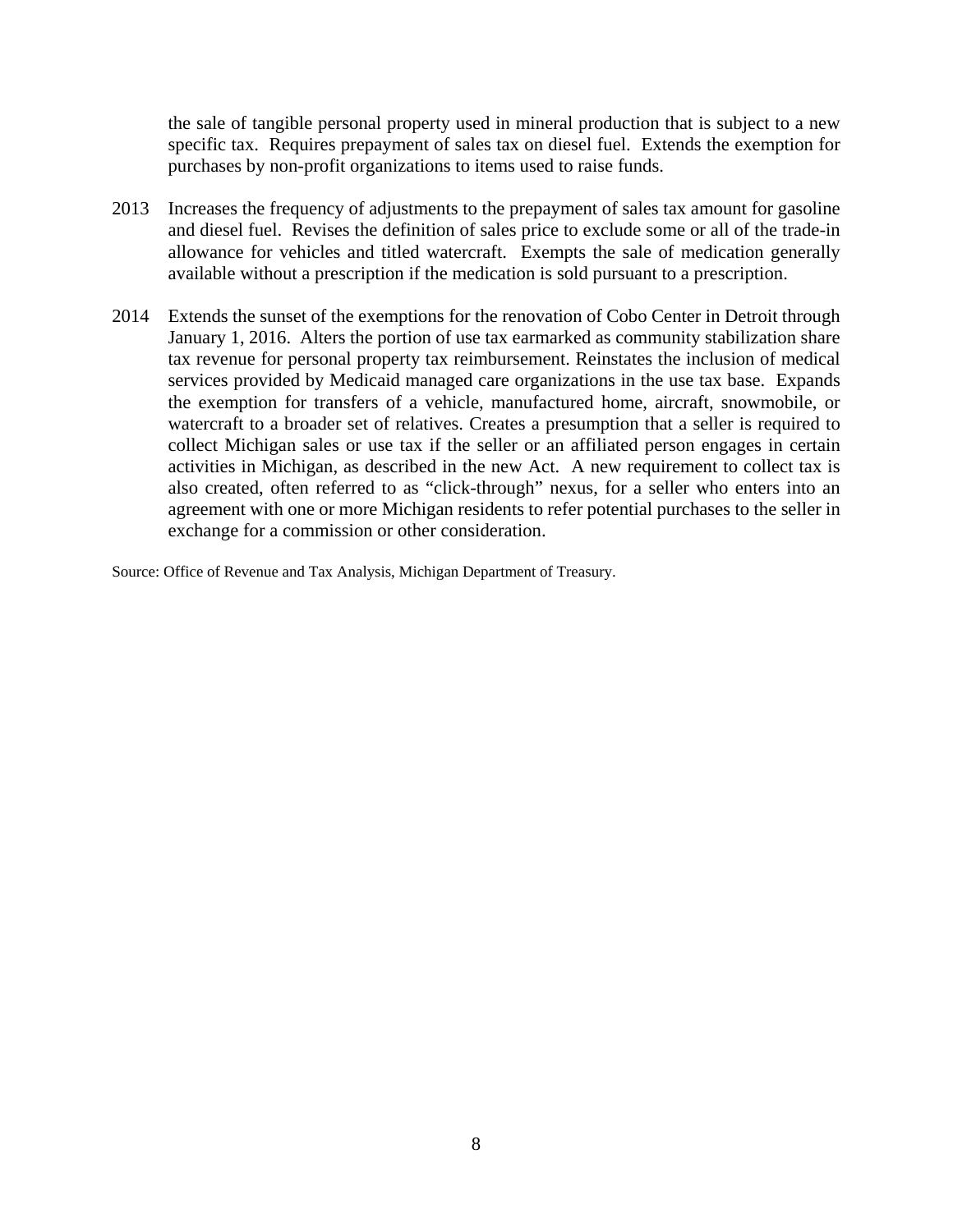## **Exhibit 3 Sales and Use Tax Revenue as a Percent of Total State Tax Revenue FY 1980 to FY 2014**

|               |                  |                | <b>Total</b>     | <b>Sales Tax</b>   | <b>Use Tax</b>     |
|---------------|------------------|----------------|------------------|--------------------|--------------------|
|               | <b>Sales Tax</b> | <b>Use Tax</b> | <b>State Tax</b> | as a Percent       | as a Percent       |
| <b>Fiscal</b> | Revenue          | <b>Revenue</b> | <b>Revenue</b>   | of Total           | of Total           |
| Year          | (millions)       | (millions)     | (millions)       | <b>State Taxes</b> | <b>State Taxes</b> |
| 1980          | \$1,504.0        | \$232.9        | \$6,126.4        | 24.5%              | 3.8%               |
| 1981          | 1,595.0          | 232.3          | 6,195.0          | 25.7%              | 3.8%               |
| 1982          | 1,570.6          | 247.4          | 6,371.2          | 24.7%              | 3.9%               |
| 1983          | 1,699.0          | 279.5          | 7,337.4          | 23.2%              | 3.8%               |
| 1984          | 1,925.0          | 317.3          | 8,405.7          | 22.9%              | 3.8%               |
| 1985          | 2,142.6          | 341.4          | 8,958.0          | 23.9%              | 3.8%               |
| 1986          | 2,283.1          | 390.8          | 9,270.8          | 24.6%              | 4.2%               |
| 1987          | 2,348.4          | 397.8          | 9,591.7          | 24.5%              | 4.1%               |
| 1988          | 2,475.0          | 419.0          | 10,285.5         | 24.1%              | 4.1%               |
| 1989          | 2,615.2          | 475.9          | 10,850.9         | 24.1%              | 4.4%               |
| 1990          | 2,671.3          | 473.9          | 11,062.4         | 24.1%              | 4.3%               |
| 1991          | 2,671.9          | 474.3          | 10,865.5         | 24.6%              | 4.4%               |
| 1992          | 2,738.1          | 480.0          | 11,267.5         | 24.3%              | 4.3%               |
| 1993          | 2,905.7          | 529.5          | 11,891.1         | 24.4%              | 4.5%               |
| 1994          | 3,775.3          | 725.1          | 14,014.8         | 26.9%              | 5.2%               |
| 1995          | 4,884.2          | 942.9          | 17,009.1         | 28.7%              | 5.5%               |
| 1996          | 5,171.6          | 1,034.9        | 18,090.5         | 28.6%              | 5.7%               |
| 1997          | 5,389.8          | 1,092.2        | 18,970.3         | 28.4%              | 5.8%               |
| 1998          | 5,617.3          | 1,159.3        | 20,149.0         | 27.9%              | 5.8%               |
| 1999          | 5,901.7          | 1,283.0        | 21,472.8         | 27.5%              | 6.0%               |
| 2000          | 6,277.5          | 1,355.4        | 22,363.4         | 28.1%              | 6.1%               |
| 2001          | 6,352.3          | 1,333.6        | 21,872.2         | 29.0%              | 6.1%               |
| 2002          | 6,439.9          | 1,306.4        | 21,448.6         | 30.0%              | 6.1%               |
| 2003          | 6,422.6          | 1,229.8        | 21,710.8         | 29.6%              | 5.7%               |
| 2004          | 6,473.5          | 1,316.5        | 22,089.5         | 29.3%              | 6.0%               |
| 2005          | 6,599.1          | 1,402.4        | 23,114.9         | 28.5%              | 6.1%               |
| 2006          | 6,638.1          | 1,413.8        | 23,358.9         | 28.4%              | 6.1%               |
| 2007          | 6,552.2          | 1,380.4        | 23,481.1         | 27.9%              | 5.9%               |
| 2008          | 6,773.3          | 1,377.1        | 25,138.2         | 26.9%              | 5.5%               |
| 2009          | 6,089.1          | 1,283.7        | 22,379.2         | 27.2%              | 5.7%               |
| 2010          | 6,176.8          | 1,573.7        | 21,817.9         | 28.3%              | 7.2%               |
| 2011          | 6,710.9          | 1,548.9        | 23,414.4         | 28.7%              | 6.6%               |
| 2012          | 6,955.2          | 1,428.3        | 23,538.6         | 29.5%              | 6.1%               |
| 2013          | 7,160.2          | 1,300.6        | 24,544.5         | 29.2%              | 5.3%               |
| 2014          | 7,362.6          | 1,639.4        | 24,654.2         | 29.9%              | 6.6%               |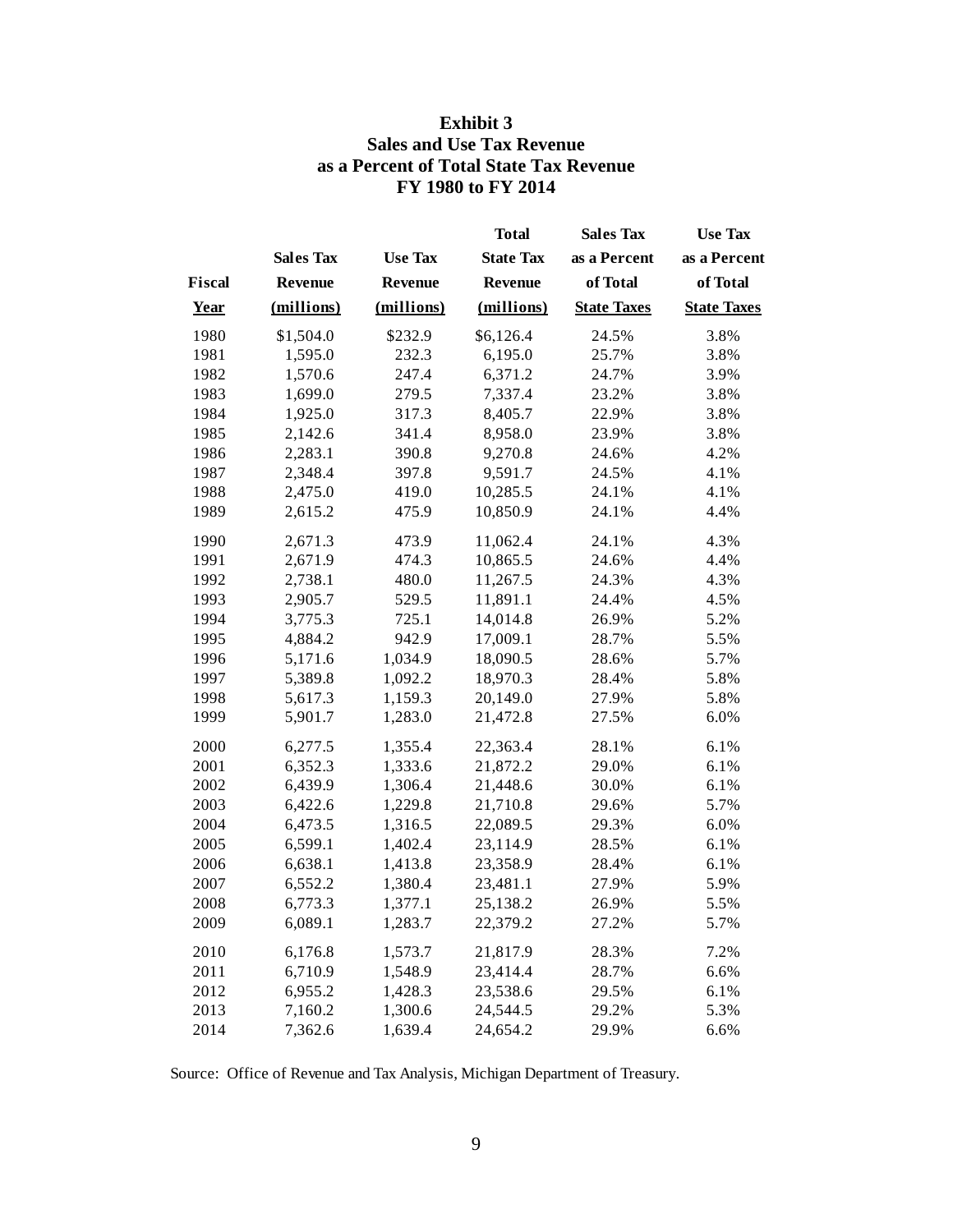**Exhibit 4 Michigan Sales Tax as a Percent of Total State Taxes**



**Exhibit 5 Michigan Use Tax as a Percent of Total State Taxes**

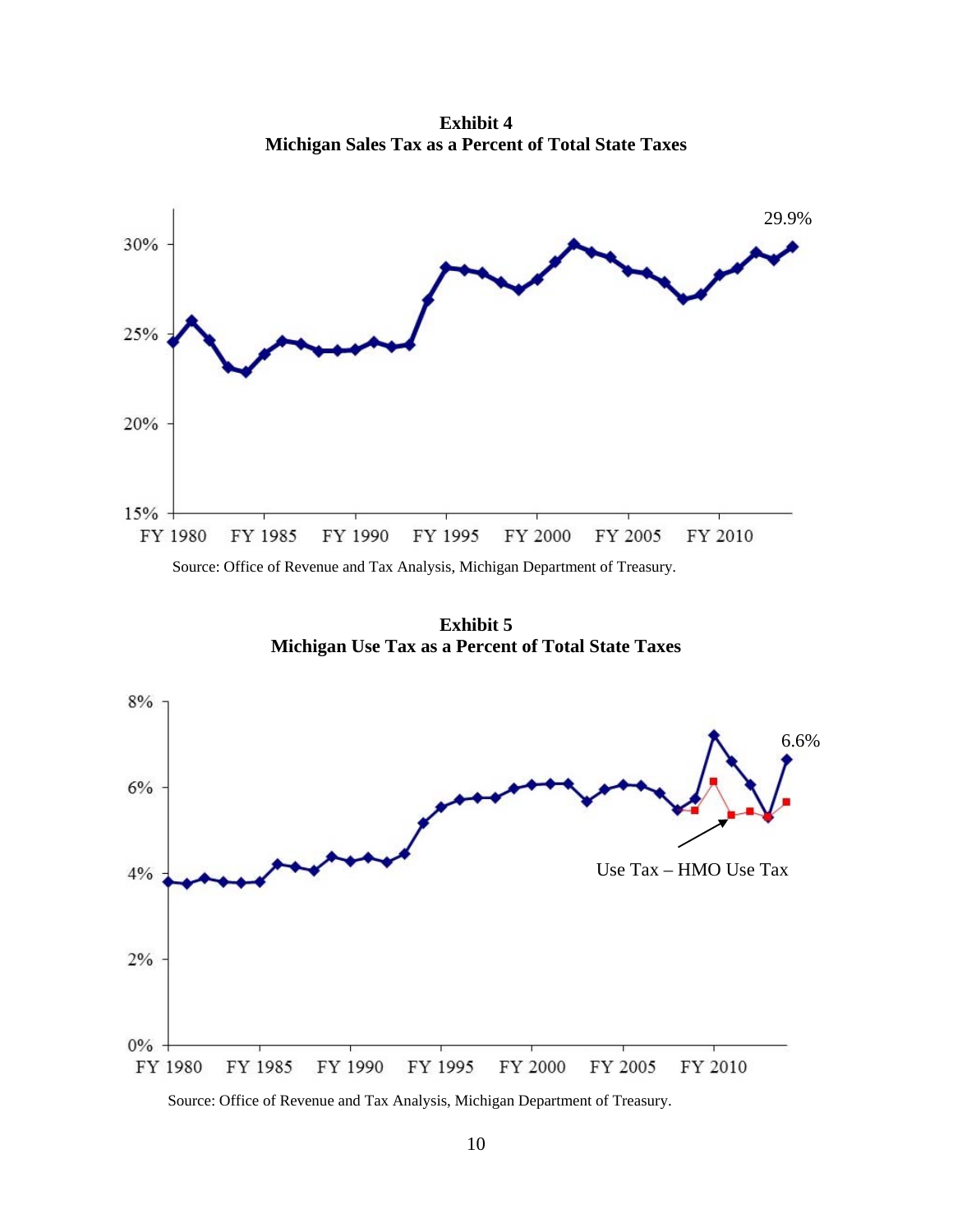# **III. ECONOMICS OF SALES TAXATION**

The sales tax was enacted in 1933 to provide an additional revenue source for Michigan. As shown in Exhibit 3, the sales tax has been an important source of state revenue for funding schools and local governments. This section of the report briefly examines some of the issues in levying a sales tax.

#### **Consumer Behavior**

The imposition of a sales tax may change or affect the behavior of consumers and firms in three ways. First, if a sales tax does not apply to all goods equally, it may affect the types of goods consumers purchase. Second, it may influence a consumer's decision on whether or not to purchase a good at all, because the imposition of a sales tax often results in a higher final price. Finally, the sales tax will also cause a divergence between the price paid by consumers and the price received by the sellers of the product.

Not all goods sold in the State of Michigan are subject to sales tax. This may influence a consumer's decision on which goods to purchase. For example, suppose a consumer is faced with a choice of purchasing a \$5.00 magazine, which is not subject to sales tax, or a \$5.00 paperback novel, which is subject to the sales tax. The consumer's final cost of the magazine is \$5.00. The consumer's final cost of the novel is \$5.30: \$5.00 for the novel plus the \$0.30 sales tax. The price differential may influence the consumer to buy the magazine instead of the novel.

A retail sales tax also affects consumer decisions by reducing the amount each consumer may spend. Assuming that final retail prices increase to reflect the new sales tax, the imposition of a sales tax will make each consumer relatively poorer. The consumer can no longer buy as many goods after the tax is imposed as before. The consumer may be willing to buy a new car for \$20,000 before the tax is imposed, but may not be willing to pay \$21,200, the final cost of the car after the sales tax is imposed, given the consumer's other spending choices. In this case, the imposition of the sales tax may prevent a consumer from making a purchase he/she would have made if there were no sales tax.

A sales tax also creates a difference between the price offered to the buyer and the price received by the seller. In effect, a sales tax drives a wedge between the buyer's price and the seller's price. The difference between the price paid by the buyer and the price received by the seller will result in a reduction in economic activity, as some mutually beneficial trades no longer occur due to the sales tax. Consider the car example above. Without the sales tax, both the buyer and the seller were willing to participate in the transaction for \$20,000. With the imposition of a 6-percent sales tax, the transaction may not take place. The seller, formerly willing to accept \$20,000 for the car, now requires a larger payment (\$21,200) as compensation for the costs of production and the sales tax. The buyer may now be unwilling to pay the higher price since the sales tax has resulted in higher prices for many goods he/she wants to buy.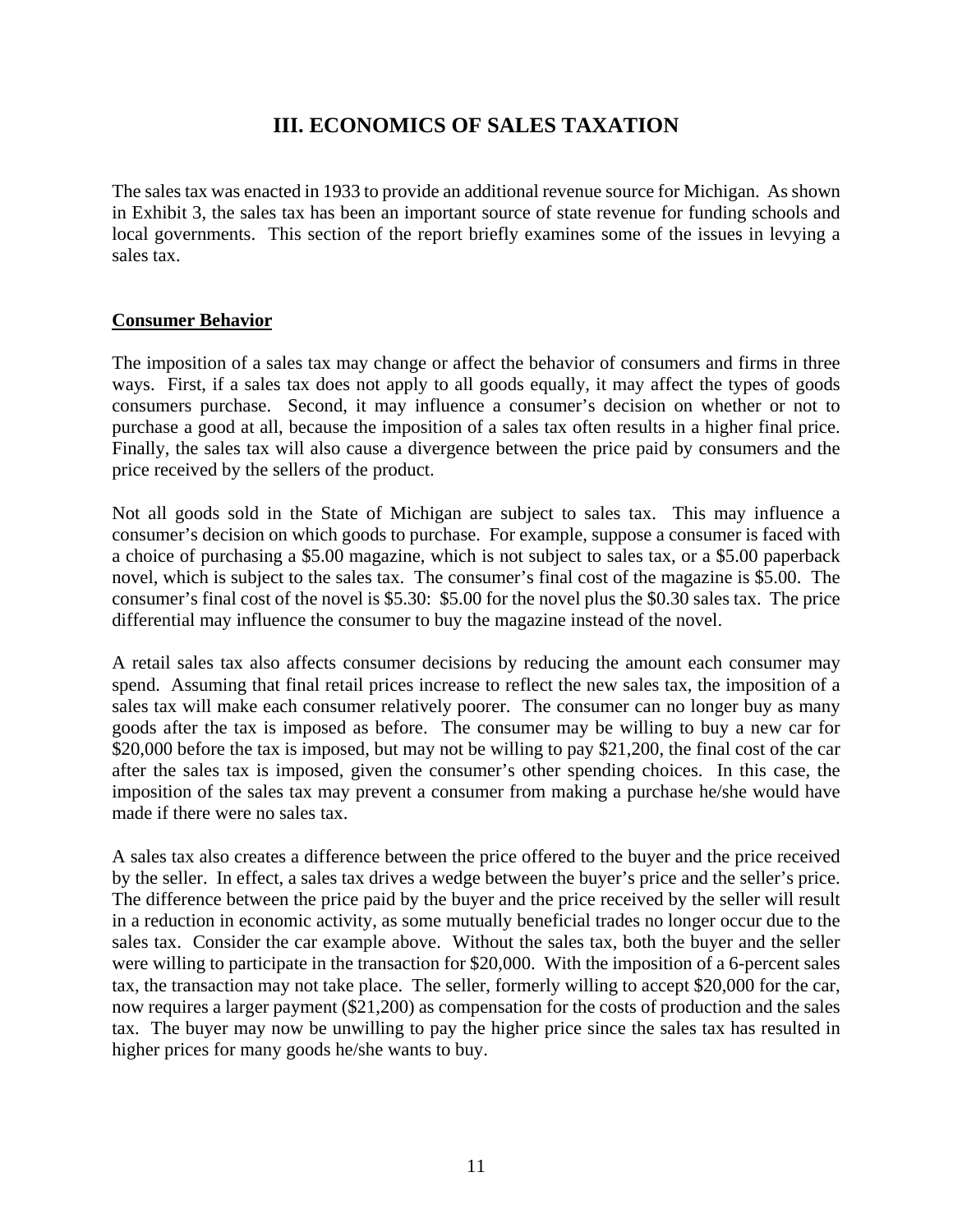## **Equity**

Another important issue in taxation is the equity or fairness of the tax. One problem with analyzing this issue is that fairness cannot be objectively defined, as it involves moral judgments and, therefore, is open to dispute. The discussion here will focus on two basic types of equity of concern to economists: vertical and horizontal equity.

Horizontal equity requires individuals in the same situation to pay the same amount of tax. The measurement of an individual's situation is generally based on family size and either income, consumption level, or wealth. Imposing a sales tax that does not encompass all sales at the retail level may result in horizontal inequity. For example, the Michigan sales tax exempts the purchase of food to be consumed at home, while the purchase of meals at a restaurant is taxable. If Justin and Jeremy are both single and have similar incomes, we would ideally like them to pay approximately the same amount of tax in order to achieve horizontal equity. If Jeremy purchases all of his meals in restaurants, he will have to pay tax on all of his meals. Conversely, if Justin prefers to cook at home, there will not be any sales tax on these meals. This will lead to horizontal inequity because Jeremy will pay more tax than Justin, even though both are in similar situations with regard to income and marital status.

The principle of vertical equity means that tax burdens should be distributed fairly across individuals with different abilities to pay. While "fairness" and "ability to pay" are concepts that require value judgments about which reasonable individuals can disagree, vertical equity is often interpreted to mean the percentage of income paid in taxes rises with income. As might be expected, the saving rate increases with income. Consumers with lower incomes have lower rates of saving, and thus spend a higher share of their incomes on items subject to the sales tax. Since consumers with higher incomes save more, the amount of sales tax they pay is a smaller percentage of their incomes. This is the main reason the sales tax is believed to have less vertical equity than other taxes. Most states, including Michigan, exempt food and prescription drugs from the sales tax in an attempt to make the sales tax more equitable. These exemptions increase vertical equity because these items make up a larger portion of spending by low-income consumers.

#### **Sales Tax Incidence**

Incidence refers to who pays the sales tax. It is important to distinguish between statutory incidence and economic incidence. Statutory incidence refers to the individual or groups of individuals who are supposed to remit the tax under the law, while economic incidence refers to those who actually end up bearing the burden of the tax.

Under the Michigan sales tax, the statutory incidence of the sales tax is on retailers for the privilege of doing business in Michigan. Every Michigan retailer must file a sales tax return and remit the sales tax. However, retailers may shift the sales tax burden onto consumers. In most cases, it is believed that retailers simply add the tax to any consumer purchase of taxable items.

While the question of statutory incidence is fairly straightforward, the question of economic incidence is less clear. When a sales tax is imposed, firms can either increase their prices or accept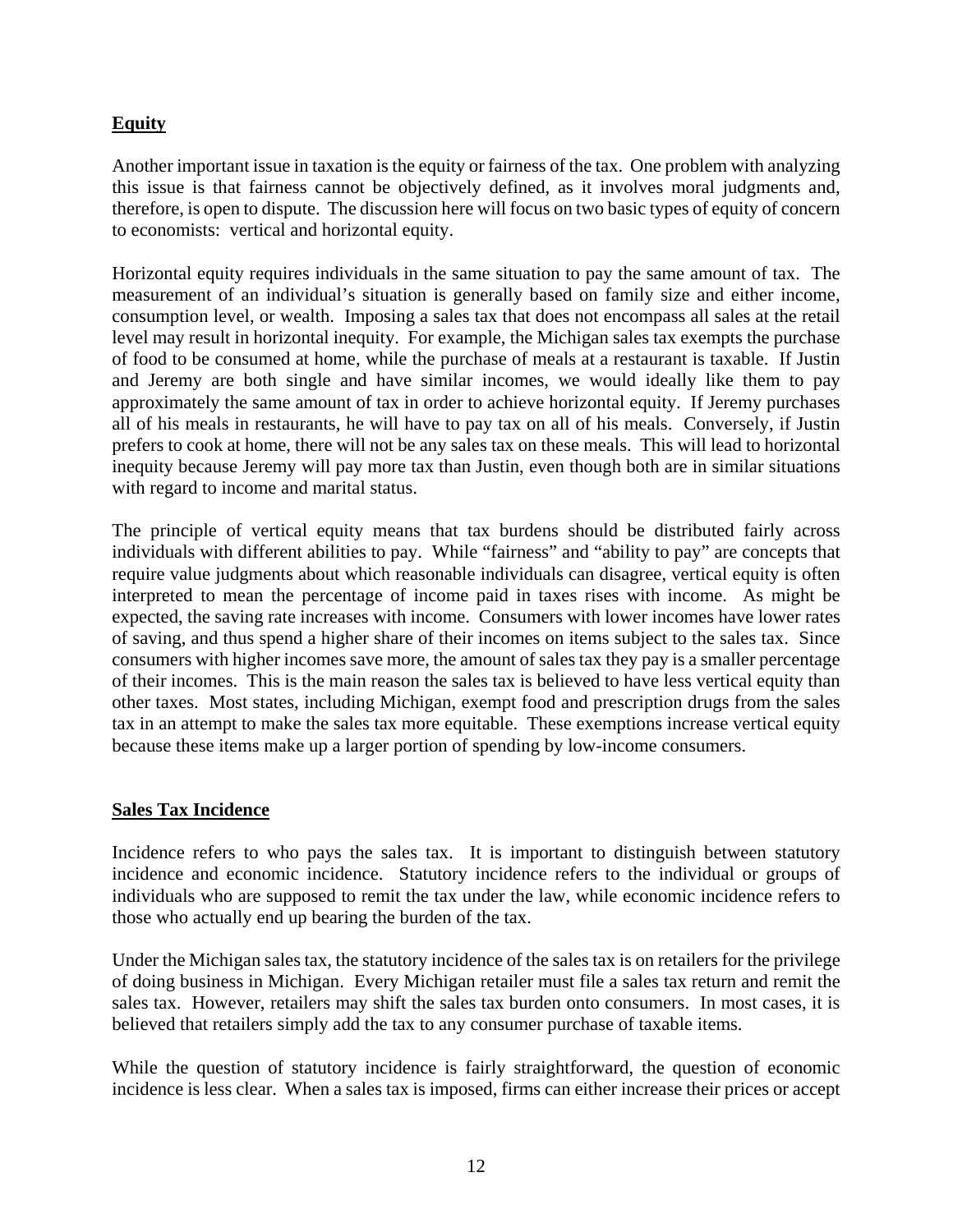less in payment for the goods they sell net of the new  $\text{tax.}^1$  If firms choose to raise their prices, consumers (whose incomes do not rise along with the sales tax) are no longer able to buy as many goods and total consumer purchases decline. If firms opt to not raise their prices, then the amount the firms receive for the goods they sell after they pay the tax declines. With lower sales revenue after paying the tax, there is now less money to pay workers and less profit for the owners. This translates into lower incomes for consumers, since labor income (wages) and capital income (dividends from profits, interest, rent, etc.) are the main sources of income for consumers. If consumers have lower incomes, they have less to spend. So the economic incidence of a higher sales tax generally falls on consumers who are able to purchase fewer goods.

To demonstrate that the assumption above (where the sales tax does not result in higher prices) is not critical to the eventual conclusion, consider what happens when firms raise their prices to recoup the sales tax. Workers and business owners have the same incomes, but now prices are higher. However, the higher prices are entirely due to higher taxes, so there is no additional amount to pay workers or increase profits. The income earned from labor and capital now buys fewer goods and services at the higher prices. As a result, spending falls and consumers, who finance their spending through labor and capital income, are able to purchase fewer goods after a sales tax is imposed.

A few notes are necessary regarding the above analysis. First, the analysis assumes that all goods are taxed at a uniform rate. The analysis becomes much more complex when exempt sectors are included, or when multiple tax rates are included. An extreme example of multiple tax rates is the variation between Washington (6.5 percent) and Oregon (zero). Second, the analysis does not attempt to separate the effects on different groups of consumers. The extent to which wage earners or capital owners face larger declines in their purchasing power will determine the segment of the population that bears the larger burden of the tax. The division of the tax burden between labor and capital income will determine exactly who (which particular groups of consumers) bears more of the burden of the sales tax.

Finally, the analysis above says nothing about how the government uses the additional tax revenue raised by the higher sales tax. To the extent the government uses the tax to make investments that improve future productivity the higher tax may provide long-term economic benefits. Examples of these types of expenditures include education or transportation infrastructure, such as roads, bridges, and airports.

It is possible to measure the amount of sales tax paid by different income groups. If the proportion of income paid in sales tax rises with income, the tax is progressive. If the proportion of income paid in sales tax falls as income rises, the tax is regressive. As discussed above, the principle of vertical equity would require that a tax not be regressive. Historically, sales taxes have been considered regressive for two reasons. First, on an annual basis, higher-income individuals save more as a percentage of income. Second, lower-income individuals tend to spend a larger portion of their annual income on taxable items.

 $\overline{a}$ 

<sup>&</sup>lt;sup>1</sup> In competitive markets prices should rise by no more, and generally somewhat less, than the amount of the new tax. However, research by Besley and Rosen (1999) indicates that some prices actually increase by more than the amount of the tax, a sign that some retail markets do not completely fit the economic model of perfect competition.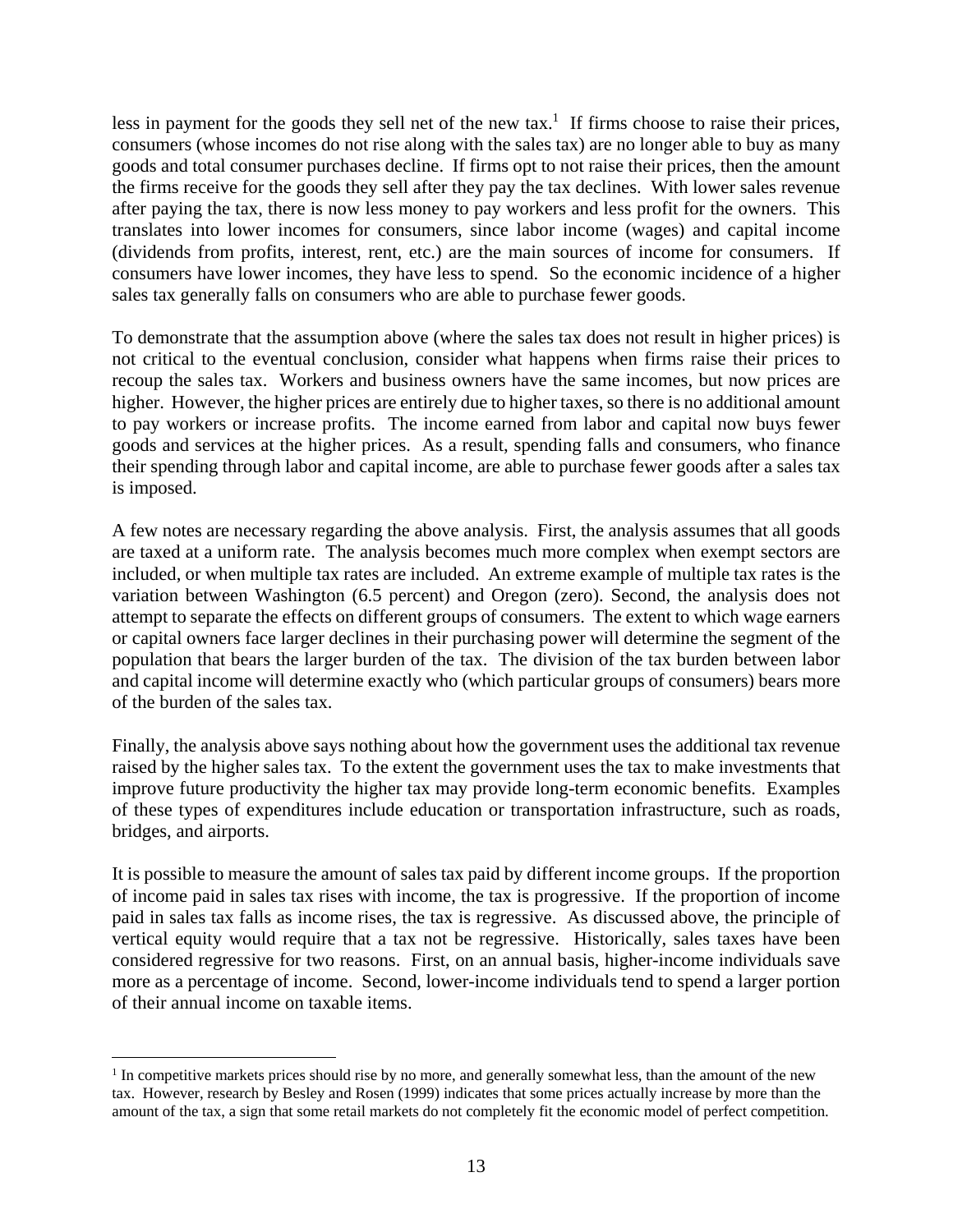There is considerable debate among economists regarding the degree of vertical inequity that exists with the sales tax.<sup>2</sup> Many studies analyzing the regressivity of the sales tax look only at annual data. Since annual data treat temporary fluctuations in income as permanent, a better measure of regressivity would look at permanent or lifetime income. Metcalf (1994) compared how the estimates of the incidence of sales taxes vary, based on whether an annual or lifetime measure of income is used. Metcalf computes the average sales tax burden for consumers ranked by income group, from lowest income to highest, for two years (1984 and 1989). Using annual income, the average sales tax burden was 2.7 times higher for the lowest income group in 1984, and 1.8 times higher in 1989. This would support the view that the sales tax is regressive. However, using annual consumption to proxy for lifetime income resulted in much lower ratios. For both 1984 and 1989, the average sales tax burden of the lowest income group was 0.6 times as high as for the highest income group using this measure of lifetime income. So when a longer-term view of income is considered, the sales tax is somewhat progressive.

The final issue under the heading of incidence is the exporting of the tax burden. Tax exporting occurs when the burden of a tax is shifted to another party outside the jurisdiction receiving the tax revenue. Michigan is able to export the sales tax when out-of-state visitors purchase taxable items in Michigan. States with large tourism industries, such as Florida, Hawaii, and Nevada, are estimated to export as much as 25 percent of the sales tax burden to out-of-state residents. Estimates indicate that approximately 3 percent to 7 percent of the sales tax burden for Michigan is exported.3

 $\overline{\phantom{a}}$ For a fuller discussion, see Slemrod and Bakija (2000), pp. 175-177, or Browning and Browning (1994), pp. 420-422. 3

 $3$ See Blume (1982).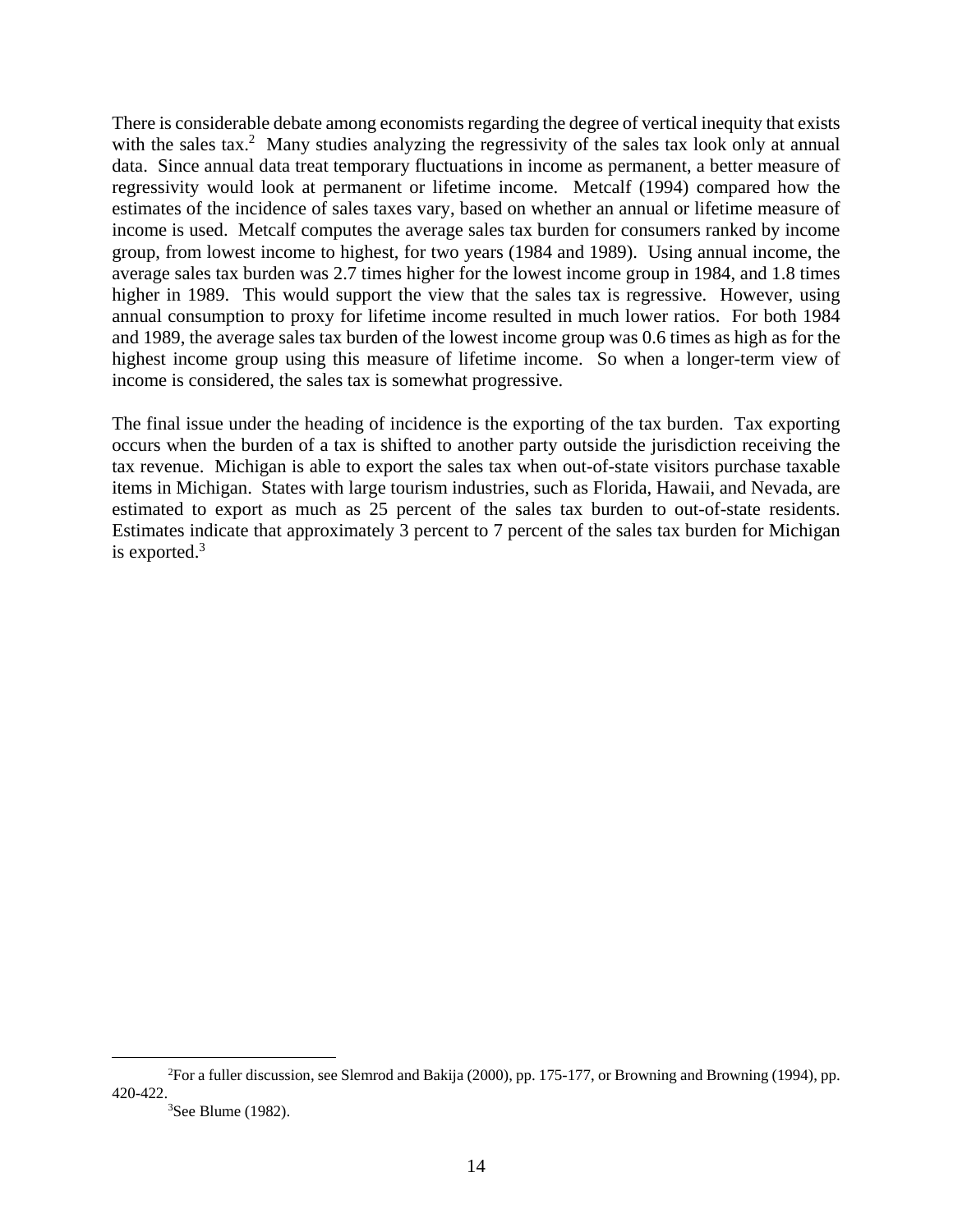# **IV. SALES TAX BASE**

Michigan's sales and use taxes are designed to tax retail sales within the state as well as the outof-state purchase of taxable products that are used within the state. The Michigan sales tax is referred to as a consumption or general sales tax, but in reality, it is neither.

A pure consumption tax would tax all uses of income with exclusions for savings and investments. The sales tax base would consist of all purchases of goods and services; it would also tax imputed consumption, such as consumption of owner-occupied housing. The Michigan sales tax base, along with the base of most other states, is much narrower in scope due to the numerous exemptions for items such as food and prescription drugs. However, the Michigan sales tax also taxes some items that would be excluded from a pure consumption tax base, such as business inputs that are not used directly in industrial processing.

#### **Tax Expenditures**

Tax exemptions, exclusions, deductions, credits, or preferential tax rates are called tax expenditures. Tax expenditures reduce revenue by providing preferential treatment for certain commodities, individuals, or industries. Tax expenditures have two main purposes: (1) to reduce the tax burden for certain individuals or firms by altering the incidence of a tax; and (2) to give an incentive for individuals or firms to change their behavior. An example of the first type of tax expenditure is the prescription-drug exemption, which was designed to reduce the incidence of the sales tax on low-income senior citizens. An example of the second type is the Enterprise Zone exemption, which encouraged economic development in poor areas by lowering the tax burden on investments in these areas. Exhibit 6 provides the revenue impact for sales and use tax expenditures for FY 2014.

Services are the largest single exclusion from the Michigan sales tax base. When the Michigan sales tax was enacted, the service sector of the economy was small relative to the goods sector of the economy. As the service sector has grown in economic importance, the cost of excluding services has increased relative to the existing base of the sales tax. The estimated loss of Michigan sales tax revenue due to the exemption of services was \$10.7 billion in FY 2014. Health care and social assistance services comprised the largest sector of service tax expenditures at \$3,376 million, or 32 percent. Professional, scientific, and technical services followed next at \$2,028 million, or 19 percent of total service tax expenditures. These estimates include all services consumed by businesses and individuals.

Exhibit 7 shows the general tax treatment of services by state. Attempts by states to extend sales taxes to services have been unsuccessful generally. Ohio is a notable exception, having enacted legislation in 2003 that expanded the sales tax base to include a number of services including storage facilities, satellite broadcasting, and certain personal care services. Public Act 93 of 2007 expanded the use tax to several services consumed in Michigan, effective December 1, 2007. The list of newly taxed services included several personal and business services, and the expanded tax base was sharply criticized. The expanded use tax was repealed as it was scheduled to take effect and the projected revenue was replaced by a business tax surcharge.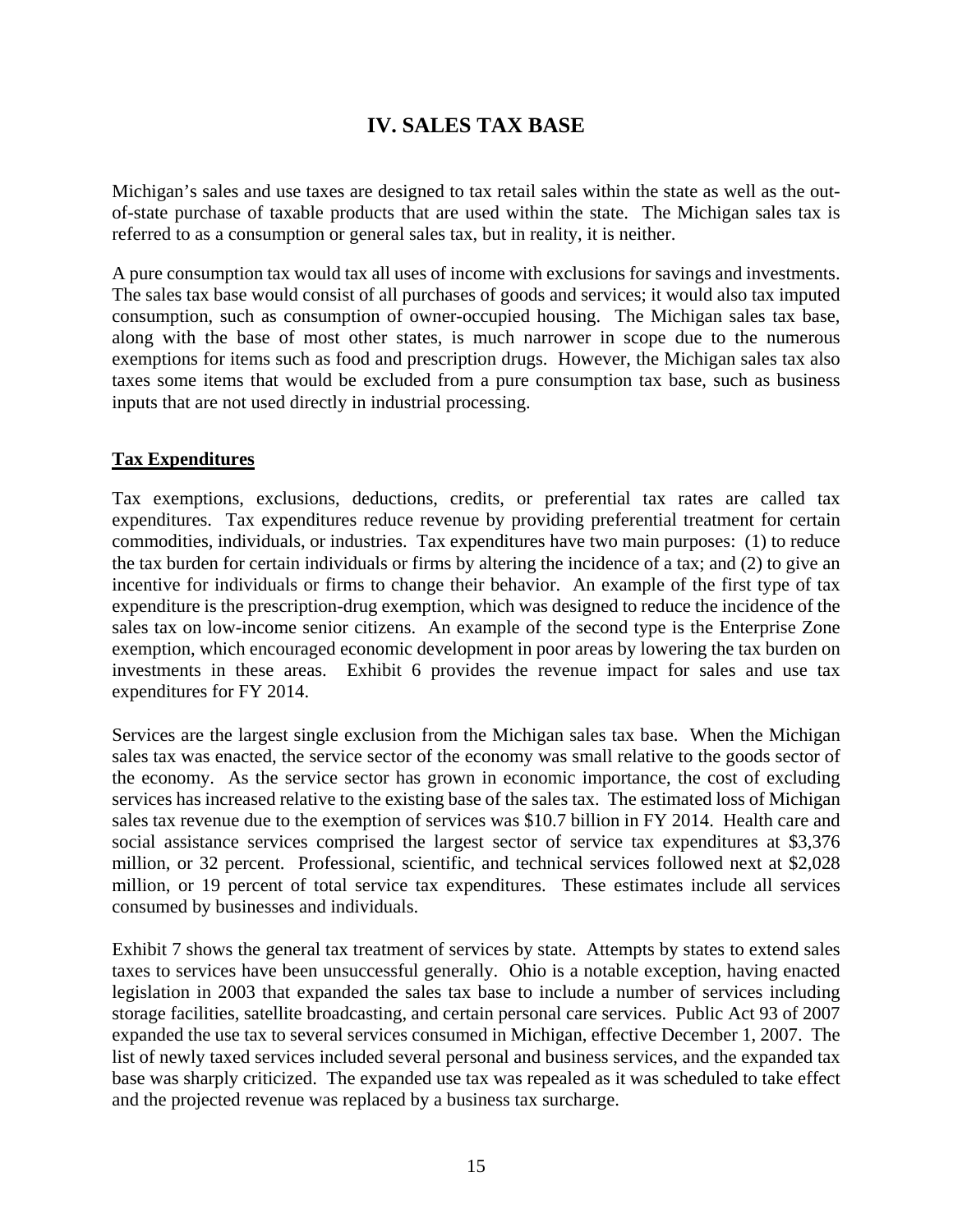## **Exhibit 6 Michigan Sales and Use Tax Expenditures (Millions)**

| <b>Tax Expenditure</b>                     | <b>FY 2014</b><br>Revenue<br><b>Impact</b> |
|--------------------------------------------|--------------------------------------------|
| Air and Water Pollution                    | \$57.0                                     |
| <b>Aircraft Parts</b>                      | 7.1                                        |
| <b>Bad Debts</b>                           | 65.7                                       |
| Cargo Aircraft                             | 22.9                                       |
| Churches                                   | 4.6                                        |
| <b>Collection Fees</b>                     | 46.6                                       |
| <b>Commercial Domestic Aircraft</b>        | 4.0                                        |
| Communication and Telephone Exemption      | 37.0                                       |
| Donated Vehicles                           | 0.1                                        |
| <b>Driver Training</b>                     | 0.2                                        |
| <b>Employee Meals</b>                      | 17.2                                       |
| Food                                       | 1,280.5                                    |
| <b>Food for Students</b>                   | 22.9                                       |
| Government or Red Cross                    | 211.9                                      |
| Gratuities and Tips                        | 66.9                                       |
| Horticultural and Agricultural Products    | 250.3                                      |
| <b>Imported Property</b>                   | 1.7                                        |
| <b>Industrial Processing</b>               | 1,108.0                                    |
| Interstate Telecommunications              | 9.0                                        |
| Interstate Trucks and Trailers             | 28.3                                       |
| <b>Investment Coins</b>                    | 9.4                                        |
| Military Post-Exchange Sales               | 0.6                                        |
| Newspapers, Periodicals, and Films         | 94.8                                       |
| Nonprofit Hospital or Housing Construction | 1.7                                        |
| Nonprofit Organizations                    | 259.9                                      |
| Ophthalmic and Orthopedic Products         | 64.8                                       |
| <b>Prescription Drugs</b>                  | 628.5                                      |
| Radio and Television                       | 4.4                                        |
| Rail Rolling Stock                         | 1.6                                        |
| <b>Residential Utilities</b>               | 165.0                                      |
| <b>Returned Vehicles</b>                   | 1.1                                        |
| Sale of Water                              | 60.8                                       |
| Services                                   | 10,709.1                                   |
| <b>Telephone Services</b>                  | 14.1                                       |
| Vehicle and Aircraft Transfer              | 37.7                                       |
| Vending Machines and Mobile Facilities     | 21.8                                       |
| Total                                      | \$15,317.2                                 |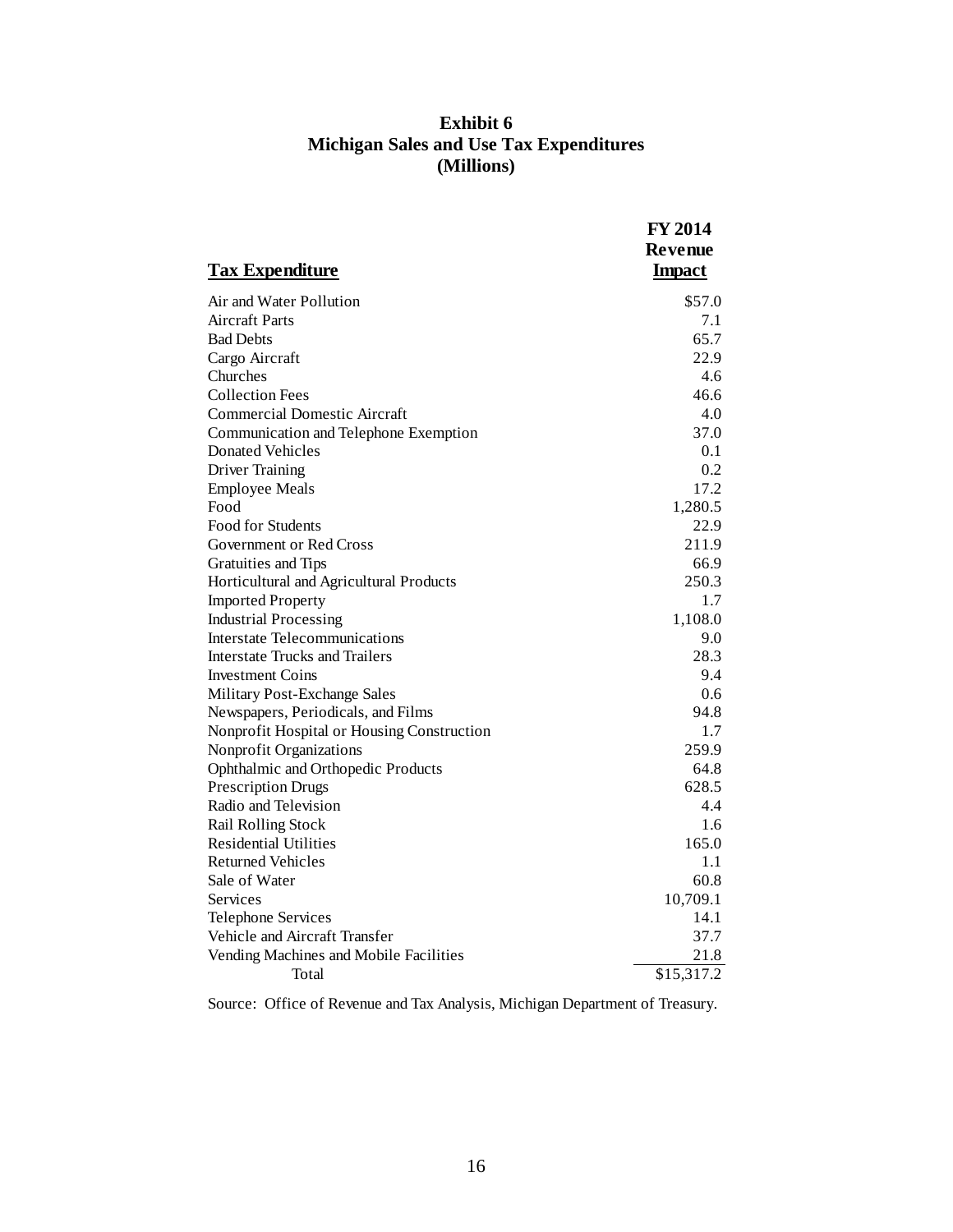|                      |                        |                   |                 |                         | Customized      |
|----------------------|------------------------|-------------------|-----------------|-------------------------|-----------------|
|                      | <b>General</b>         | <b>Janitorial</b> | Transportation  | Repair                  | Computer        |
|                      | <b>Treatment</b>       | <b>Services</b>   | <b>Services</b> | <b>Services</b>         | <b>Software</b> |
| Alabama              | NT                     | E                 | E               | E                       | E               |
| Alaska               |                        |                   | No Sales Tax    |                         |                 |
| Arizona              | SS                     | E                 | Т               | E                       | E               |
| Arkansas             | SS                     | T                 | E               | T                       | T               |
| California           | NT                     | E                 | E               | E                       | E               |
| Colorado             | SS                     | E                 | E               | E                       | E               |
|                      |                        |                   |                 | T                       |                 |
| Connecticut          | SS                     | T                 | E               |                         | T               |
| Delaware             |                        |                   | No Sales Tax    |                         |                 |
| District of Columbia | SS                     | T                 | E               | T                       | T               |
| Florida              | SS                     | T                 | E               | E                       | E               |
| Georgia              | SS                     | E                 | T               | E                       | E               |
| Hawaii               | <b>GT</b>              | T                 | T               | T                       | T               |
| Idaho                | SS                     | E                 | T               | E                       | E               |
| Illinois             | NT                     | E                 | E               | E                       | E               |
| Indiana              | NT                     | E                 | E               | E                       | E               |
| Iowa                 | SS                     | T                 | E               | T                       | E               |
| Kansas               | SS                     | E                 | E               | T                       | E               |
| Kentucky             | SS                     | E                 | E               | E                       | E               |
| Louisiana            | SS                     | T                 | E               | T                       | E               |
| Maine                | SS                     | E                 | E               | E                       | E               |
| Maryland             | SS                     | T                 | E               | E                       | E               |
| Massachusetts        | SS                     | E                 | E               | E                       | E               |
| Michigan             | $\overline{\text{SS}}$ | Ε                 | Έ               | $\overline{\textbf{E}}$ | Ε               |
| Minnesota            | SS                     | T                 | Ε               | Ε                       | Ε               |
| Mississippi          | SS                     | E                 | E               | T                       | $\mathbf T$     |
| Missouri             | SS                     | E                 | T               | E                       | ${\bf E}$       |
| Montana              |                        |                   | No Sales Tax    |                         |                 |
| Nebraska             | SS                     | T                 | E               | T                       | $\mathbf T$     |
|                      | SS                     | E                 | E               | E                       | E               |
| Nevada               |                        |                   | No Sales Tax    |                         |                 |
| New Hampshire        |                        |                   |                 |                         |                 |
| New Jersey           | SS                     | T                 | E               | T                       | E               |
| New Mexico           | <b>GT</b>              | T                 | T               | T                       | T               |
| New York             | SS                     | T                 | T               | T                       | E               |
| North Carolina       | SS                     | E                 | E               | E                       | E               |
| North Dakota         | SS                     | E                 | E               | E                       | E               |
| Ohio                 | SS                     | T                 | T               | T                       | T               |
| Oklahoma             | SS                     | E                 | T               | E                       | E               |
| Oregon               |                        |                   | No Sales Tax    |                         |                 |
| Pennsylvania         | SS                     | T                 | Ε               | $\mathbf T$             | Ε               |
| Rhode Island         | SS                     | E                 | T               | E                       | E               |
| South Carolina       | SS                     | E                 | E               | ${\bf E}$               | T               |
| South Dakota         | <b>GT</b>              | T                 | T               | T                       | T               |
| Tennessee            | SS                     | $\mathbf E$       | $\mathbf E$     | $\mathbf T$             | T               |
| <b>Texas</b>         | SS                     | $\mathbf T$       | ${\bf E}$       | $\mathbf T$             | $\mathbf T$     |
| Utah                 | SS                     | ${\bf E}$         | $\mathbf T$     | $\mathbf T$             | ${\bf E}$       |
| Vermont              | SS                     | $\mathbf E$       | E               | ${\bf E}$               | $\mathbf E$     |
| Virginia             | SS                     | E                 | ${\bf E}$       | ${\bf E}$               | ${\bf E}$       |
| Washington           | SS                     | ${\bf E}$         | ${\bf E}$       | $\mathbf T$             | ${\bf E}$       |
| West Virginia        | GT                     | $\mathbf T$       | $\mathbf T$     | $\mathbf T$             | $\mathbf T$     |
| Wisconsin            | $\rm SS$               | ${\bf E}$         | ${\bf E}$       | $\mathbf T$             | ${\bf E}$       |
| Wyoming              | SS                     | ${\bf E}$         | $\mathbf T$     | $\mathbf T$             | ${\bf E}$       |
|                      |                        |                   |                 |                         |                 |

#### **Exhibit 7 State Sales Taxation of Services**

Key: SS = "specified services taxable"- law provides only specified services are taxable

 $GT =$  "generally taxable" - tax imposed generally on the provision of services although certain services may be exempt.

NT = "generally not taxable" - services rarely taxed

 $T =$  "taxable" generally and  $E =$  "exempt" generally.

Sources: *State Tax Guide* , Commerce Clearing House, Inc. and state Web sites.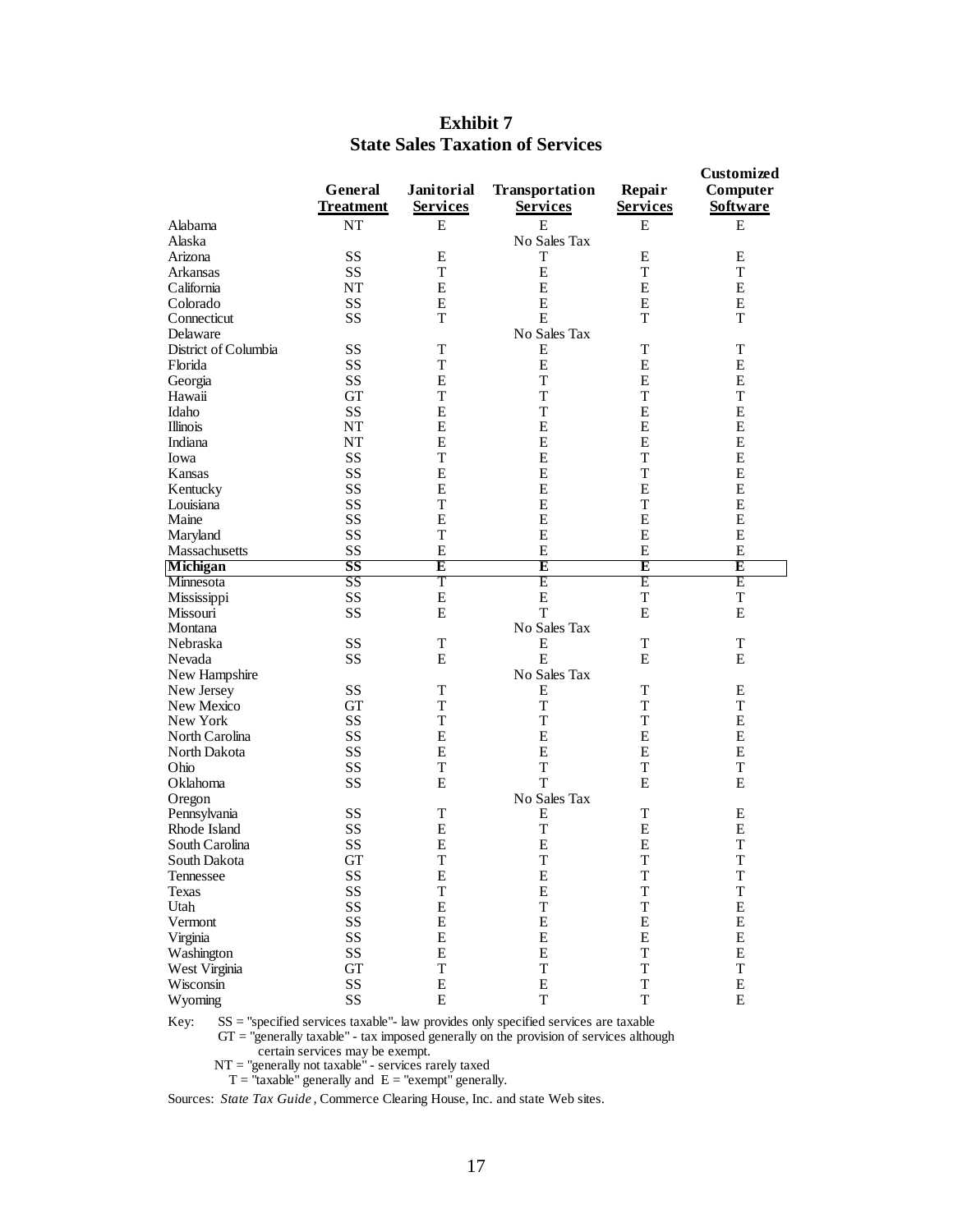Food for home consumption is another major item excluded from most states' sales tax bases. The primary reason for excluding food from taxation is to reduce the short-term regressivity of the sales tax. According to the Consumer Expenditure Survey by the Bureau of Labor Statistics for 2014, purchases of food for home consumption account for 10.6 percent of expenditures for consumers in the lowest 20 percent of income. In contrast, for consumers in the highest 20 percent of income, purchases of food for home consumption account for only 5.8 percent of expenditures. If food consumed at home were included in the tax base, low-income consumers would pay an even larger percentage of their incomes in sales tax relative to consumers with higher incomes. The tax expenditure loss in FY 2014 for exempting food consumed at home from the Michigan sales tax was \$1.3 billion. Exhibit 8 provides information on the sales tax treatment of food and meals by state.

Prescription drugs are exempt from the sales tax base. As in the case of the food exemption, exempting prescription drugs is intended to reduce the short-term regressivity of the Michigan sales tax. The cost of this exemption is estimated to be about \$629 million in FY 2014.

The exemptions for food and prescription drugs highlight several difficulties with exempting certain products from the sales tax. The exemptions may be expensive. The exemptions for food and prescription drugs together total approximately 1/4 of all sales tax revenue. Also, the exemptions are not limited to the targeted group, since all consumers receive the exemption. In fact, consumers with higher incomes receive the largest tax exemptions. The amount consumers in the highest 20 percent of the income distribution spend on food consumed at home (\$6,039 on average) is more than double the amount spent by consumers in the lowest 20 percent of the income distribution (\$2,506). Using the difference in annual expenditure between the two groups implies that consumers with the highest income receive an additional \$212 per year in tax savings from the food exemption. Replacing the sales tax exemption on food with a transfer payment, perhaps in the form of a refundable income tax credit, to all families would also offset the burden of the sales tax on low-income families, but would allow the tax relief to be targeted more precisely to families in need.

Inputs used in agricultural and industrial production are exempt from the Michigan sales tax. Commonly known as the industrial processing exemption, the main purpose of this exemption is to avoid the double taxation of goods. By exempting inputs, only the final product is taxed and not each sale of an intermediate good used in the production process. In order for a good to qualify for this exemption, generally an input must be directly used in the production process.

The Michigan sales tax base is further reduced by the exemptions for certain purchases and sales by nonprofit organizations, and federal, state, and local government purchases. The exemption for purchases made by the federal government is required by the U.S. Constitution. Imposing a sales tax on purchases made by the State of Michigan would not raise any revenue, since the state would both pay and receive the tax.

In total, exemptions in Michigan's sales tax base reduced state revenue by \$15.3 billion in FY 2014. Eliminating all of these exemptions (assuming such a reform were possible or desirable) would increase Michigan's sales tax revenue by approximately 170 percent, allowing the tax rate to drop to around 2.2 percent while maintaining current revenue.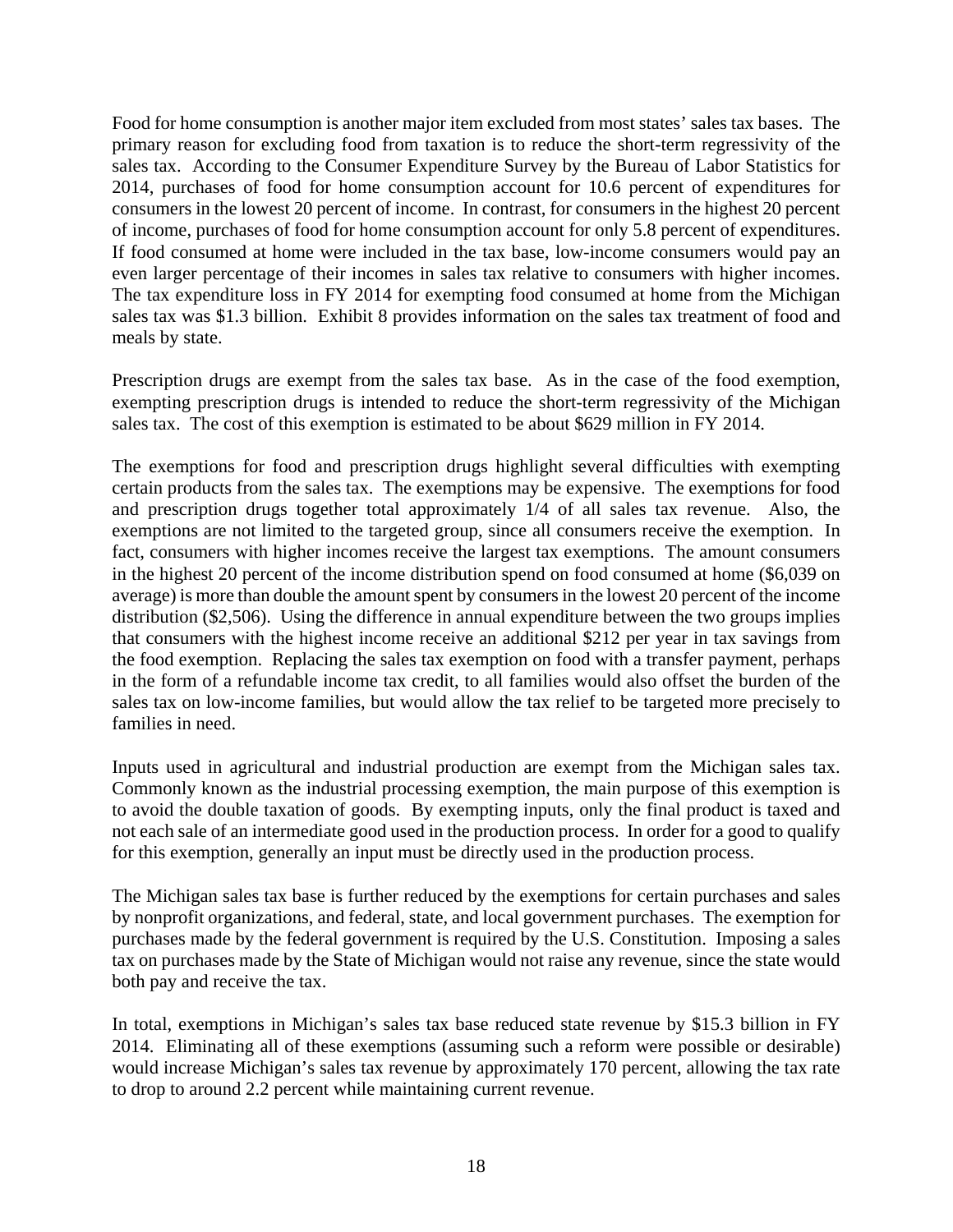|                       | Grocery                 |              | Sales by        |
|-----------------------|-------------------------|--------------|-----------------|
|                       | <b>Food</b>             | <b>Meals</b> | <u>Caterers</u> |
| Alabama               | T                       | T            | т               |
| Alaska                |                         | No Sales Tax |                 |
| Arizona               | Ε                       | Т            | T               |
| Arkansas*             | T                       | T            | T               |
| California            | E                       | T            | T               |
| Colorado              | E                       | T            | $\mathbf T$     |
| Connecticut           | E                       | T            | T               |
| Delaware              |                         | No Sales Tax |                 |
| District of Columbia  | E                       | T            | T               |
| Florida               | E                       | T            | T               |
| Georgia               | E                       | T            | T               |
| Hawaii                | T                       | T            | $\mathbf T$     |
| Idaho                 | T                       | T            | $\mathbf T$     |
| Illinois*             | T                       | T            | $\mathbf T$     |
| Indiana               | E                       | T            | T               |
| Iowa                  | Ε                       | $\mathbf T$  | $\mathbf T$     |
| <b>Kansas</b>         | T                       | T            | T               |
|                       | E                       | T            | T               |
| Kentucky              |                         |              |                 |
| Louisiana             | E                       | T            | T               |
| Maine                 | E                       | T            | $\mathbf T$     |
| Maryland              | E                       | T            | T               |
| Massachusetts         | E                       | T            | T               |
| <b>Michigan</b>       | $\overline{\mathbf{E}}$ | Т            | т               |
| Minnesota             | E                       | T            | T               |
| Mississippi           | T                       | T            | T               |
| Missouri <sup>*</sup> | T                       | T            | T               |
| Montana               |                         | No Sales Tax |                 |
| Nebraska              | Ε                       | T            | T               |
| Nevada                | E                       | T            | T               |
| New Hampshire         |                         | No Sales Tax |                 |
| New Jersey            | E                       | T            | T               |
| New Mexico            | Ε                       | T            | $\mathbf T$     |
| New York              | E                       | T            | $\mathbf T$     |
| North Carolina        | Ε                       | T            | $\mathbf T$     |
| North Dakota          | E                       | T            | T               |
| Ohio                  | E                       | T            | $\mathbf T$     |
| Oklahoma              | T                       | T            | $\mathbf T$     |
| Oregon                |                         | No Sales Tax |                 |
| Pennsylvania          | E                       | T            | $\mathbf T$     |
| Rhode Island          | Ε                       | T            | $\mathbf T$     |
| South Carolina        | Ε                       | T            | T               |
| South Dakota          | T                       | T            | T               |
| Tennessee*            | T                       | T            | T               |
| Texas                 | E                       | T            | T               |
| Utah*                 | T                       | T            | T               |
| Vermont**             | E                       | E            | E               |
| Virginia*             | T                       | T            | T               |
| Washington            | E                       | T            | T               |
| West Virginia*        | E                       | T            | $\mathbf T$     |
| Wisconsin             | E                       | T            | T               |
| Wyoming               | E                       | T            | T               |

## **Exhibit 8 State Sales Taxation of Food and Meals**

Key:  $T = "taxable" - designation is for a general nature.$  $E = "exempt" - designation is for a general nature.$ \*Groceries are taxed at a reduced rate \*\*Subject to meals and rooms tax Source: *State Tax Guide* , Commerce Clearing House, Inc.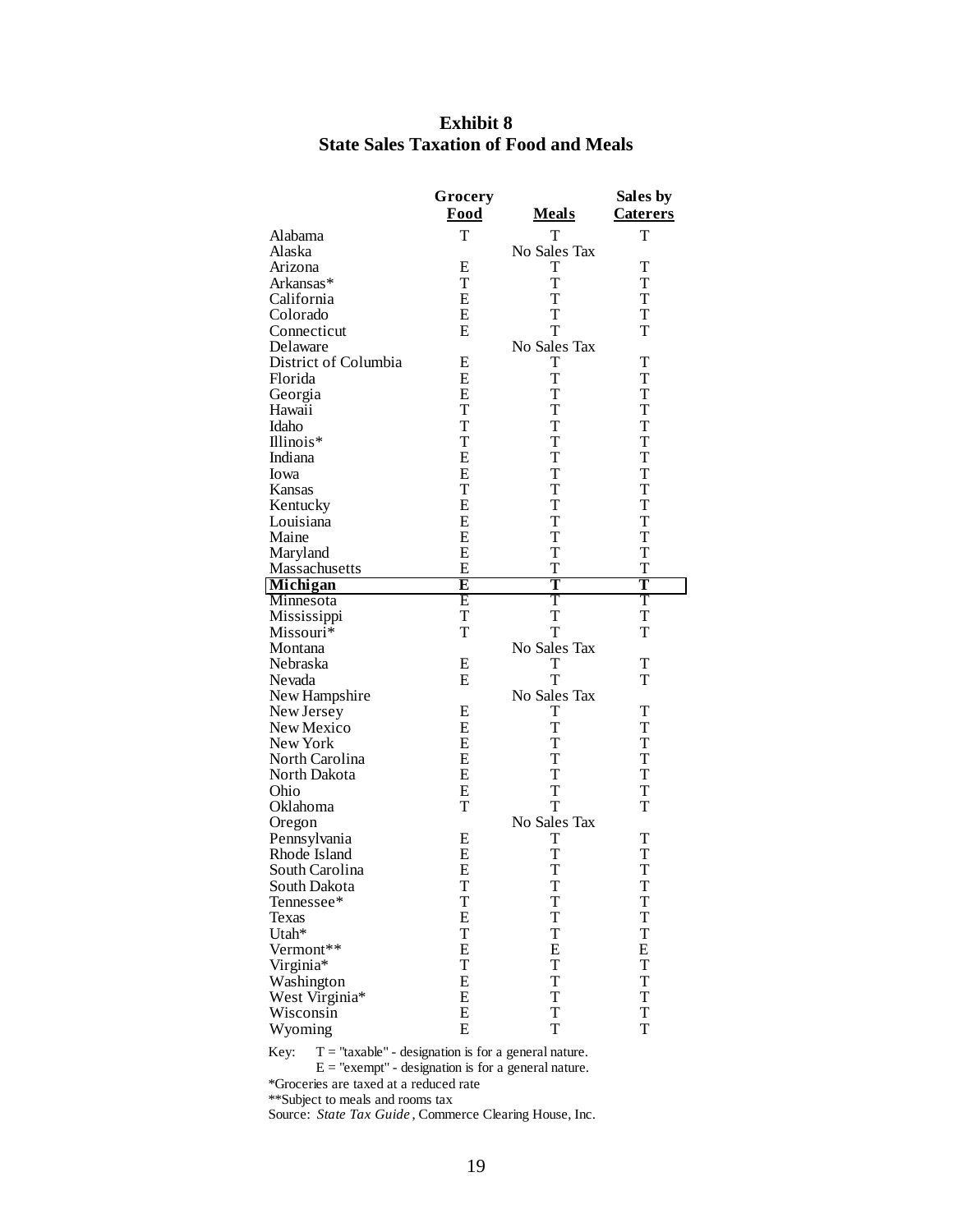# **V. SALES AND USE TAX REVENUE**

#### **Sales Tax Revenue**

Michigan's sales tax revenue in FY 2014 was \$7,362.6 million, up \$202.4 million (2.8 percent) from FY 2013. The 1994 increase in the sales tax rate from 4 percent to 6 percent resulted in the sales tax generating an increased share of total state revenue (see Exhibit 3). The shrinking sales tax base, as well as other emerging issues (for example, the taxation of Internet purchases), will affect Michigan's ability to rely on sales tax revenue to finance government expenditures.

During the early 1990s, sales tax revenue totaled approximately 24 percent of total state tax revenue. In FY 1995, sales tax revenue was 28.7 percent of total state tax revenue, the highest amount since the 1970s, before the food and prescription drug exemptions were enacted. Sales tax revenue represented 29.9 percent of total state taxes in FY 2014 (see Exhibits 3 and 4).

Nominal sales tax revenue in FY 2014 was 50.7 percent higher than in FY 1995, the first full fiscal year with a sales tax rate of 6 percent. However, sales tax revenue adjusted for inflation has shrunk over time. Real sales tax revenue in 2014, while up 1.7 percent from 2013, was little different than inflation-adjusted revenue in 1995 and was approximately \$900 million below real revenue in 2000. The lasting impact of the economic decline Michigan experienced from 2001 through the national financial crisis in 2008, shifting consumer spending, and revenue lost to remote sales are the primary reasons real sales tax revenue has fallen over time.

One way to measure the effective burden of the sales tax is to compare tax revenue with personal income. Sales tax revenue had generally accounted for 2 percent or more of Michigan personal income since tax reform was enacted in 1994 through 2005. The economic recession that followed further depressed economic activity and, as a consequence, sales tax collections. In FY 2014, sales tax revenue as a percent of personal income was 1.85 percent, basically the same percentage as in FY 2011 through FY 2013 (see Exhibit 11).

The automotive sector provides the largest share of sales tax revenue, with total sales tax revenue of \$2,254.9 million in FY 2014 (see Exhibit 12). Collections in the automotive sector decreased by \$10 million during 2014 but taxable sales in the automotive sector continued to account for 31.0 percent of total sales tax revenue in 2014. The food sector was responsible for \$1,055.5 million of sales tax revenue or 14.5 percent in FY 2014, mostly from sales in restaurants and taxable items sold at grocery stores. General merchandise stores accounted for \$592.4 million, or 9.2 percent of total sales tax revenue.

Over the past 10 years, the distribution of sales tax revenue by retail sector has remained fairly stable (see Exhibit 13). Since 2004, the automotive sector has captured an increased share of sales tax revenue. The share of sales tax revenue coming from building, lumber, and hardware dropped significantly between 2006 and 2009, due to the contraction in residential construction. A recovery in taxable sales from this sector has occurred in 2012 through 2014.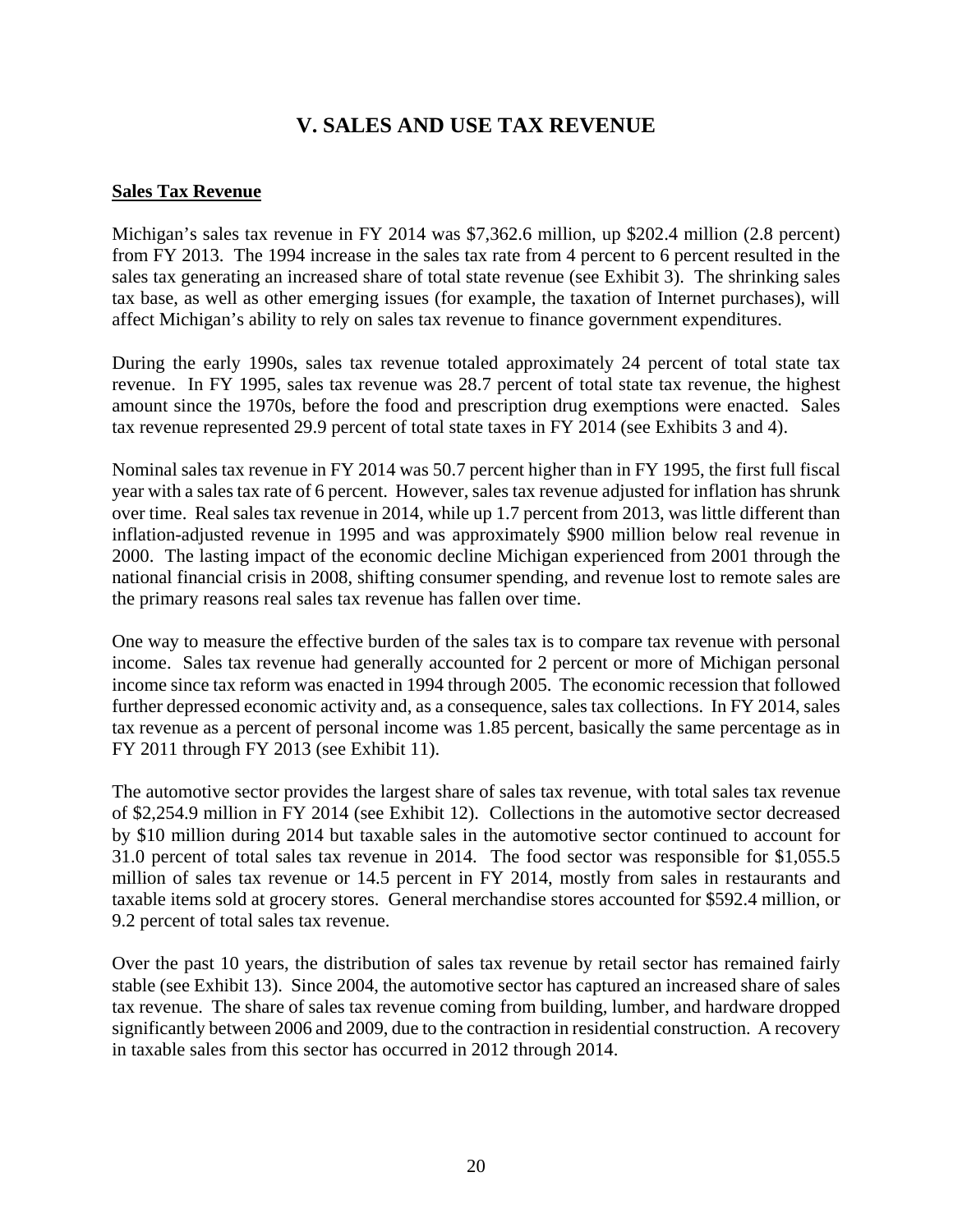|             |                    |                  |                  | <b>Fiscal Year</b>  | Real             |
|-------------|--------------------|------------------|------------------|---------------------|------------------|
|             | <b>Fiscal Year</b> |                  | <b>Sales Tax</b> | <b>Detroit</b>      | <b>Sales Tax</b> |
|             | <b>Personal</b>    | <b>Sales Tax</b> | <b>Revenue</b>   | Consumer            | <b>Revenue</b>   |
| Fiscal      | <b>Income</b>      | <b>Revenue</b>   | as a Percent     | <b>Price Index</b>  | in 2014 \$       |
| <b>Year</b> | (millions)         | (millions)       | of Income        | $(1982 - 84 = 100)$ | (millions)       |
| 1980        | \$92,040           | \$1,504.0        | 1.63%            | 82.3                | 4,048.0          |
| 1981        | 99,632             | 1,595.0          | 1.60%            | 92.1                | 3,836.1          |
| 1982        | 103,191            | 1,570.6          | 1.52%            | 95.8                | 3,631.7          |
| 1983        | 108,121            | 1,699.0          | 1.57%            | 99.4                | 3,786.2          |
| 1984        | 119,335            | 1,925.0          | 1.61%            | 102.4               | 4,164.2          |
| 1985        | 129,783            | 2,142.6          | 1.65%            | 105.8               | 4,486.0          |
| 1986        | 139,511            | 2,283.1          | 1.64%            | 108.1               | 4,678.5          |
| 1987        | 145,193            | 2,348.4          | 1.62%            | 110.7               | 4,699.3          |
| 1988        | 153,620            | 2,475.0          | 1.61%            | 114.8               | 4,775.6          |
| 1989        | 165,985            | 2,615.2          | 1.58%            | 120.7               | 4,799.5          |
| 1990        | 174,892            | 2,671.3          | 1.53%            | 126.8               | 4,666.6          |
| 1991        | 178,473            | 2,671.9          | 1.50%            | 132.4               | 4,470.2          |
| 1992        | 188,167            | 2,738.1          | 1.46%            | 135.1               | 4,489.5          |
| 1993        | 198,992            | 2,905.7          | 1.46%            | 138.6               | 4,643.9          |
| 1994        | 212,300            | 3,775.3          | 1.78%            | 142.9               | 5,852.1          |
| 1995        | 226,387            | 4,884.2          | 2.16%            | 147.5               | 7,335.0          |
| 1996        | 237,653            | 5,171.6          | 2.18%            | 151.5               | 7,561.6          |
| 1997        | 250,771            | 5,389.8          | 2.15%            | 155.4               | 7,682.8          |
| 1998        | 264,456            | 5,617.3          | 2.12%            | 158.9               | 7,830.8          |
| 1999        | 277,358            | 5,901.7          | 2.13%            | 162.8               | 8,030.2          |
| 2000        | 296,128            | 6,277.5          | 2.12%            | 168.3               | 8,262.3          |
| 2001        | 301,711            | 6,352.3          | 2.11%            | 173.8               | 8,096.2          |
| 2002        | 302,766            | 6,439.9          | 2.13%            | 177.5               | 8,036.7          |
| 2003        | 308,810            | 6,422.6          | 2.08%            | 182.0               | 7,817.0          |
| 2004        | 320,349            | 6,473.5          | 2.02%            | 184.4               | 7,776.4          |
| 2005        | 329,385            | 6,599.1          | 2.00%            | 189.0               | 7,734.4          |
| 2006        | 337,828            | 6,638.1          | 1.96%            | 195.9               | 7,506.0          |
| 2007        | 346,539            | 6,552.2          | 1.89%            | 199.0               | 7,293.3          |
| 2008        | 355,635            | 6,773.3          | 1.90%            | 204.6               | 7,333.3          |
| 2009        | 341,511            | 6,089.1          | 1.78%            | 202.8               | 6,651.7          |
| 2010        | 343,838            | 6,176.8          | 1.80%            | 204.7               | 6,684.9          |
| 2011        | 363,860            | 6,710.9          | 1.84%            | 210.0               | 7,079.4          |
| 2012        | 377,483            | 6,955.2          | 1.84%            | 215.1               | 7,164.2          |
| 2013        | 388,222            | 7,160.2          | 1.84%            | 219.1               | 7,239.8          |
| 2014        | 399,037            | 7,362.6          | 1.85%            | 221.5               | 7,362.6          |

## **Exhibit 9 Michigan Sales Tax Revenue FY 1980 to FY 2014**

Sources: Office of Revenue and Tax Analysis, Michigan Department of Treasury.

Bureau of Labor Statistics, U.S. Department of Labor.

Bureau of Economic Analysis, U.S. Department of Commerce.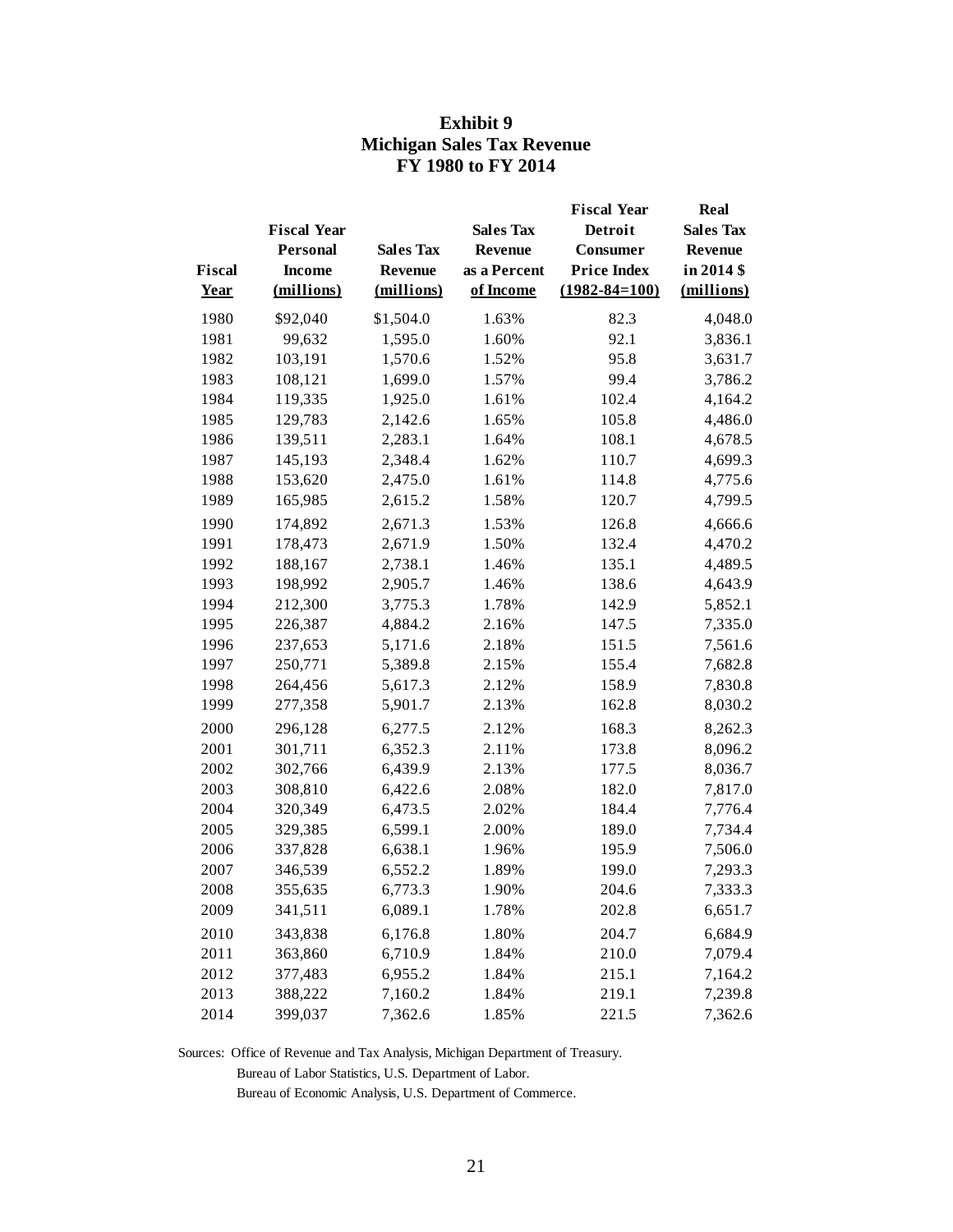**Exhibit 10 Michigan Sales Tax Nominal and Real Revenue**



**Exhibit 11 Sales Tax Revenue as a Percent of Personal Income** 



Source: Office of Revenue and Tax Analysis, Michigan Department of Treasury.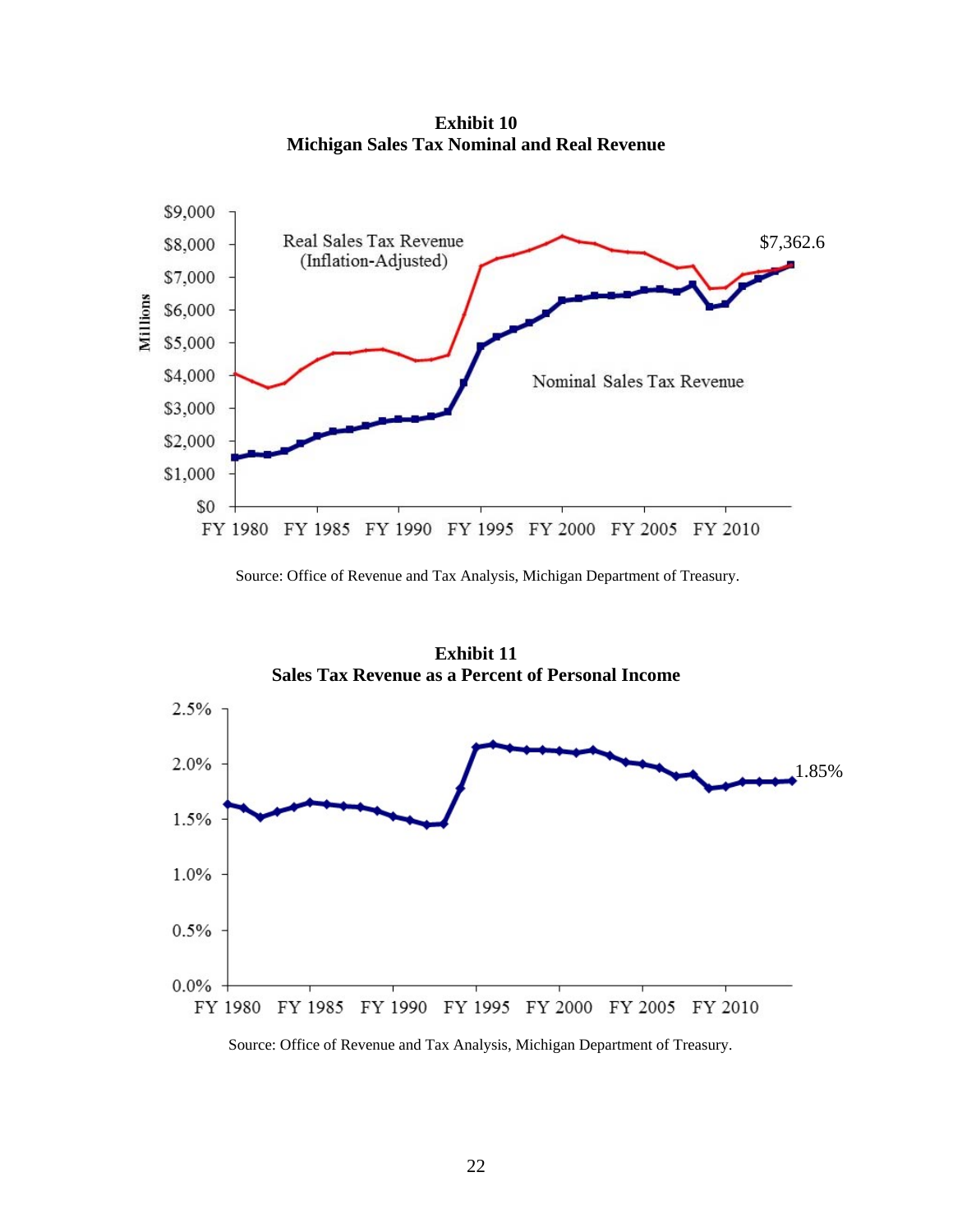## **Exhibit 12 Michigan Sales Tax Revenue by Retail Sector FY 2004 to FY 2014**

| <b>Fiscal</b> |                      | Percent       |                   | Percent       | General            | Percent       |
|---------------|----------------------|---------------|-------------------|---------------|--------------------|---------------|
| Year          | <b>Auto</b>          | <b>Change</b> | Food              | <b>Change</b> | <b>Merchandise</b> | <b>Change</b> |
| 2004          | \$1,693.6            | $-4.8%$       | \$936.2           | 3.6%          | \$638.4            | 2.5%          |
| 2005          | 1,741.0              | 2.8%          | 916.7             | $-2.1%$       | 696.3              | 9.1%          |
| 2006          | 1,723.9              | $-1.0%$       | 919.5             | 0.3%          | 686.5              | $-1.4%$       |
| 2007          | 1,735.5              | 0.7%          | 941.4             | 2.4%          | 716.2              | 4.3%          |
| 2008          | 1,924.9              | 10.9%         | 970.5             | 3.1%          | 705.0              | $-1.6%$       |
| 2009          | 1,822.0              | $-5.3%$       | 894.7             | $-7.8%$       | 601.9              | $-14.6%$      |
| 2010          | 1,811.2              | $-0.6%$       | 927.7             | 3.7%          | 640.6              | 6.4%          |
| 2011          | 1,977.9              | 9.2%          | 961.4             | 3.6%          | 654.4              | 2.1%          |
| 2012          | 2,157.6              | 9.1%          | 1,007.9           | 4.8%          | 646.5              | $-1.2%$       |
| 2013          | 2,265.2              | 5.0%          | 1,044.6           | 3.6%          | 660.6              | 2.2%          |
| 2014          | 2,254.9              | $-0.5%$       | 1,055.5           | 1.0%          | 592.4              | $-10.3%$      |
|               | <b>Building</b>      |               |                   |               |                    |               |
| <b>Fiscal</b> | Lumber &             | Percent       |                   | Percent       |                    | Percent       |
| Year          | <b>Hardware</b>      | <b>Change</b> | <b>Furniture</b>  | <b>Change</b> | <b>Apparel</b>     | <b>Change</b> |
| 2004          | \$591.5              | 11.0%         | \$239.9           | 1.8%          | \$231.7            | 4.1%          |
| 2005          | 610.7                | 3.2%          | 236.8             | $-1.3%$       | 232.9              | 0.5%          |
| 2006          | 575.5                | $-5.8%$       | 224.9             | $-5.0%$       | 231.0              | $-0.8%$       |
| 2007          | 511.0                | $-11.2%$      | 221.9             | $-1.3%$       | 240.7              | 4.2%          |
| 2008          | 488.8                | $-4.3%$       | 208.7             | $-5.9%$       | 235.8              | $-2.0%$       |
| 2009          | 415.2                | $-15.1%$      | 163.9             | $-21.5%$      | 212.9              | $-9.7%$       |
| 2010          | 382.2                | $-7.9%$       | 181.5             | 10.7%         | 221.5              | 4.0%          |
| 2011          | 412.2                | 7.8%          | 189.6             | 4.5%          | 233.7              | 5.5%          |
| 2012          | 471.8                | 14.5%         | 200.1             | 5.5%          | 240.2              | 2.8%          |
| 2013          | 505.8                | 7.2%          | 211.6             | 5.7%          | 253.5              | 5.5%          |
| 2014          | 548.8                | 8.5%          | 248.5             | 17.5%         | 245.0              | $-3.3%$       |
| Fiscal        | <b>Miscellaneous</b> | Percent       |                   | Percent       |                    | Percent       |
| Year          | <b>Retail</b>        | <b>Change</b> | <b>Non-Retail</b> | <b>Change</b> | <b>Total</b>       | <b>Change</b> |
| 2004          | \$656.8              | 1.1%          | \$1,461.9         | 0.3%          | \$6,450.0          | 0.7%          |
| 2005          | 648.7                | $-1.2%$       | 1,513.2           | 3.5%          | 6,596.3            | 2.3%          |
| 2006          | 641.6                | $-1.1%$       | 1,513.6           | 0.0%          | 6,516.6            | $-1.2%$       |
| 2007          | 641.1                | $-0.1%$       | 1,518.2           | 0.3%          | 6,526.1            | 0.1%          |
| 2008          | 660.7                | 3.1%          | 1,537.7           | 1.3%          | 6,732.1            | 3.2%          |
| 2009          | 610.2                | $-7.6%$       | 1,456.2           | $-5.3%$       | 6,177.0            | $-8.2%$       |
| 2010          | 647.1                | 6.0%          | 1,337.5           | $-8.2%$       | 6,149.2            | $-0.5%$       |
| 2011          | 699.8                | 8.2%          | 1,515.9           | 13.3%         | 6,645.0            | $8.1\%$       |
| 2012          | 714.2                | 2.1%          | 1,476.9           | $-2.6%$       | 6,915.2            | 4.1%          |
| 2013          | 733.7                | 2.7%          | 1,526.0           | 3.3%          | 7,200.9            | 4.1%          |
| 2014          | 749.5                | 2.2%          | 1,570.2           | 2.9%          | 7,264.8            | 0.9%          |

Note: Figures do not include use tax.

Total sales tax differs slightly due to differences between accrual and cash accounting methods.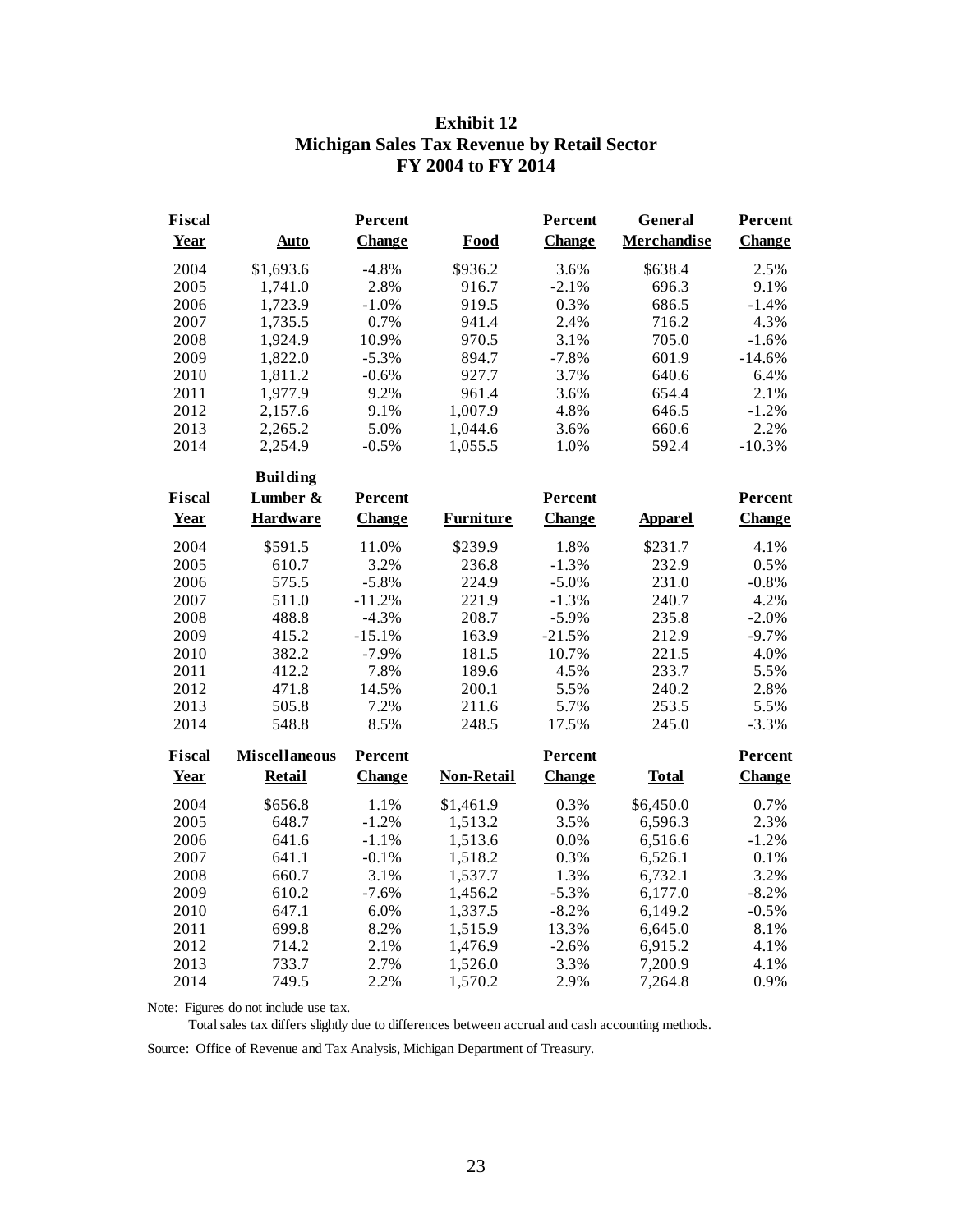#### **Exhibit 13 Share of Sales Tax Revenue by Retail Sector FY 2004 to FY 2014**

| <b>Fiscal</b><br>Year | Auto  | <b>Food</b> | General<br><b>Merchandise</b> | <b>Building</b><br>Lumber $\&$<br><b>Hardware</b> |
|-----------------------|-------|-------------|-------------------------------|---------------------------------------------------|
| 2004                  | 26.3% | 14.5%       | 9.9%                          | 9.2%                                              |
| 2005                  | 26.4% | 13.9%       | 10.6%                         | 9.3%                                              |
| 2006                  | 26.5% | 14.1%       | 10.5%                         | 8.8%                                              |
| 2007                  | 26.6% | 14.4%       | 11.0%                         | 7.8%                                              |
| 2008                  | 28.6% | 14.4%       | 10.5%                         | 7.3%                                              |
| 2009                  | 29.5% | 14.5%       | 9.7%                          | 6.7%                                              |
| 2010                  | 29.5% | 15.1%       | 10.4%                         | 6.2%                                              |
| 2011                  | 29.8% | 14.5%       | 9.8%                          | 6.2%                                              |
| 2012                  | 31.2% | 14.6%       | 9.3%                          | 6.8%                                              |
| 2013                  | 31.5% | 14.5%       | 9.2%                          | 7.0%                                              |
| 2014                  | 31.0% | 14.5%       | 8.2%                          | 7.6%                                              |
|                       |       |             |                               |                                                   |

| <b>Fiscal</b> |                  |                | <b>Miscellaneous</b> |                   |
|---------------|------------------|----------------|----------------------|-------------------|
| <b>Year</b>   | <b>Furniture</b> | <b>Apparel</b> | Retail               | <b>Non-Retail</b> |
| 2004          | 3.7%             | 3.6%           | 10.2%                | 22.7%             |
| 2005          | 3.6%             | 3.5%           | 9.8%                 | 22.9%             |
| 2006          | 3.5%             | 3.5%           | 9.8%                 | 23.2%             |
| 2007          | 3.4%             | 3.7%           | 9.8%                 | 23.3%             |
| 2008          | 3.1%             | 3.5%           | 9.8%                 | 22.8%             |
| 2009          | 2.7%             | 3.4%           | 9.9%                 | 23.6%             |
| 2010          | 3.0%             | 3.6%           | 10.5%                | 21.8%             |
| 2011          | 2.9%             | 3.5%           | 10.5%                | 22.8%             |
| 2012          | 2.9%             | 3.5%           | 10.3%                | 21.4%             |
| 2013          | 2.9%             | 3.5%           | 10.2%                | 21.2%             |
| 2014          | 3.4%             | 3.4%           | 10.3%                | 21.6%             |
|               |                  |                |                      |                   |

Note: Figures do not include use tax. May not total 100% due to rounding.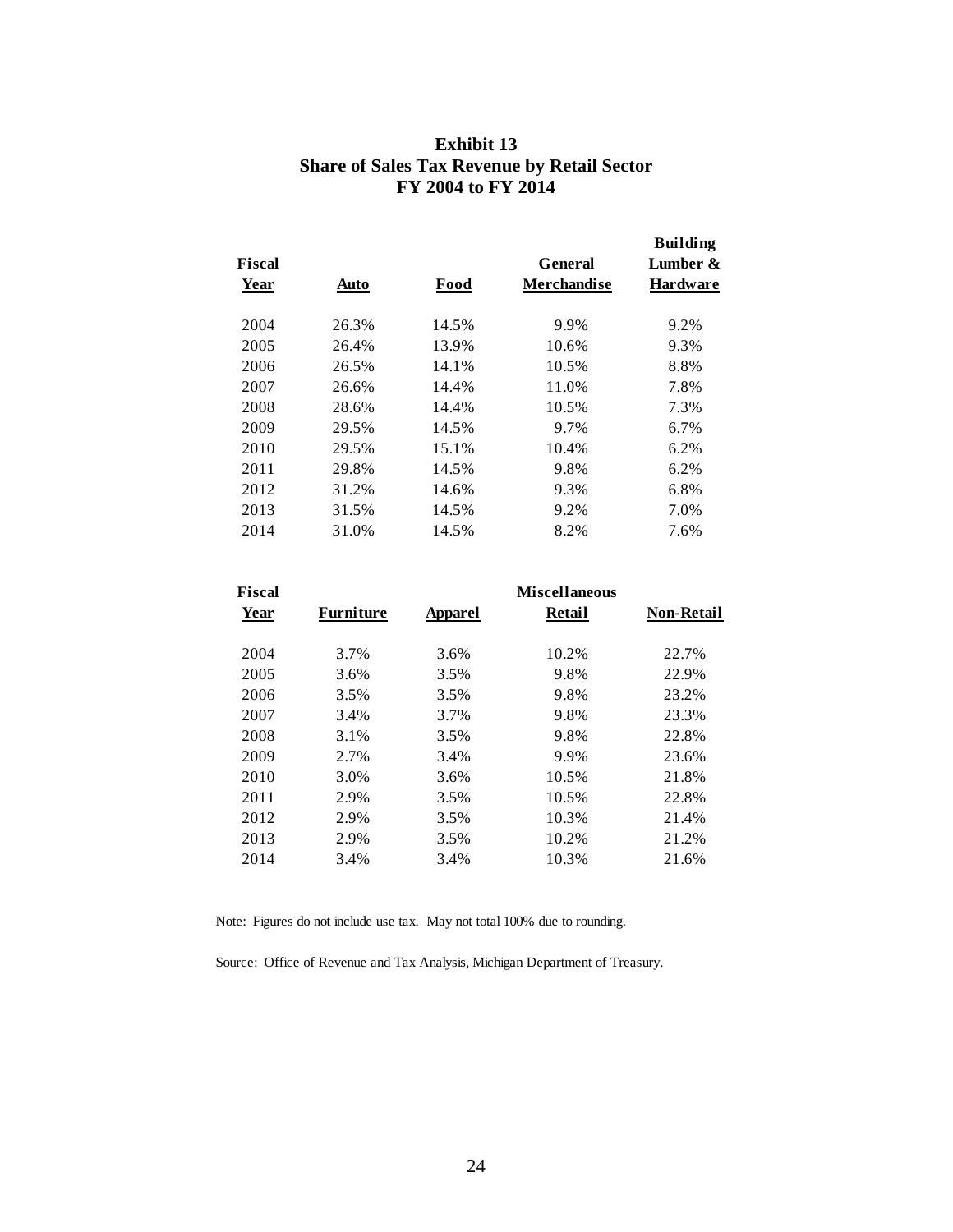#### **Use Tax Revenue**

Michigan use tax revenue totaled \$1,639.4 million in FY 2014 including revenue from including Medicaid HMOs in the tax base. Revenue was up \$338.8 million (26.0 percent) from FY 2013. In FY 2014, use tax revenue accounted for 6.6 percent of total state tax revenue, 5.6 percent excluding the nearly \$247 million in revenue from the Medicaid HMOs.

When nominal use tax revenue is adjusted for inflation, the pattern looks very similar to the pattern for sales tax revenue. Following the rate increase in 1994, inflation-adjusted revenue grew through FY 2000 and then began to decline (see Exhibits 14 and 15).

The effective burden of the use tax can be measured by comparing Michigan use tax revenue to Michigan personal income. From FY 1980 until the tax rate increased to 6 percent, use tax revenue as a percent of personal income ranged from 0.23 percent to 0.29 percent. For FY 2014, the use tax revenue accounted for 0.41 percent of personal income with the expanded tax on Medicaid HMOs, and 0.35 percent with the additional revenue excluded. Exhibit 16 shows use tax revenue as a percent of personal income both with and without the tax on Medicaid HMOs.

In general, different sectors of the economy remit use tax compared to the sales tax. The automotive sector was responsible for \$211.4 million of use tax revenue, or 15.6 percent, in FY 2014, generally from leasing and private sales of motor vehicles (see Exhibit 17). This exceeded the \$191.9 million, or 14.2 percent, collected from the telecommunications sector. Collections from the telecommunications sector have been falling over time as changes in the way people consume telecommunications services (for example, cellular telephones with one price for a block of minutes, text messaging, and voice communications using the Internet) reduce the volume of taxable services. Use tax collections from hotels and motels are an indicator of tourism activity in Michigan, which has been the subject of active debate in the State Legislature, specifically over the Pure Michigan advertising campaign. Collections from hotels and motels were \$81.4 million in FY 2014, up 6.1 percent from FY 2013 and 30.4 percent from FY 2009.

Between 2004 and 2014, the distribution of use tax revenue shifted away from the telecommunications and transportation manufacturing sectors and toward other business sectors (see Exhibit 18). The economic recovery has led to a recovery in use tax collections from automobile sales and hotel and motel lodging. Many businesses also owe use tax on purchases made from outside Michigan, and this has been a growing part of use tax collections.

While the use tax is generally paid by businesses, individuals may incur a use tax liability on mail order or Internet purchases since the retailer may not collect Michigan sales tax. Beginning in tax year 1999, a line was added to the Michigan income tax form to aid taxpayers in meeting their use tax liability. The taxation of remote sales is discussed in greater detail in Chapter VI.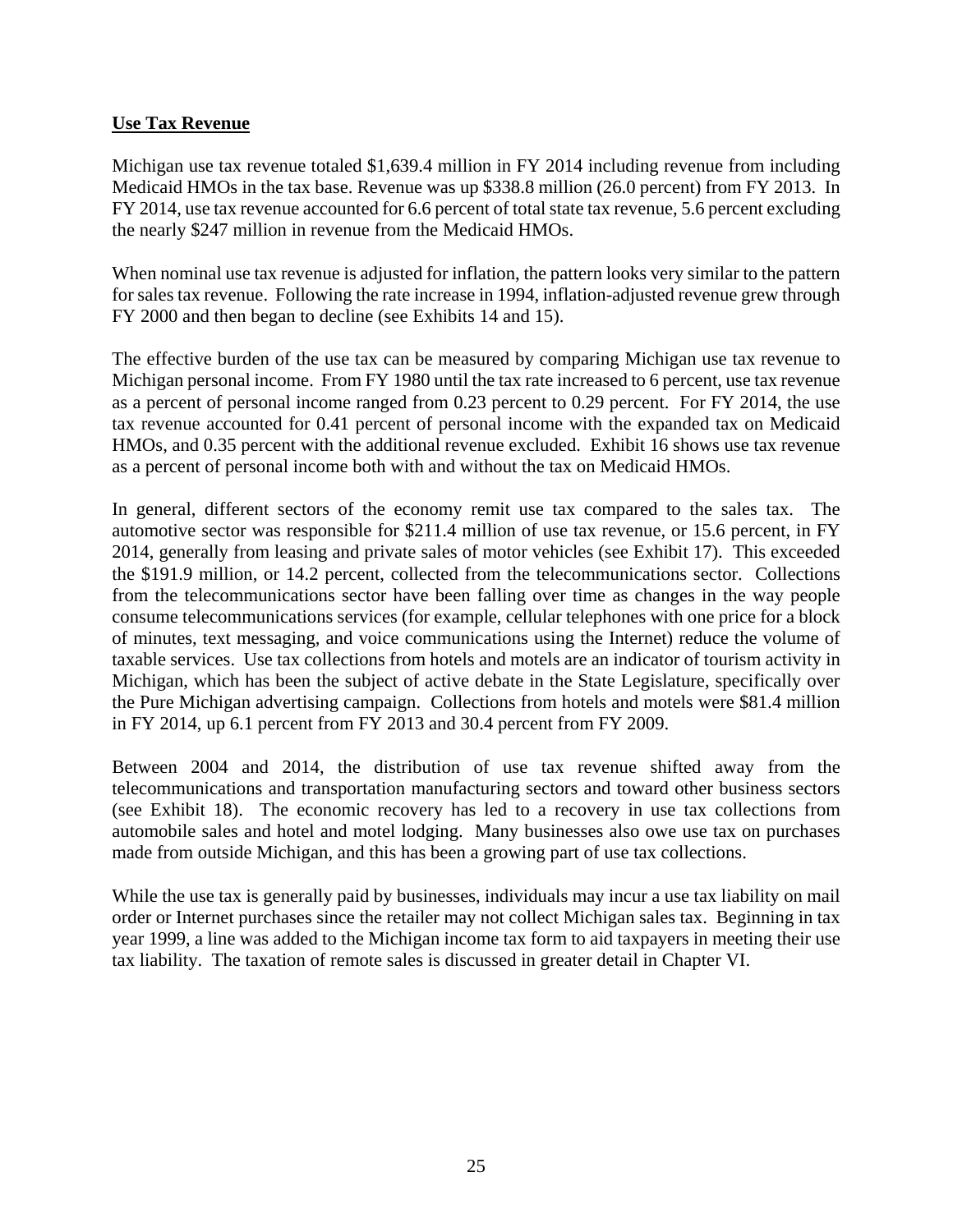## **Exhibit 14 Michigan Use Tax Revenue FY 1980 to FY 2014**

|               |                    |                |                | <b>Fiscal Year</b>  | <b>Real</b>    |
|---------------|--------------------|----------------|----------------|---------------------|----------------|
|               | <b>Fiscal Year</b> |                | <b>Use Tax</b> | <b>Detroit</b>      | <b>Use Tax</b> |
|               | <b>Personal</b>    | <b>Use Tax</b> | <b>Revenue</b> | Consumer            | Revenue        |
| <b>Fiscal</b> | <b>Income</b>      | <b>Revenue</b> | as a Percent   | <b>Price Index</b>  | in 2014 \$     |
| Year          | (millions)         | (millions)     | of Income      | $(1982 - 84 = 100)$ | (millions)     |
| 1980          | \$92,040           | \$232.9        | 0.25%          | 82.3                | 626.8          |
| 1981          | 99,632             | 232.3          | 0.23%          | 92.1                | 558.8          |
| 1982          | 103,191            | 247.4          | 0.24%          | 95.8                | 572.0          |
| 1983          | 108,121            | 279.5          | 0.26%          | 99.4                | 622.9          |
| 1984          | 119,335            | 317.3          | 0.27%          | 102.4               | 686.5          |
| 1985          | 129,783            | 341.4          | 0.26%          | 105.8               | 714.8          |
| 1986          | 139,511            | 390.8          | 0.28%          | 108.1               | 800.9          |
| 1987          | 145,193            | 397.8          | 0.27%          | 110.7               | 796.0          |
| 1988          | 153,620            | 419.0          | 0.27%          | 114.8               | 808.4          |
| 1989          | 165,985            | 475.9          | 0.29%          | 120.7               | 873.3          |
| 1990          | 174,892            | 473.9          | 0.27%          | 126.8               | 827.9          |
| 1991          | 178,473            | 474.3          | 0.27%          | 132.4               | 793.5          |
| 1992          | 188,167            | 480.0          | 0.26%          | 135.1               | 787.0          |
| 1993          | 198,992            | 529.5          | 0.27%          | 138.6               | 846.3          |
| 1994          | 212,300            | 725.1          | 0.34%          | 142.9               | 1,124.0        |
| 1995          | 226,387            | 942.9          | 0.42%          | 147.5               | 1,416.0        |
| 1996          | 237,653            | 1,034.9        | 0.44%          | 151.5               | 1,513.1        |
| 1997          | 250,771            | 1,092.2        | 0.44%          | 155.4               | 1,556.9        |
| 1998          | 264,456            | 1,159.3        | 0.44%          | 158.9               | 1,616.1        |
| 1999          | 277,358            | 1,283.0        | 0.46%          | 162.8               | 1,745.7        |
| 2000          | 296,128            | 1,355.4        | 0.46%          | 168.3               | 1,783.9        |
| 2001          | 301,711            | 1,333.6        | 0.44%          | 173.8               | 1,699.7        |
| 2002          | 302,766            | 1,306.4        | 0.43%          | 177.5               | 1,630.3        |
| 2003          | 308,810            | 1,229.8        | 0.40%          | 182.0               | 1,496.8        |
| 2004          | 320,349            | 1,316.5        | 0.41%          | 184.4               | 1,581.5        |
| 2005          | 329,385            | 1,402.4        | 0.43%          | 189.0               | 1,643.7        |
| 2006          | 337,828            | 1,413.8        | 0.42%          | 195.9               | 1,598.6        |
| 2007          | 346,539            | 1,380.4        | 0.40%          | 199.0               | 1,536.5        |
| 2008          | 355,635            | 1,377.1        | 0.39%          | 204.6               | 1,490.9        |
| 2009          | 341,511            | 1,283.7        | 0.38%          | 202.8               | 1,402.3        |
| 2010          | 343,838            | 1,573.7        | 0.46%          | 204.7               | 1,703.1        |
| 2011          | 363,860            | 1,548.9        | 0.43%          | 210.0               | 1,634.0        |
| 2012          | 377,483            | 1,428.3        | 0.38%          | 215.1               | 1,471.2        |
| 2013          | 388,222            | 1,300.6        | 0.34%          | 219.1               | 1,315.0        |
| 2014          | 399,037            | 1,639.4        | 0.41%          | 221.5               | 1,639.4        |

Sources: Office of Revenue and Tax Analysis, Michigan Department of Treasury.

Bureau of Labor Statistics, U.S. Department of Labor.

Bureau of Economic Analysis, U.S. Department of Commerce.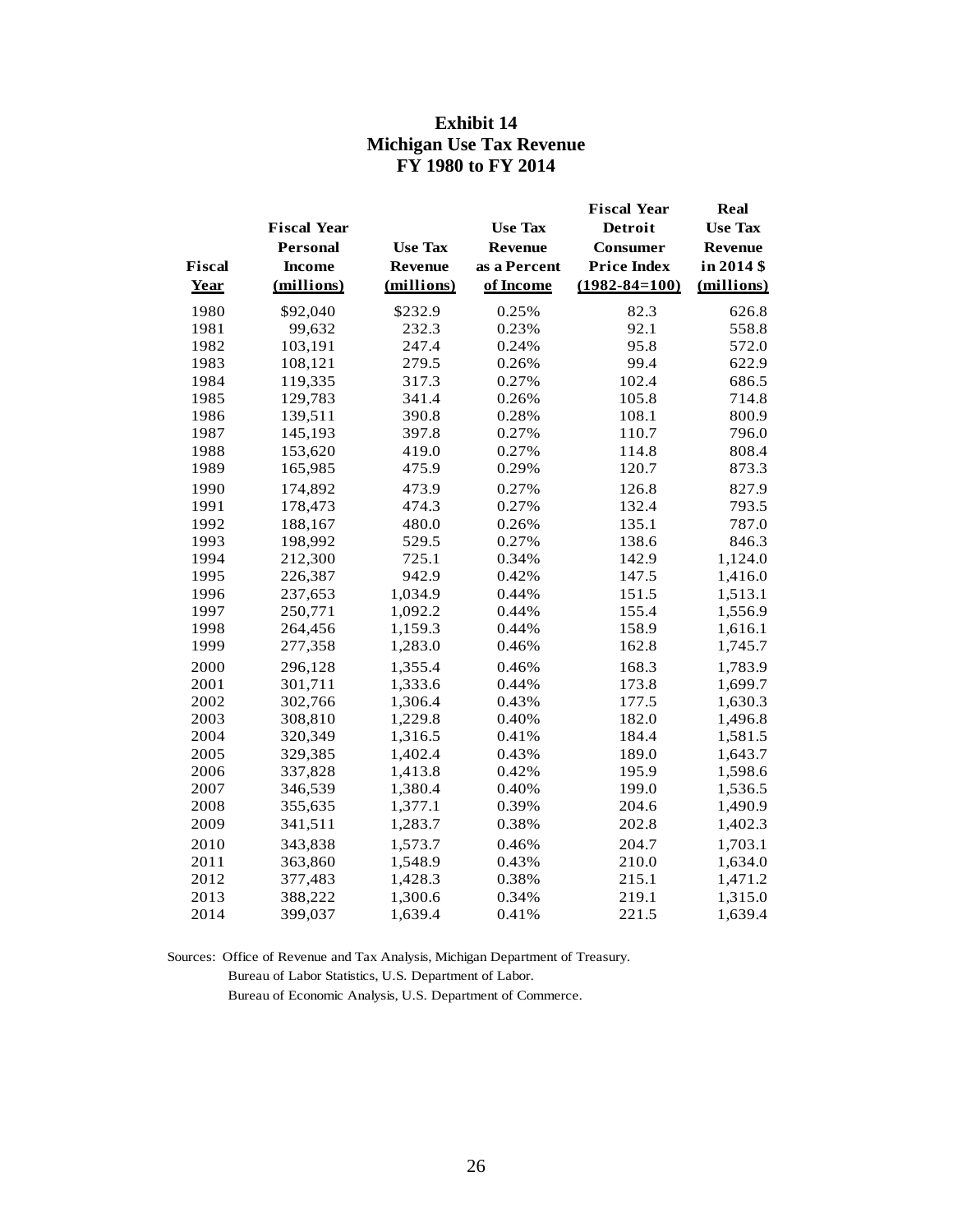**Exhibit 15 Michigan Use Tax Nominal and Real Revenue**



Source: Office of Revenue and Tax Analysis, Michigan Department of Treasury.

**Exhibit 16 Use Tax Revenue as a Percent of Personal Income** 

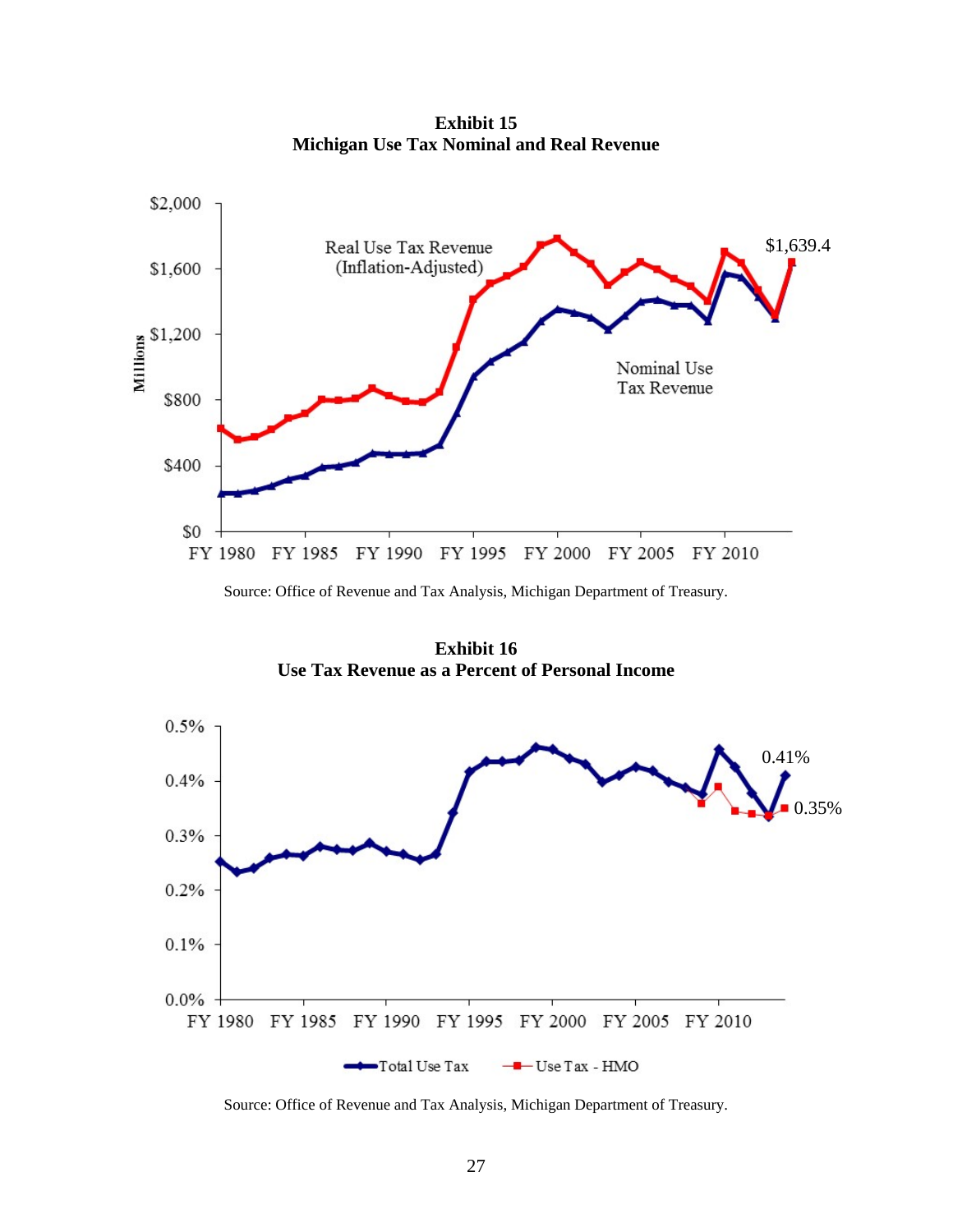## **Exhibit 17 Michigan Use Tax Revenue by Various Sectors FY 2004 to FY 2014 (Millions)**

| <b>Fiscal</b><br>Year        | Telephone &<br>Communication | Percent<br><b>Change</b> | <b>Auto</b>                            | Percent<br><b>Change</b> | <b>Business</b><br><b>Services</b> | Percent<br><b>Change</b> |
|------------------------------|------------------------------|--------------------------|----------------------------------------|--------------------------|------------------------------------|--------------------------|
| 2004                         | \$299.5                      | 14.4%                    | \$225.5                                | 4.0%                     | \$152.9                            | $-7.5%$                  |
| 2005                         | 298.1                        | $-0.5%$                  | 221.2                                  | $-1.9%$                  | 180.6                              | 18.2%                    |
| 2006                         | 283.0                        | $-5.1%$                  | 216.7                                  | $-2.0%$                  | 151.5                              | $-16.1%$                 |
| 2007                         | 276.8                        | $-2.2%$                  | 207.2                                  | $-4.4%$                  | 153.6                              | 1.4%                     |
| 2008                         | 254.1                        | $-8.2%$                  | 203.8                                  | $-1.6%$                  | 160.1                              | 4.2%                     |
| 2009                         | 245.2                        | $-3.5%$                  | 141.7                                  | $-30.5%$                 | 162.2                              | 1.3%                     |
| 2010                         | 250.5                        | 2.1%                     | 159.4                                  | 12.5%                    | 132.0                              | $-18.6%$                 |
| 2011                         | 213.2                        | $-14.9%$                 | 183.7                                  | 15.3%                    | 150.1                              | 13.7%                    |
| 2012                         | 204.5                        | $-4.1%$                  | 197.8                                  | 7.7%                     | 147.1                              | $-2.0%$                  |
| 2013                         | 181.1                        | $-11.4%$                 | 206.1                                  | 4.2%                     | 146.9                              | $-0.1%$                  |
| 2014                         | 191.9                        | 6.0%                     | 211.4                                  | 2.6%                     | 115.6                              | $-21.3%$                 |
| <b>Fiscal</b><br><b>Year</b> | Hotels &<br><b>Motels</b>    | Percent<br><b>Change</b> | Transportation<br><b>Manufacturing</b> | Percent<br><b>Change</b> | General<br><b>Merchandise</b>      | Percent<br><b>Change</b> |
| 2004                         | \$61.0                       | 4.4%                     | \$71.2                                 | 7.2%                     | \$31.5                             | 12.3%                    |
| 2005                         | 61.9                         | 1.6%                     | 52.4                                   | $-26.4%$                 | 46.2                               | 46.7%                    |
| 2006                         | 66.8                         | 7.8%                     | 44.1                                   | $-15.8%$                 | 49.9                               | 8.1%                     |
| 2007                         | 67.1                         | 0.6%                     | 32.2                                   | $-26.9%$                 | 40.5                               | $-18.9%$                 |
| 2008                         | 69.2                         | 3.1%                     | 8.2                                    | $-74.6%$                 | 40.3                               | $-0.4%$                  |
| 2009                         | 62.4                         | $-9.8%$                  | $-36.1$                                | N/A                      | 37.2                               | $-7.7%$                  |
| 2010                         | 64.7                         | 3.7%                     | 24.4                                   | N/A                      | 42.9                               | 15.1%                    |
| 2011                         | 68.0                         | 5.1%                     | 40.4                                   | 65.6%                    | 46.5                               | 8.4%                     |
| 2012                         | 74.5                         | 9.5%                     | 28.6                                   | $-29.2%$                 | 52.2                               | 12.4%                    |
| 2013                         | 76.7                         | 3.0%                     | 38.6                                   | 35.1%                    | 56.9                               | 9.0%                     |
| 2014                         | 81.4                         | 6.2%                     | 53.3                                   | 38.0%                    | 61.3                               | 7.7%                     |
| <b>Fiscal</b>                |                              | Percent                  |                                        | Percent                  |                                    | Percent                  |
| <b>Year</b>                  | <b>Machinery</b>             | <b>Change</b>            | Other                                  | <b>Change</b>            | <b>Total</b>                       | <b>Change</b>            |
| 2004                         | \$22.5                       | $-10.5%$                 | \$450.9                                | 4.5%                     | \$1,314.8                          | 4.9%                     |
| 2005                         | 22.2                         | $-1.4%$                  | 533.8                                  | 18.4%                    | 1,416.4                            | 7.7%                     |
| 2006                         | 25.7                         | 15.5%                    | 568.1                                  | 6.4%                     | 1,405.7                            | $-0.8%$                  |
| 2007                         | 25.0                         | $-2.5%$                  | 621.1                                  | 9.3%                     | 1,423.6                            | 1.3%                     |
| 2008                         | 28.5                         | 13.9%                    | 681.7                                  | 9.7%                     | 1,445.9                            | 1.6%                     |
| 2009                         | 22.8                         | $-19.8%$                 | 538.9                                  | $-21.0%$                 | 1,174.3                            | $-18.8%$                 |
| 2010                         | 28.8                         | 25.9%                    | 573.4                                  | 6.4%                     | 1,276.0                            | 8.7%                     |
| 2011                         | 36.6                         | 27.2%                    | 447.2                                  | $-22.0%$                 | 1,185.5                            | $-7.1%$                  |
| 2012                         | 29.3                         | $-19.8%$                 | 393.3                                  | $-12.1%$                 | 1,127.2                            | $-4.9%$                  |
| 2013                         | 35.0                         | 19.3%                    | 536.2                                  | 36.4%                    | 1,277.5                            | 13.3%                    |
| 2014                         | 43.1                         | 23.1%                    | 595.3                                  | 11.0%                    | 1,353.3                            | 5.9%                     |

 Note: Total use tax differs slightly due to differences between accrual and cash accounting methods. Excludes HMO use tax (FY 2009 - FY 2012 and FY 2013).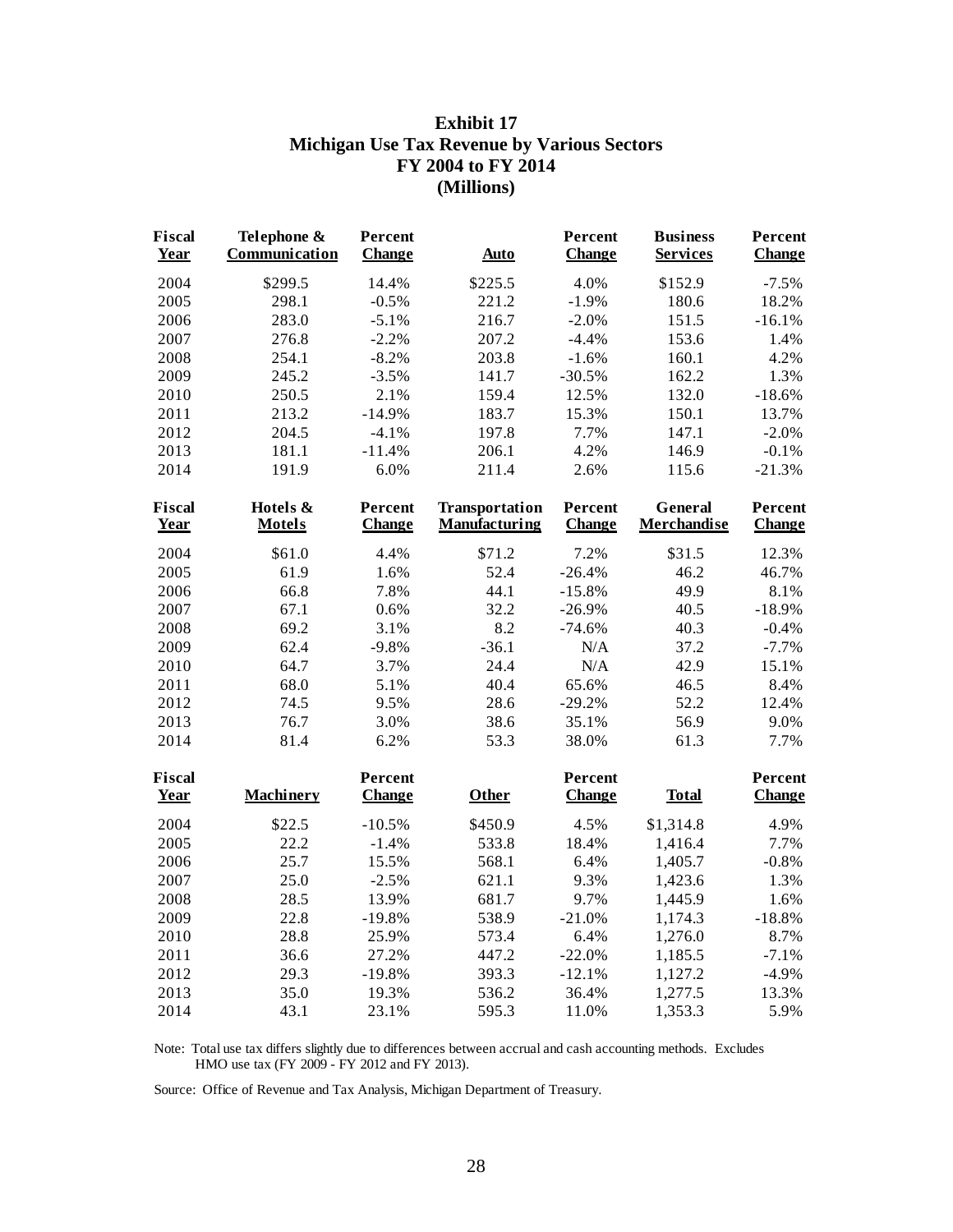| Fiscal<br><b>Year</b> | Telephone &<br>Communication | <b>Auto</b> | <b>Business</b><br><b>Services</b> | Hotels &<br><b>Motels</b> |
|-----------------------|------------------------------|-------------|------------------------------------|---------------------------|
| 2004                  | 22.8%                        | 17.1%       | 11.6%                              | 4.6%                      |
| 2005                  | 21.0%                        | 15.6%       | 12.8%                              | 4.4%                      |
| 2006                  | 20.1%                        | 15.4%       | 10.8%                              | 4.7%                      |
| 2007                  | 19.4%                        | 14.6%       | 10.8%                              | 4.7%                      |
| 2008                  | 17.6%                        | 14.1%       | 11.1%                              | 4.8%                      |
| 2009                  | 20.9%                        | 12.1%       | 13.8%                              | 5.3%                      |
| 2010                  | 19.6%                        | 12.5%       | 10.3%                              | 5.1%                      |
| 2011                  | 18.0%                        | 15.5%       | 12.7%                              | 5.7%                      |
| 2012                  | 18.1%                        | 17.6%       | 13.0%                              | 6.6%                      |
| 2013                  | 14.2%                        | 16.1%       | 11.5%                              | 6.0%                      |

2014 14.2% 15.6% 8.5% 6.0%

## **Exhibit 18 Share of Use Tax Revenue by Various Sectors FY 2004 to FY 2014**

| <b>Fiscal</b><br>Year | Transportation<br><b>Manufacturing</b> | General<br><b>Merchandise</b> | <b>Machinery</b> | <b>Other</b> |
|-----------------------|----------------------------------------|-------------------------------|------------------|--------------|
| 2004                  | 5.4%                                   | 2.4%                          | 1.7%             | 34.3%        |
| 2005                  | 3.7%                                   | 3.3%                          | 1.6%             | 37.7%        |
| 2006                  | 3.1%                                   | 3.6%                          | 1.8%             | 40.4%        |
| 2007                  | 2.3%                                   | 2.8%                          | 1.8%             | 43.6%        |
| 2008                  | $0.6\%$                                | 2.8%                          | 2.0%             | 47.1%        |
| 2009                  | N/A                                    | 3.2%                          | 1.9%             | 45.9%        |
| 2010                  | 1.9%                                   | 3.4%                          | 2.3%             | 44.9%        |
| 2011                  | 3.4%                                   | 3.9%                          | 3.1%             | 37.7%        |
| 2012                  | 2.5%                                   | 4.6%                          | 2.6%             | 34.9%        |
| 2013                  | 3.0%                                   | 4.5%                          | 2.7%             | 42.0%        |
| 2014                  | 3.9%                                   | 4.5%                          | 3.2%             | 44.0%        |
|                       |                                        |                               |                  |              |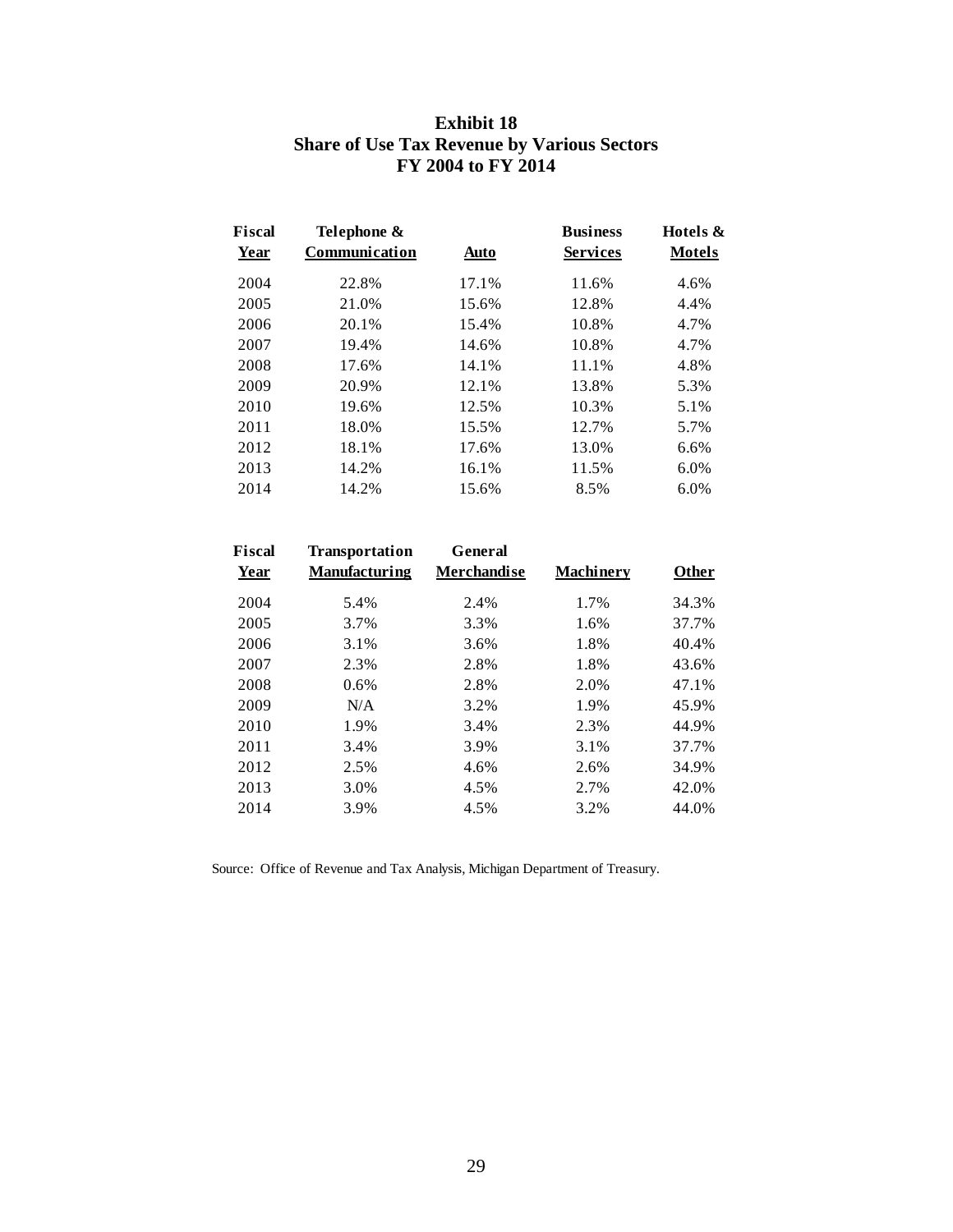# **VI. REMOTE SALES TAXATION**

Currently, mail order and Internet (e-commerce) firms that do not have nexus within a state are not required to collect sales taxes on purchases from consumers within that state. Nexus is defined as a minimum physical presence or link to a state that would allow a business to be subject to a state's tax system, and be required to collect and remit taxes.

Some businesses voluntarily collect sales taxes on remote sales. Others will only collect if there is an act of Congress or a ruling by the U.S. Supreme Court requiring collection.

Increasingly, sales and use tax revenue is being eroded by remote sales (mail order and Internet or e-commerce). In part, many multi-state businesses seek to avoid collecting sales and use taxes because of the burden of complying with the thousands of different administrative requirements in the more than 7,500 state and local sales tax jurisdictions. However, businesses with nexus in a state, and thus collecting sales tax, are forced to compete with firms without nexus who do not collect the tax. With the continuing increase in e-commerce, the issue of remote sales is becoming a more serious fiscal matter for businesses and state and local governments. In response, state governments working with major retailers have entered into the Streamlined Sales and Use Tax Agreement to simplify state sales taxes and to encourage Congress to enact laws allowing the collection of sales taxes by firms making remote sales.

## **Current Law**

The issue of taxation on mail order sales goes back decades. Mail order firms that did not have nexus within a state would not collect sales taxes on mail order purchases. States, on the other hand, felt that the contact mail order firms made through sending catalogs and delivering merchandise through the mail established nexus. An important court decision that helped define nexus for mail order firms was a ruling by the U.S. Supreme Court in 1967 *(Bellas Hess v Illinois)*. This ruling established that taxing mail order firms whose only connection was shipping flyers and catalogs, and delivering merchandise through a common carrier or the U.S. Postal Service, would violate the Due Process Clause and the Commerce Clause. Physical presence, not just an economic presence, was necessary for nexus. The Due Process Clause was violated because the tax was not related to benefits received from the state. Taxation of mail order sales violated the Commerce Clause because of the undue burden on commerce that would result from collecting sales taxes on mail order purchases.

In a more recent court case (*North Dakota v Quill, 1992*), the Due Process Clause barrier for the taxation of mail order sales was removed. Quill Corporation also sent catalogs and shipped goods by common carrier to customers. North Dakota felt that this economic presence was enough to establish nexus because sales were over \$1 million. North Dakota also argued that since Quill offered a "money-back" guarantee, Quill had established a physical presence in the state. The U.S. Supreme Court ruled that economic presence did satisfy the Due Process Clause because sales were of a sufficient magnitude and the tax was related to benefits received by Quill. Businesses that do not exceed contact by common carrier with the taxing state lack the substantial nexus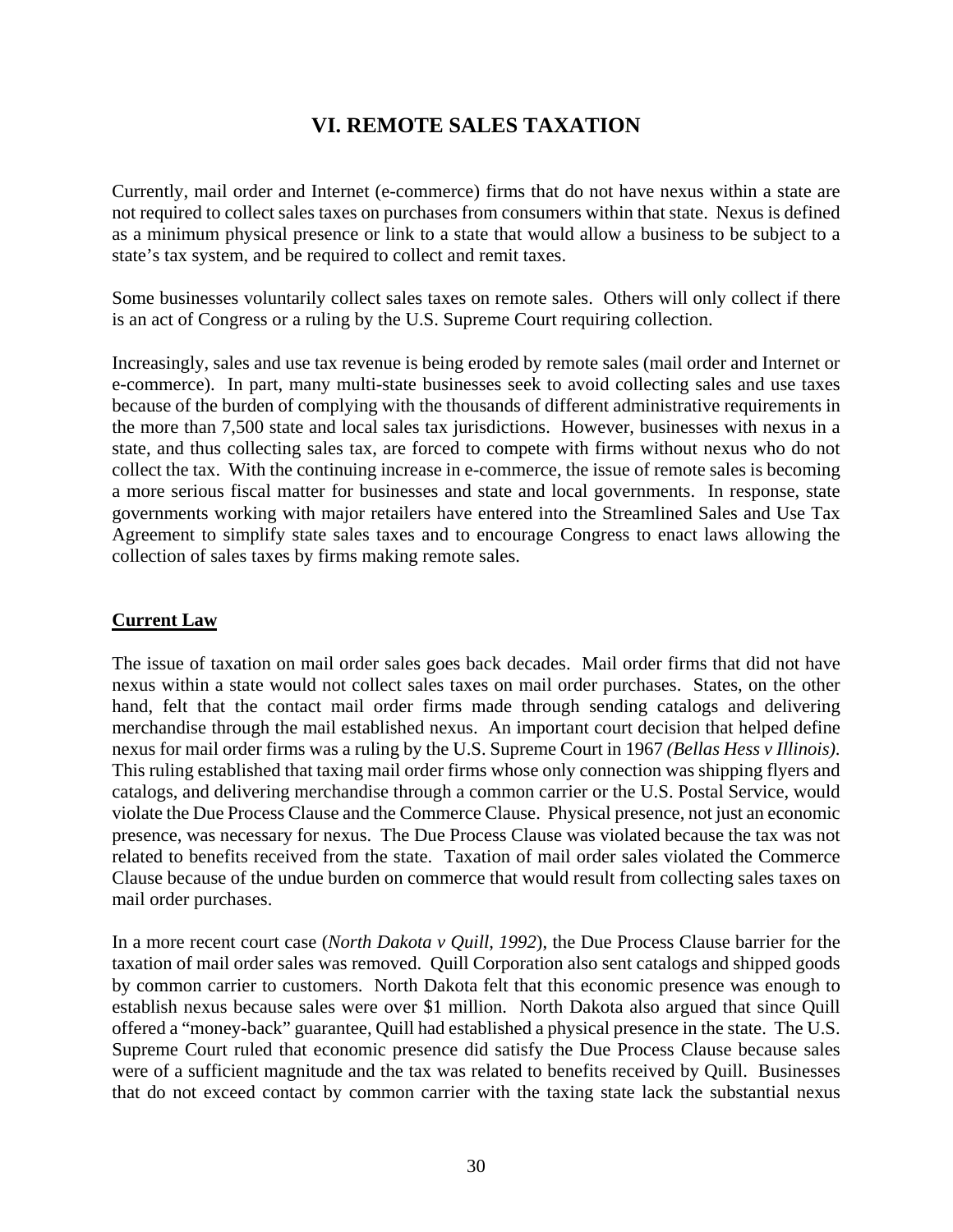required to compel the collection of use tax. However, once a business establishes a physical presence through a small sales force, plant or office in the taxing state, the substantial nexus requirement has been met. The Court noted that multiple state rates, unique exemptions and administrative requirements by thousands of sales tax jurisdictions in the U.S. unduly burdened interstate commerce. With the *Quill* ruling, Congress could pass legislation removing the Commerce Clause barrier and require the collection of sales/use taxes by all businesses engaging in remote sales.

The same nexus standards that apply to mail order firms also apply to e-commerce firms. To further restrict the taxation of Internet firms, Congress passed the Internet Tax Freedom Act (ITFA) in 1998. The ITFA barred any state and local taxes on Internet access and any discriminatory taxes on the Internet for a three-year period ending October 1, 2001. Taxes levied on Internet access before ITFA were still allowed. The ITFA did not affect the legal status of state and local sales and use taxes. Sales and use taxes were still allowed on products sold through the Internet. The distinction that Internet-based retail sales are subject to taxation while Internet access is not has caused much confusion. The ITFA was subsequently extended permanently in early 2016.

Rapid growth of e-commerce is a threat to the viability of the sales tax. As computer technology becomes more prevalent in everyday life, shopping through the Internet is growing rapidly. The erosion of the sales tax base threatens the ability of states to raise revenue with a sales/use tax. In an effort to reduce the compliance burden of the sales tax and remove the Commerce Clause barrier, the Streamlined Sales Tax Project was formed.

## **Streamlined Sales Tax Project**

Created by state governments with the full participation of local governments and the business sector, the Streamlined Sales and Use Tax Agreement (SSUTA or Agreement) is designed to simplify and standardize sales and use tax administration and collection procedures nationwide. The concept is a win-win approach where traditional retailers, remote sellers, and state and local tax administrators all benefit. Business taxpayers' registration to collect and remit tax under the Agreement is voluntary.

Key provisions of the Agreement are state level administration of sales and use taxes, uniform definitions, rate simplification, uniform sourcing and audit procedures, simplified exemption administration, and a reduction in the financial burden on sellers registering under the Agreement. To facilitate the collection of sales taxes, technological models have been developed to aid all businesses, especially remote sellers. These models include certified service providers able to perform all sales tax functions for a seller, and software systems that will make remittance and audit procedures simpler. The cost of implementing these new technological models will be at least partially underwritten by the participating states through compensation programs based on a percentage of the tax collected.

On November 12, 2002 delegates from thirty states and the District of Columbia approved the Agreement. The approval of the Agreement did not modify the laws of any state. The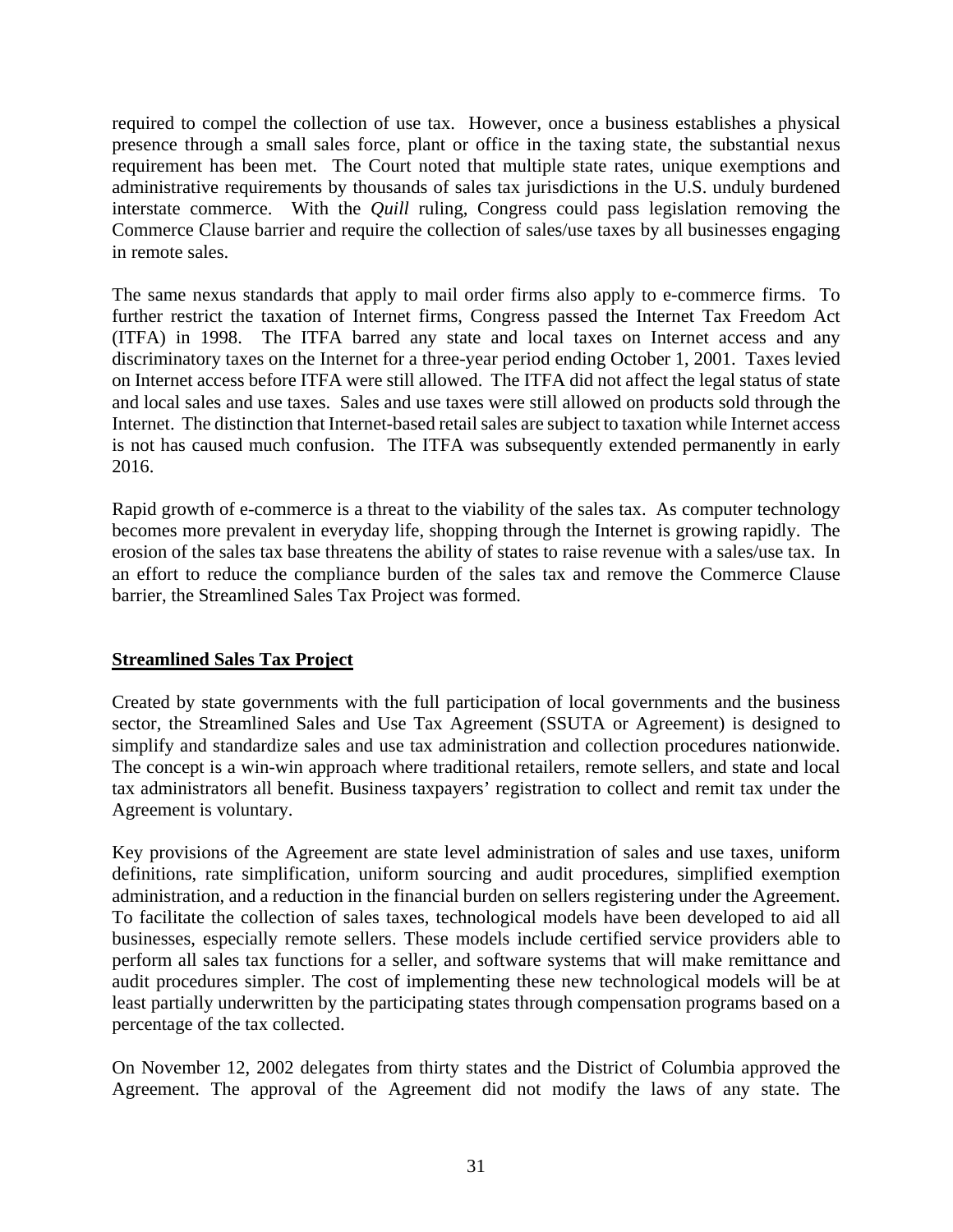determination as to whether and how to implement the terms of the Agreement rests with each state. The Agreement took effect on October 1, 2005, when at least 10 states comprising at least 20 percent of the overall population of all states with a sales tax were deemed to be in compliance with the Agreement. Currently 24 states, including Michigan, have passed legislation conforming to the Agreement.

In June 2004, Michigan enacted the Streamlined Sales and Use Tax Administration Act as well as several changes to the Sales Tax and Use Tax Acts in order to comply with the Agreement. The administration act allows Michigan to appoint a four-member delegation to represent the State at meetings of the governing board of the SSUTA. Also included in the administration act are provisions that allow sellers to register under the Agreement, describe how different technological models of collecting and remitting use tax to member states will be established, and protect personal information obtained during the administration of taxes under the Agreement. Michigan may withdraw from the Agreement by decision of the State Treasurer or by resolution of the State Legislature.

Additional information on the Agreement can be found at www.streamlinedsalestax.org.

Federal legislation that would attempt to incorporate at least the principles of the Streamlined Sales and Use Tax Agreement and give member states the ability to require the collection of tax on sales to their residents by out-of-state retailers has been introduced several times in recent years. There have been different versions, but the basic model for the legislation has been to allow states that have adopted legislation that simplifies and standardizes their sales and use taxes to require collection of tax by retailers located outside the state on sales to state residents. The legislation usually has an exemption for sellers with annual sales below a threshold value. A version of this legislation, the Marketplace Fairness Act (S. 698), was introduced in the U.S. Senate in 2015. The legislation remains before a Senate committee.

## **Remote Sales Revenue Impact**

Estimates of the loss of tax revenue from remote sales vary widely. This is due to the fast growth of e-commerce. There are two types of e-commerce to consider when estimating the revenue loss: business-to-business e-commerce and business-to-consumer e-commerce. The tax revenue loss estimates presented in this report are only for business-to-consumer remote sales. Because of business tax audits, direct tax payment agreements between Michigan businesses and the State of Michigan, voluntary compliance with tax laws, and tax exemptions for business production inputs (industrial processing), the current revenue loss from business-to-business remote sales is small as a percentage of sales. However, the high volume of business-to-business transactions over the Internet compared to business-to-consumer purchases may result in a similar revenue loss from business-to-business remote sales.

Michigan's use tax revenue losses from consumer remote sales are estimated to be \$443 million in FY 2014. This loss will grow to \$468 million in FY 2017, primarily due to the growth of e-commerce (see Exhibit 19) although the revenue loss to remote sales will be reduced somewhat by the passage of Public Acts 553 and 554 of 2014. These Acts create a presumption that a seller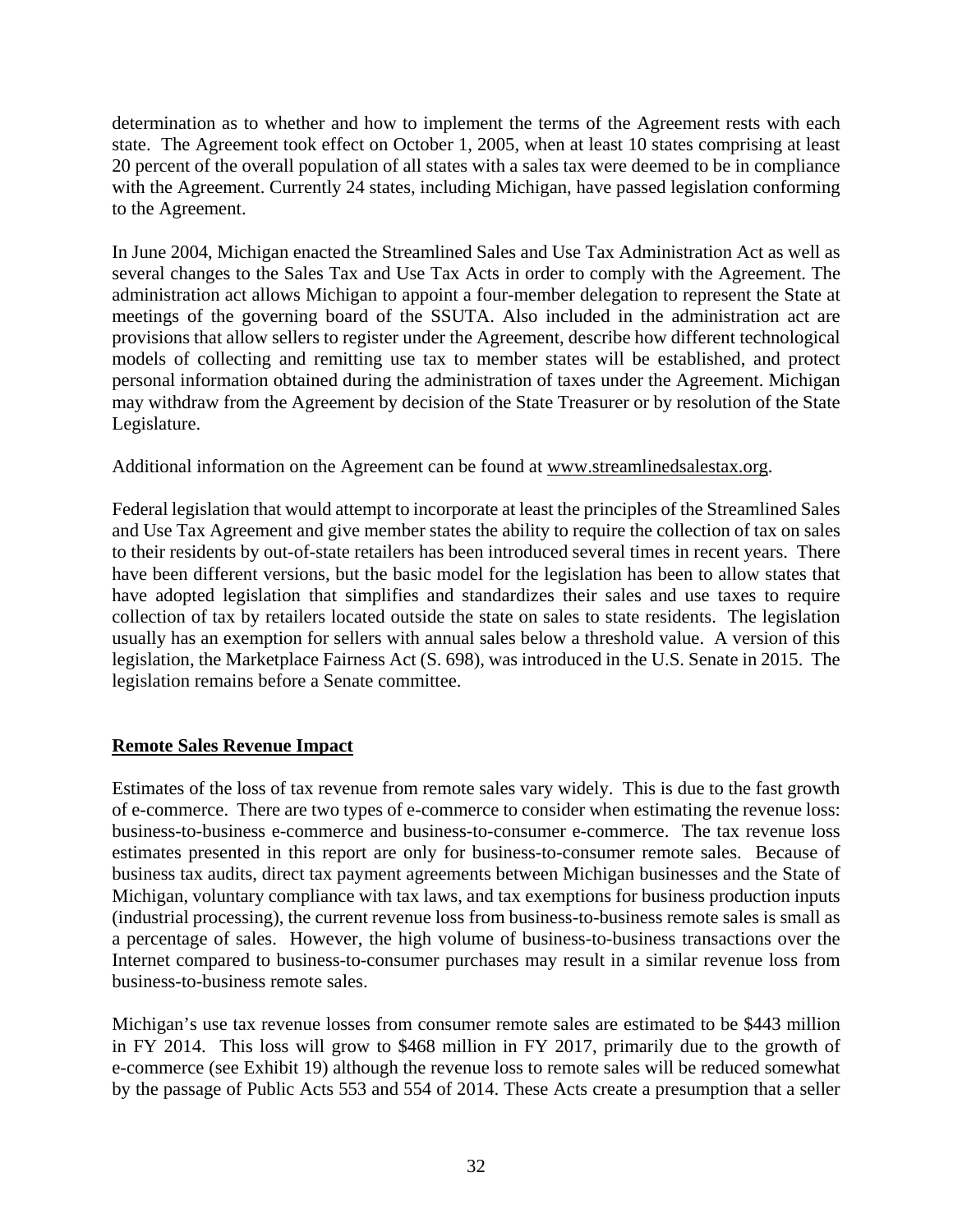is engaged in the business of making retail sales in Michigan if the seller or an affiliated person engages in certain activities in Michigan described in the Acts. Activities that would create the presumption include if a seller or affiliated person:

- o Sells a similar line of products as the seller and does so under the same business name as the seller or a similar business name as the seller.
- o Uses its employees, agents, representatives, or independent contractors in this state to promote or facilitate sales by the seller to purchasers in this state.
- o Maintains, occupies, or uses an office, distribution facility, warehouse, storage place, or similar place of business in this state to facilitate the delivery or sale of tangible personal property sold by the seller to the seller's purchasers in this state.
- o Uses, with the seller's consent or knowledge, trademarks, service marks, or trade names in this state that are the same or substantially similar to those used by the seller.
- o Delivers, installs, assembles, or performs maintenance or repair services for the seller's purchasers in this state.
- o Facilitates the sale of tangible personal property to purchasers in this state by allowing the seller's purchasers in this state to pick up or return tangible personal property sold by the seller at an office, distribution facility, warehouse, storage place, or similar place of business maintained by that person in this state.
- o Shares management, business systems, business practices, or employees with the seller, or in the case of an affiliated person, engages in intercompany transactions related to the activities occurring with the seller to establish or maintain the seller's market in this state.
- o Conducts any other activities in this state that are significantly associated with the seller's ability to establish and maintain a market in this state for the seller's sales of tangible personal property to purchasers in this state.

The Acts would also establish "click-through" nexus, requiring a seller to collect Michigan sales or use tax, if the seller has entered into an agreement with one or more Michigan residents to refer potential purchases to the seller in exchange for a commission or other consideration. This presumption applies if gross receipts from "click-through" sales in Michigan exceed \$10,000 in the prior 12 months and gross receipts from all sales in Michigan exceed \$50,000 in the prior 12 months. These Acts took effect October 1, 2015.

While it is not possible to know ahead of time exactly which sellers will be affected by the legislation and the amount of tax those sellers will remit, the official state estimates for these Acts are a revenue gain of \$60 million for FY 2016 and \$62 million for FY 2017. These estimates are incorporated and reduce the estimated revenue loss from remote sales for 2016 and 2017 presented in Exhibits 19 through 21.

From 2014 to 2017, the revenue loss from traditional mail order sales is expected to decrease slightly from \$173 million to \$168 million as more sales move to online sites (see Exhibit 20 and Exhibit 21). This estimate assumes that mail order retailers collect Michigan sales tax on just over one-third of sales to Michigan residents. Due to the rapid rate of growth of e-commerce, the expected revenue loss will also increase for Michigan. The revenue loss due to consumer ecommerce is expected to increase from \$269 million in FY 2014 to \$300 million in FY 2017 even with the new legislation (see Exhibit 20 and Exhibit 21).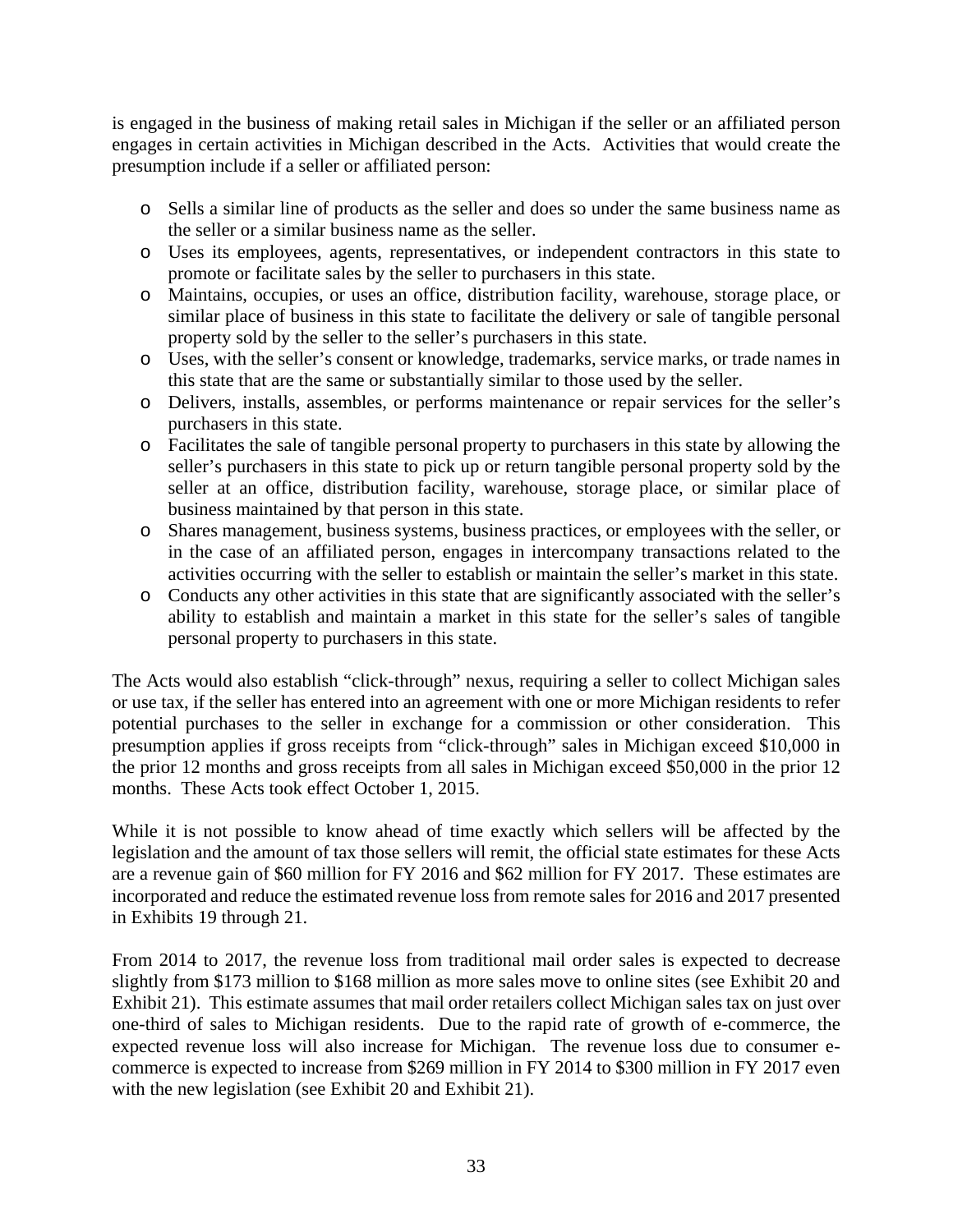Various studies have attempted to estimate the tax loss for remote sales. One study by the Center for Business and Economic Research at the University of Tennessee forecasted the sales and use tax loss due to e-commerce sales for the entire U.S. at over \$14 billion in 2003.<sup>4</sup> An update of this study was prepared in  $2009$ <sup>5</sup>. However, some alternative estimates have produced much smaller revenue losses.<sup>6</sup>

Beginning with tax year 1999, Michigan added a line on the personal income tax form for taxpayers to include use tax due on remote sales to make it easier for Michigan income tax filers to pay any use tax that they owe. Taxpayers have the option of reporting actual use tax due or using a table provided in the income tax form that estimates use tax liability based on income. For any single purchase over \$1,000, the actual use tax due must be reported. For tax returns processed during 2014, approximately 116,600 taxpayers reported \$6.69 million of use tax due on their Michigan income tax returns. This amount is approximately 1.6 percent of the estimated tax liability that goes uncollected on remote sales. State officials hope that as more taxpayers become educated on their use tax responsibility, compliance will increase.

 $\overline{a}$ 

<sup>4</sup> See "State and Local Sales Tax Revenue Losses from E-Commerce: Updated Estimates" by Donald Bruce and William F. Fox, University of Tennessee, September 2001.

<sup>&</sup>lt;sup>5</sup> See "State and Local Government Sales Tax Revenue Losses from Electronic Commerce" by Donald Bruce, William F. Fox, and LeAnn Luna, University of Tennessee, April 13, 2009.

<sup>6</sup> See "A Current Calculation of Uncollected Sales Tax Arising from Internet Growth" by Peter A. Johnson, Direct Marketing Association, March 2003.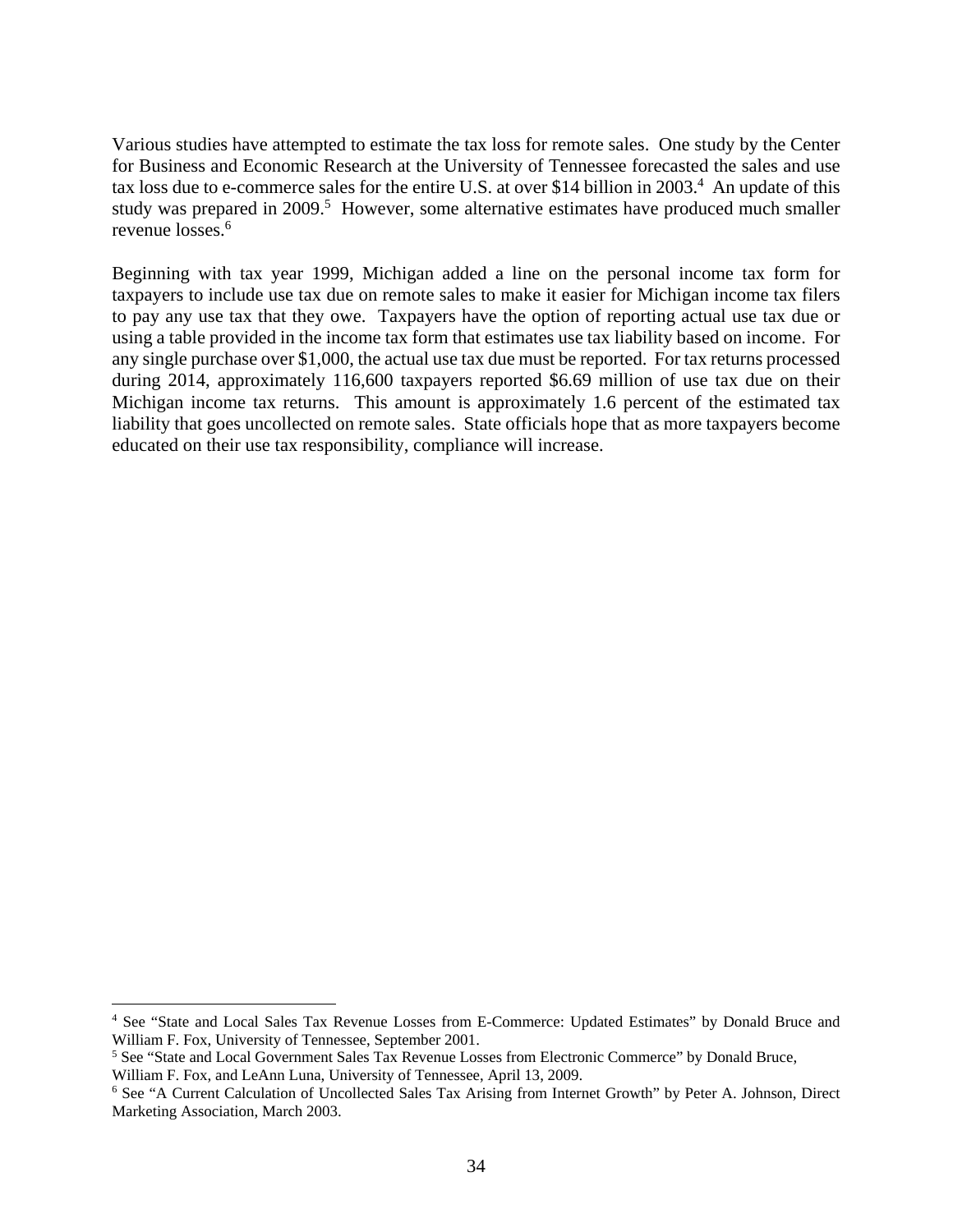

**Exhibit 19 Michigan Consumer Remote Sales and Use Tax Loss Impact (Millions)**

Source: U.S. Census Bureau. Compiled by the Office of Revenue and Tax Analysis, Michigan Department of Treasury.

**Exhibit 20** 

**Michigan Revenue Loss Impact Consumer Mail Order and E-Commerce** \$468 \$500 Combined \$400 E-Commerce \$300  $\begin{array}{c}\n\stackrel{\tiny \text{sc}}{\stackrel{\tiny \text{sc}}{\rightarrow}} \text{\$300}\n\\ \n\stackrel{\tiny \text{sc}}{\text{cm}}\n\\ \n\end{array}$ \$168 \$200 Mail Order \$100 \$0 FY 2011 FY 2012 FY 2013 FY 2014 FY 2015 FY 2016 FY 2017 FY 2010

Source: U.S. Census Bureau. Compiled by the Office of Revenue and Tax Analysis, Michigan Department of Treasury.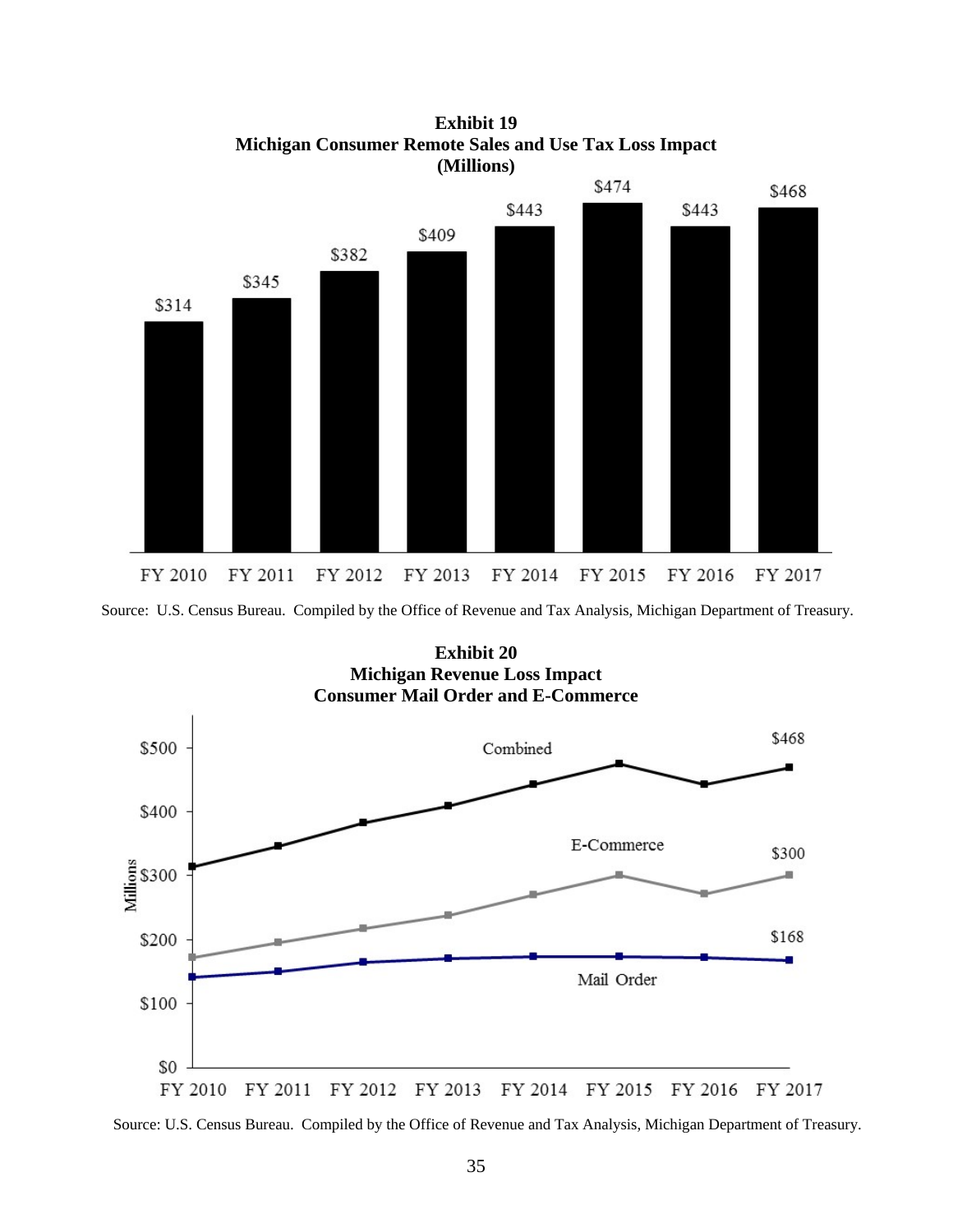## **Exhibit 21 Michigan Use Tax Revenue Loss From Consumer Remote Sales (Millions)**

|                       | <b>Revenue Impact</b>                   |                                 |            |                                 |                                               |                                 |  |  |
|-----------------------|-----------------------------------------|---------------------------------|------------|---------------------------------|-----------------------------------------------|---------------------------------|--|--|
| <b>Fiscal</b><br>Year | <b>Traditional</b><br><b>Mail Order</b> | <b>Percent</b><br><b>Change</b> | E-Commerce | <b>Percent</b><br><b>Change</b> | <b>Total</b><br><b>Remote</b><br><b>Sales</b> | <b>Percent</b><br><b>Change</b> |  |  |
| 2009                  | \$148.2                                 | $-3.7\%$                        | \$153.6    | 6.1%                            | \$301.8                                       | 1.0%                            |  |  |
| 2010                  | 141.4                                   | $-4.6\%$                        | 172.2      | 12.1%                           | 313.6                                         | 3.9%                            |  |  |
| 2011                  | 150.4                                   | 6.4%                            | 194.9      | 13.2%                           | 345.3                                         | 10.1%                           |  |  |
| 2012                  | 164.8                                   | 9.6%                            | 217.1      | 11.4%                           | 382.0                                         | 10.6%                           |  |  |
| 2013                  | 170.4                                   | 3.4%                            | 238.3      | 9.8%                            | 408.8                                         | 7.0%                            |  |  |
| 2014                  | 173.3                                   | 1.7%                            | 269.3      | 13.0%                           | 442.6                                         | 8.3%                            |  |  |
| 2015                  | 173.4                                   | 0.0%                            | 300.8      | 11.7%                           | 474.1                                         | 7.1%                            |  |  |
| 2016                  | 171.2                                   | $-1.2\%$                        | 271.5      | $-9.7\%$                        | 442.7                                         | $-6.6\%$                        |  |  |
| 2017                  | 168.0                                   | $-1.9\%$                        | 300.1      | 10.5%                           | 468.1                                         | 5.7%                            |  |  |

Source: U.S. Census Bureau. Compiled by the Office of Revenue and Tax Analysis, Michigan Department of Treasury.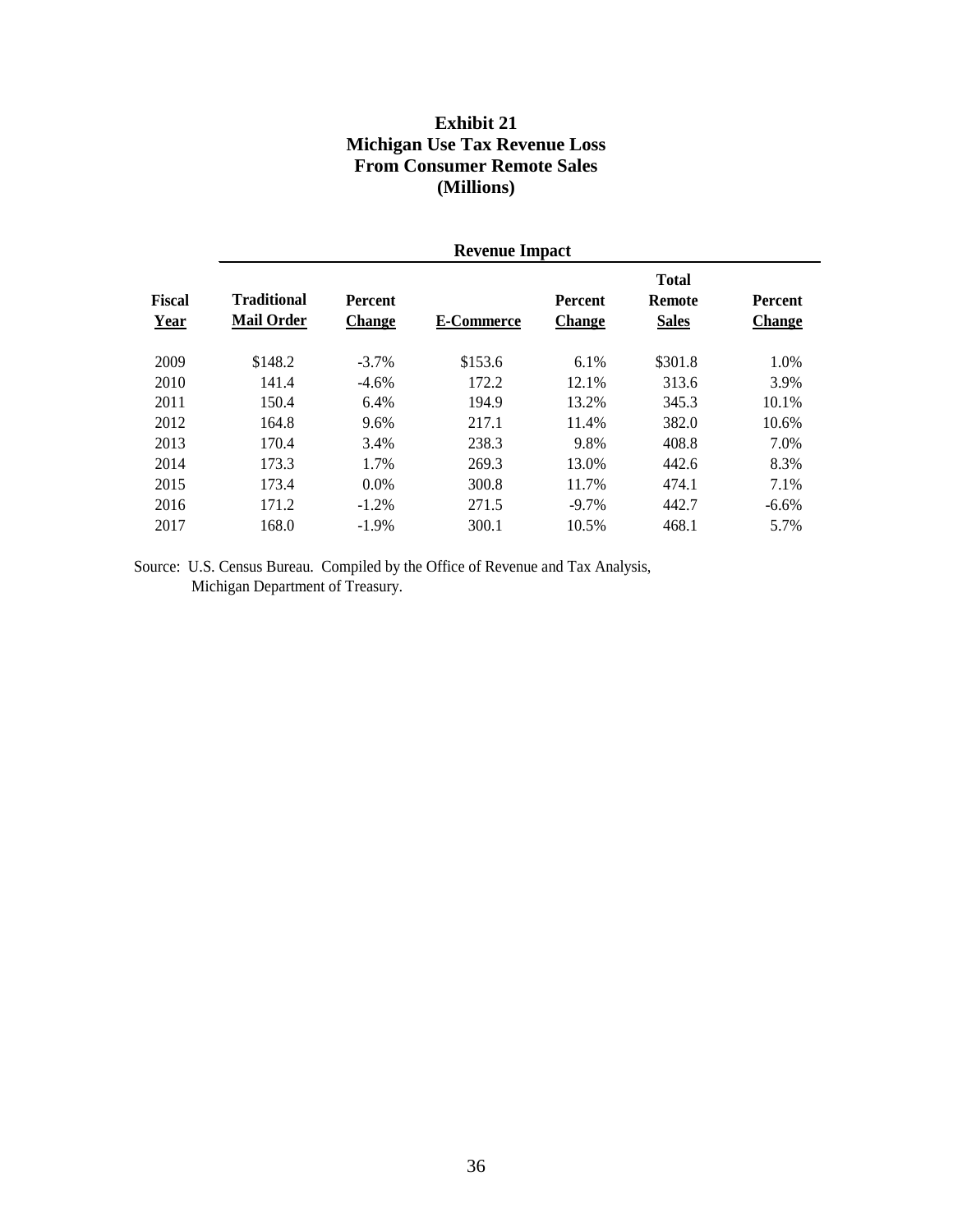# **VII. MICHIGAN COUNTIES AND INTERSTATE COMPARISONS**

This section estimates Michigan sales tax revenue by county and compares Michigan's sales tax structure to the sales tax in other states.

#### **Michigan Counties**

Estimates of the sales tax paid by residents of each Michigan county in 2014 are presented in Exhibit 22. These estimates are based on personal income by county, adjusted for the food and prescription drug exemptions and sales of residential utilities. Michigan has a single tax rate that is imposed statewide, unlike most states that also have local sales taxes. As a result of the single tax rate, businesses with multiple locations across the state (e.g., Meijer, Wal-Mart, and Target) may report all of their sales on one return filed from a single location. This centralized reporting, while perhaps more convenient for taxpayers, prevents the Department of Treasury from compiling sales tax payments by location.

The estimates of county sales tax payments range from a high of \$1,350.6 million in Oakland County to a low of \$1.5 million in Keweenaw County. Oakland County ranked first in sales tax payments per person at \$1,091, while Luce County ranked last with \$497 per-person sales tax payments.

#### **Interstate Comparisons**

A sales tax is levied by 45 states and the District of Columbia. Exhibit 23 compares current state and local sales tax rates. California levies the highest state tax rate at 7.5 percent (including the state-administered local tax), followed by Indiana, Mississippi, New Jersey, Rhode Island, and Tennessee at 7 percent. Of states with a sales tax, Colorado levied the lowest state sales tax at 2.9 percent. For 2015, Alaska, Delaware, Montana, New Hampshire, and Oregon do not levy a state sales tax, although Alaska allows local sales taxes.

In the 37 states that allow local sales taxes, the tax rate a consumer faces depends on the combined state and local tax rates. The local rates listed are the maximum tax rates effective in that state; therefore, some localities within a state may have a lower combined state and local sales tax rate. Alabama, Arkansas, Louisiana, Oklahoma, and Tennessee all have at least one jurisdiction that levies a combined state and local sales tax of at least 11.0 percent. A better indication of the actual local tax rate that consumers face in each state might be the average local tax rate reported by the Tax Foundation and listed in Exhibit 23. Louisiana has the highest average local tax rate. Variations in local tax rates and the specific locations to which those rates apply make cross-state comparisons of tax rates difficult.

One measure of the effective state and local sales tax rate in each state is the average combined state and local sales tax rate for each state. For states with local sales taxes, an effective state and local tax rate is calculated by dividing total sales tax revenue by state sales tax revenue and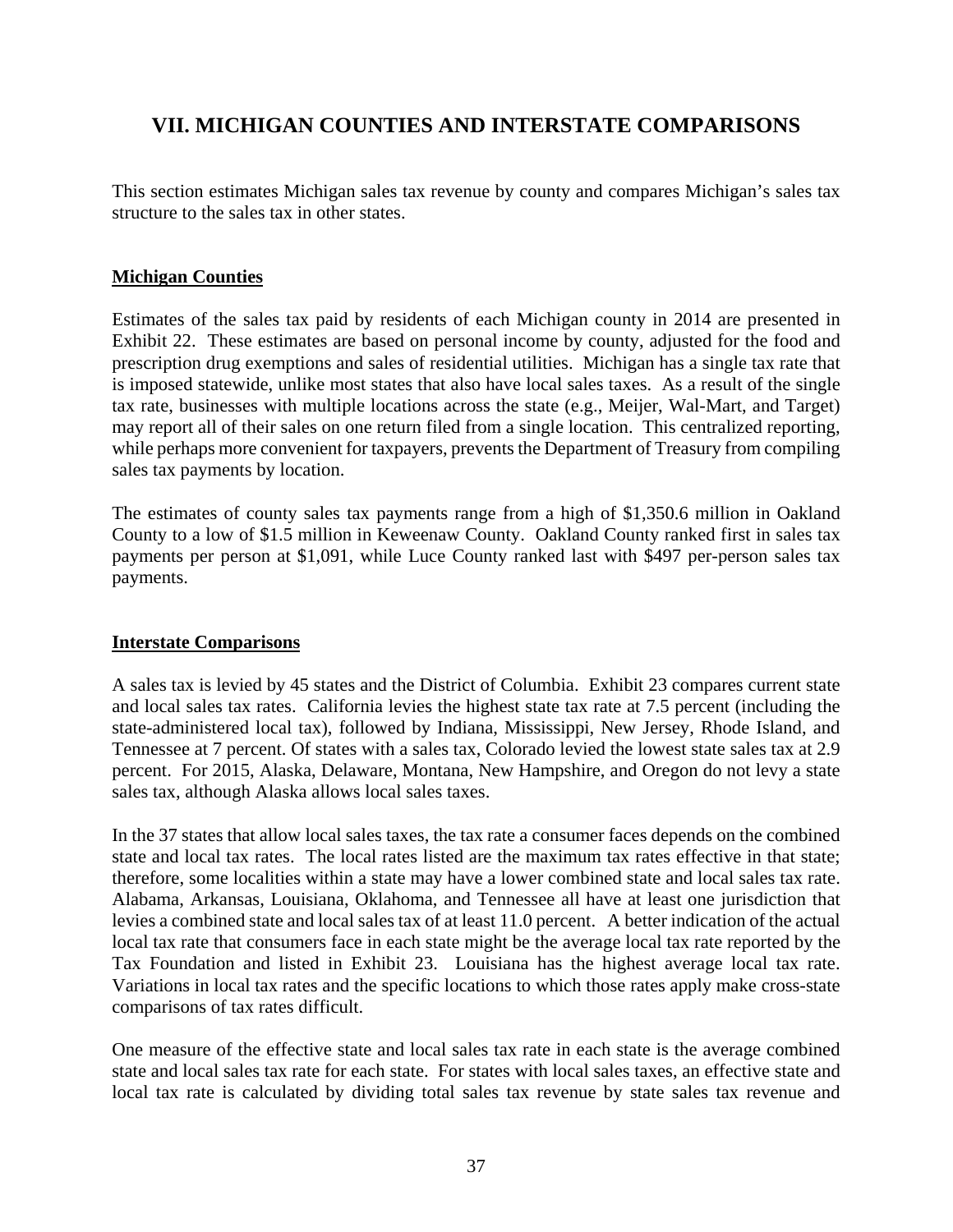multiplying by the state sales tax rate. Exhibit 24 reveals Louisiana had the highest effective average state and local tax rate at 9.60 percent, based on data from 2013. Of the states with a sales tax, Michigan and five other states rank  $7<sup>th</sup>$  lowest at 6.0 percent.

A second measure of the effective sales tax rate in each state is state and local sales tax revenue as a percentage of personal income. Hawaii has the highest percentage of sales tax revenue as a percent of personal income at 5.01 percent in FY 2013. Michigan ranked 28<sup>th</sup> highest for sales tax revenue as a percent of personal income at 2.18 percent (see Exhibit 24). The U.S. average for all states was 2.33 percent, while the average for states with at least some sales tax collections was 2.38 percent. Alaska, which only levies a local sales tax, was the lowest for states with a sales tax at 0.57 percent. One problem with this measure is that it assumes only residents in that state paid the sales tax. Because states with a large tourism industry, such as Hawaii, are able to export a high amount of sales tax revenue to residents of other states, the true effective rate will be overstated.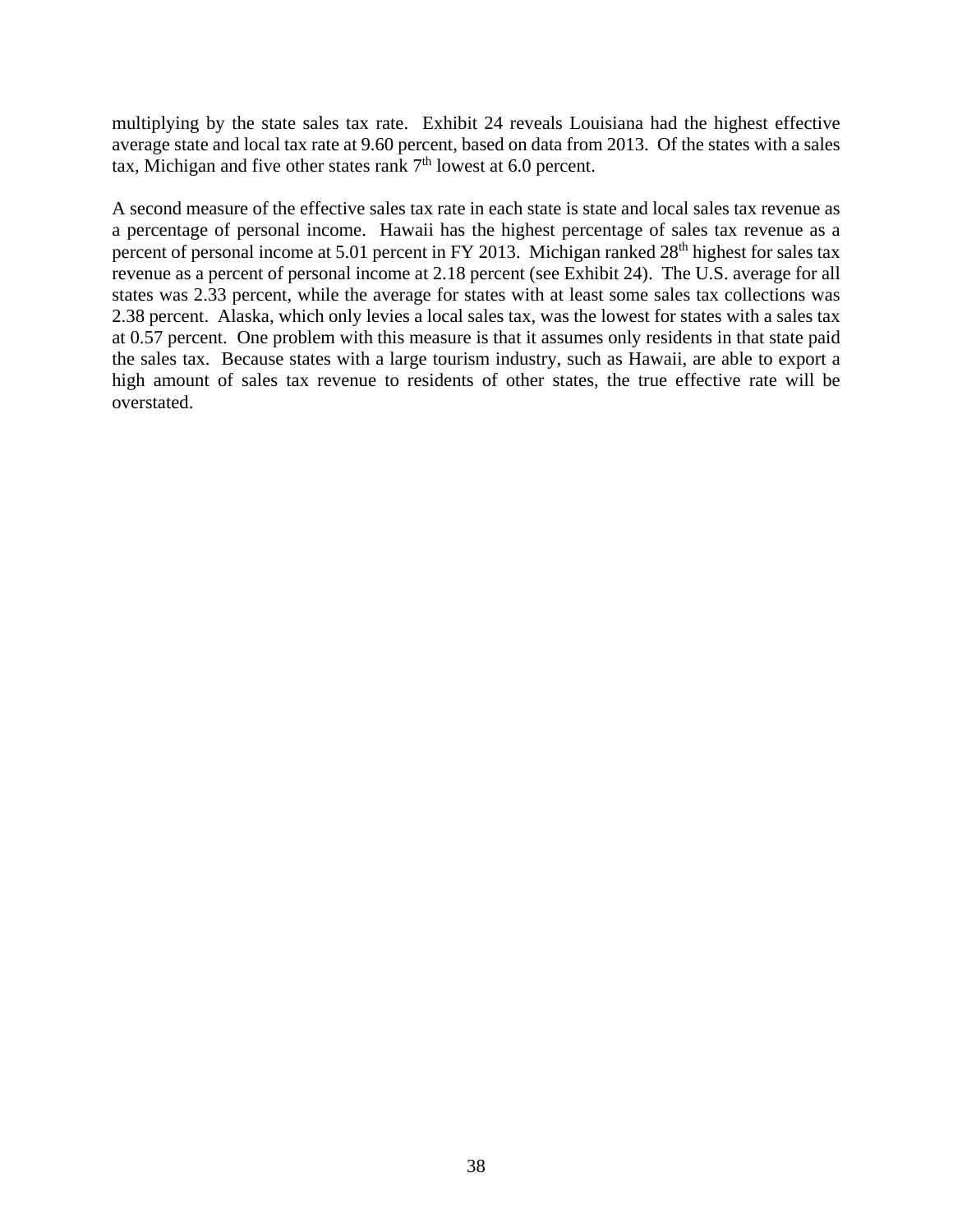## **Exhibit 22 Estimated Michigan Sales Tax Revenue by County 2014**

|                       |             | <b>Personal</b> | <b>Personal</b>   | <b>Estimated</b>   |                |                |                 |
|-----------------------|-------------|-----------------|-------------------|--------------------|----------------|----------------|-----------------|
|                       | Population  | <b>Income</b>   | <b>Income</b>     | <b>Tax Revenue</b> |                | <b>Tax Per</b> |                 |
| <b>County</b>         | (thousands) | (thousands)     | <b>Per Person</b> | (thousands)        | <b>Rank</b>    | Person         | <b>Rank</b>     |
| Alcona                | 10.5        | \$353,744       | \$33,838          | \$6,210            | 74             | \$594          | 52              |
| Alger                 | 9.5         | 263,935         | 27,903            | \$4,716            | 79             | 499            | 82              |
| Allegan               | 113.8       | 4,423,826       | 38,858            | \$80,716           | 18             | 709            | 18              |
| Alpena                | 29.0        | 1,022,870       | 35,286            | \$18,441           | 52             | 636            | 35              |
| Antrim                | 23.3        | 883,388         | 37,967            | \$15,840           | 55             | 681            | 21              |
| Arenac                | 15.4        | 516,669         | 33,653            | \$9,289            | 68             | 605            | 47              |
| Baraga                | 8.7         | 269,042         | 31,089            | \$4,865            | 78             | 562            | 67              |
| Barry                 | 59.3        | 2,296,651       | 38,742            | \$41,773           | 28             | 705            | 19              |
| Bay                   | 106.2       | 3,866,902       | 36,419            | \$70,141           | 22             | 661            | 28              |
| Benzie                | 17.5        | 621,062         | 35,451            | \$11,148           | 65             | 636            | 34              |
| Berrien               | 155.2       | 6,226,934       | 40,113            | \$113,118          | 12             | 729            | 13              |
| <b>Branch</b>         | 43.5        | 1,361,313       | 31,262            | \$24,749           | 41             | 568            | 62              |
| Calhoun               | 134.9       | 4,732,090       | 35,084            | \$86,109           | 17             | 638            | 33              |
| Cass                  | 51.6        | 1,919,538       | 37,195            | \$34,758           | 33             | 673            | 23              |
| Charlevoix            | 26.1        | 1,129,757       | 43,251            | \$20,419           | 47             | 782            | $8\phantom{.0}$ |
| Cheboygan             | 25.7        | 839,257         | 32,688            | \$15,017           | 57             | 585            | 54              |
| Chippewa              | 38.3        | 1,156,785       | 30,187            | \$21,047           | 45             | 549            | 73              |
| Clare                 | 30.7        | 932,391         | 30,419            | \$16,760           | 53             | 547            | 75              |
| Clinton               | 77.3        | 3,074,131       | 39,770            | \$56,069           | 25             | 725            | 15              |
| Crawford              | 13.7        | 408,729         | 29,737            | \$7,308            | 71             | 532            | 77              |
| Delta                 | 36.6        | 1,271,884       | 34,790            | \$22,931           | 43             | 627            | 39              |
| Dickinson             | 26.0        | 1,080,259       | 41,617            | \$19,549           | 48             | 753            | 12              |
| Eaton                 | 108.6       | 3,959,141       | 36,463            | \$72,060           | 19             | 664            | 25              |
| Emmet                 | 33.2        | 1,498,907       | 45,142            | \$27,174           | 37             | 818            | $\overline{7}$  |
| Genesee               | 412.9       | 14,400,945      | 34,878            | \$262,400          | 6              | 636            | 36              |
| Gladwin               | 25.4        | 778,595         | 30,640            | \$13,898           | 61             | 547            | 74              |
| Gogebic               | 15.7        | 523,438         | 33,262            | \$9,403            | 67             | 598            | 50              |
| <b>Grand Traverse</b> | 90.8        | 3,870,325       | 42,633            | \$70,410           | 20             | 776            | 9               |
| Gratiot               | 41.7        | 1,432,200       | 34,374            | \$26,058           | 39             | 625            | 40              |
| Hillsdale             | 45.8        | 1,452,671       | 31,697            | \$26,354           | 38             | 575            | 59              |
| Houghton              | 36.5        | 1,153,752       | 31,614            | \$20,998           | 46             | 575            | 58              |
| Huron                 | 32.1        | 1,358,142       | 42,356            | \$24,468           | 42             | 763            | 10              |
| Ingham                | 284.6       | 10,213,184      | 35,888            | \$187,370          | 9              | 658            | 29              |
| Ionia                 | 64.3        | 1,928,793       | 30,000            | \$35,331           | 32             | 550            | 72              |
| Iosco                 | 25.4        | 812,692         | 31,971            | \$14,438           | 60             | 568            | 63              |
| Iron                  | 11.4        | 404,208         | 35,497            | \$7,197            | 73             | 632            | 37              |
| Isabella              | 70.6        | 2,175,646       | 30,810            | \$40,016           | 30             | 567            | 64              |
| Jackson               | 159.7       | 5,509,407       | 34,490            | \$100,332          | 16             | 628            | 38              |
| Kalamazoo             | 258.8       | 10,658,638      | 41,182            | \$194,973          | 8              | 753            | 11              |
| Kalkaska              | 17.4        | 533,623         | 30,679            | \$9,651            | 66             | 555            | 69              |
| Kent                  | 629.2       | 29,328,952      | 46,610            | \$537,401          | $\overline{4}$ | 854            | 5               |
| Keweenaw              | 2.2         | 82,191          | 37,073            | \$1,458            | 83             | 658            | 30              |
| Lake                  | 11.3        | 331,506         | 29,231            | \$5,896            | 75             | 520            | 81              |
| Lapeer                | 88.2        | 3,203,633       | 36,342            | \$58,355           | 24             | 662            | 27              |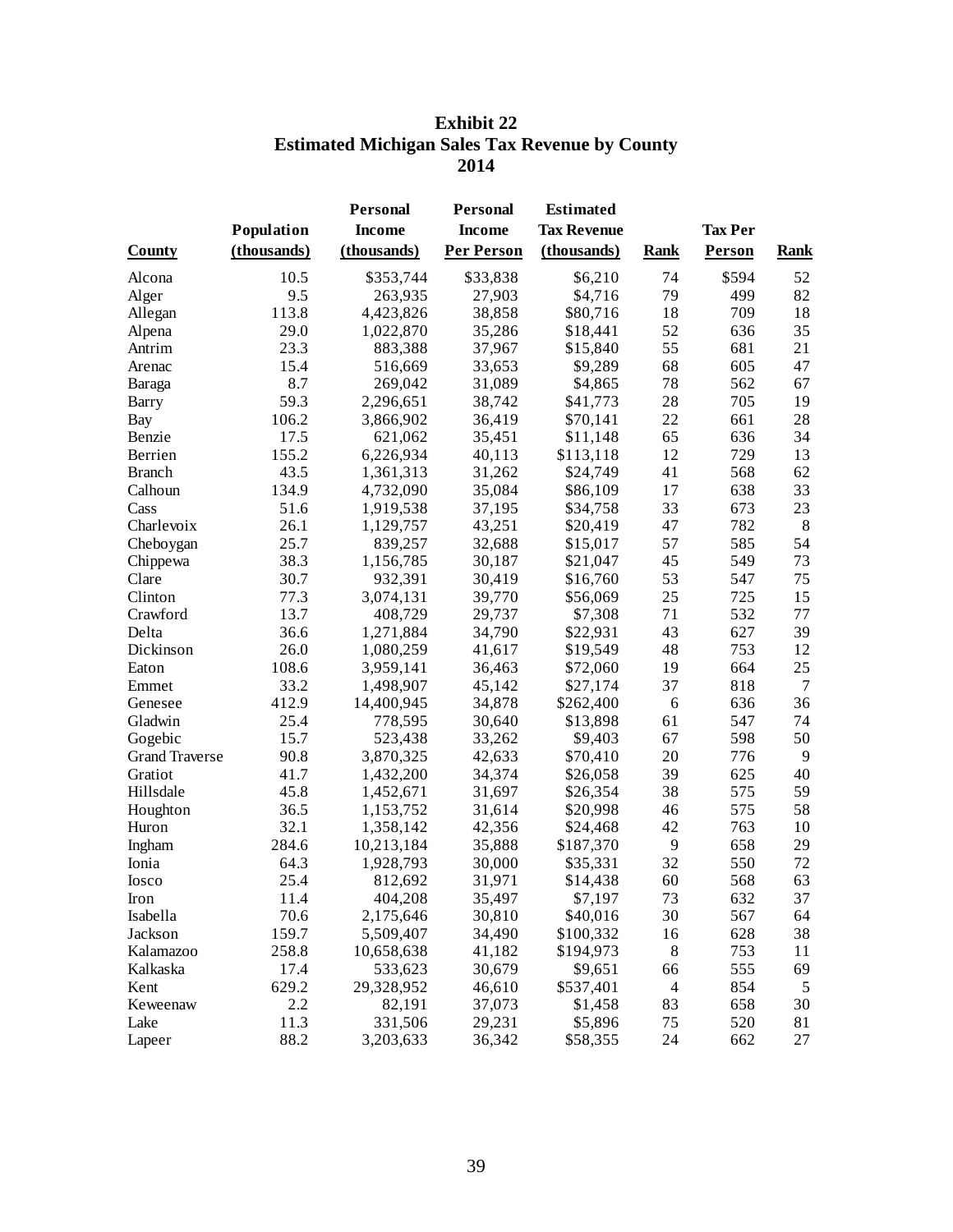## **Exhibit 22 (continued) Estimated Michigan Sales Tax Revenue by County 2014**

|               |             | <b>Personal</b> | <b>Personal</b>   | <b>Estimated</b>   |                |                |                |
|---------------|-------------|-----------------|-------------------|--------------------|----------------|----------------|----------------|
|               | Population  | <b>Income</b>   | <b>Income</b>     | <b>Tax Revenue</b> |                | <b>Tax Per</b> |                |
| <b>County</b> | (thousands) | (thousands)     | <b>Per Person</b> | (thousands)        | <u>Rank</u>    | <b>Person</b>  | <b>Rank</b>    |
| Leelanau      | 21.9        | \$1,073,199     | \$48,971          | \$19,263           | 49             | \$879          | $\overline{3}$ |
| Lenawee       | 99.0        | 3,328,394       | 33,604            | \$60,513           | 23             | 611            | 44             |
| Livingston    | 185.6       | 8,691,361       | 46,829            | \$158,719          | 10             | 855            | $\overline{4}$ |
| Luce          | 6.4         | 177,242         | 27,582            | \$3,193            | 82             | 497            | 83             |
| Mackinac      | 11.0        | 402,849         | 36,483            | \$7,214            | 72             | 653            | 31             |
| Macomb        | 860.1       | 34,306,210      | 39,886            | \$625,462          | 3              | 727            | 14             |
| Manistee      | 24.4        | 819,277         | 33,549            | \$14,705           | 59             | 602            | 48             |
| Marquette     | 67.7        | 2,411,045       | 35,626            | \$43,864           | 27             | 648            | 32             |
| Mason         | 28.8        | 1,058,050       | 36,707            | \$19,096           | 50             | 663            | 26             |
| Mecosta       | 43.2        | 1,256,162       | 29,087            | \$22,812           | 44             | 528            | 78             |
| Menominee     | 23.7        | 885,033         | 37,321            | \$15,965           | 54             | 673            | 24             |
| Midland       | 83.4        | 3,850,272       | 46,151            | \$70,141           | 21             | 841            | 6              |
| Missaukee     | 15.0        | 469,874         | 31,248            | \$8,497            | 69             | 565            | 65             |
| Monroe        | 149.8       | 5,885,705       | 39,284            | \$107,273          | 14             | 716            | 17             |
| Montcalm      | 62.9        | 1,825,175       | 29,020            | \$33,207           | 34             | 528            | 79             |
| Montmorency   | 9.3         | 295,188         | 31,741            | \$5,226            | 76             | 562            | 68             |
| Muskegon      | 172.3       | 5,662,490       | 32,856            | \$103,275          | 15             | 599            | 49             |
| Newaygo       | 47.9        | 1,518,336       | 31,698            | \$27,531           | 36             | 575            | 60             |
| Oakland       | 1,237.9     | 73,973,217      | 59,759            | \$1,350,639        | $\mathbf{1}$   | 1,091          | $\mathbf{1}$   |
| Oceana        | 26.2        | 834,377         | 31,821            | \$15,093           | 56             | 576            | 57             |
| Ogemaw        | 21.0        | 631,632         | 30,022            | \$11,289           | 64             | 537            | 76             |
| Ontonagon     | 6.2         | 203,906         | 33,037            | \$3,595            | 81             | 583            | 56             |
| Osceola       | 23.2        | 668,356         | 28,847            | \$12,075           | 63             | 521            | 80             |
| Oscoda        | 8.4         | 259,464         | 30,996            | \$4,623            | 80             | 552            | 71             |
| Otsego        | 24.2        | 816,268         | 33,789            | \$14,759           | 58             | 611            | 45             |
| Ottawa        | 276.3       | 10,866,601      | 39,330            | \$198,873          | $\overline{7}$ | 720            | 16             |
| Presque Isle  | 13.0        | 427,739         | 32,893            | \$7,593            | 70             | 584            | 55             |
| Roscommon     | 24.0        | 749,590         | 31,292            | \$13,250           | 62             | 553            | 70             |
| Saginaw       | 195.0       | 6,640,133       | 34,050            | \$120,613          | 11             | 618            | 42             |
| Sanilac       | 41.6        | 1,402,885       | 33,734            | \$25,372           | 40             | 610            | 46             |
| Schoolcraft   | 8.2         | 281,441         | 34,444            | \$5,047            | 77             | 618            | 43             |
| Shiawassee    | 68.9        | 2,260,090       | 32,787            | \$41,113           | 29             | 596            | 51             |
| St. Clair     | 160.1       | 6,002,407       | 37,497            | \$109,209          | 13             | 682            | 20             |
| St. Joseph    | 60.9        | 1,962,639       | 32,203            | \$35,692           | 31             | 586            | 53             |
| Tuscola       | 54.0        | 1,700,290       | 31,487            | \$30,801           | 35             | 570            | 61             |
| Van Buren     | 75.2        | 2,562,639       | 34,078            | \$46,661           | 26             | 621            | 41             |
| Washtenaw     | 356.9       | 17,260,080      | 48,365            | \$316,326          | 5              | 886            | $\sqrt{2}$     |
| Wayne         | 1,764.8     | 65,022,210      | 36,844            | \$1,188,869        | $\overline{c}$ | 674            | 22             |
| Wexford       | 32.9        | 1,022,797       | 31,101            | \$18,556           | 51             | 564            | 66             |
| <b>Totals</b> | 9,909.9     | 403,726,369     | \$40,740          | \$7,362,620        |                | \$743          |                |

Source: Bureau of Economic Analysis. Calculated and compiled by Office of Revenue and Tax Analysis.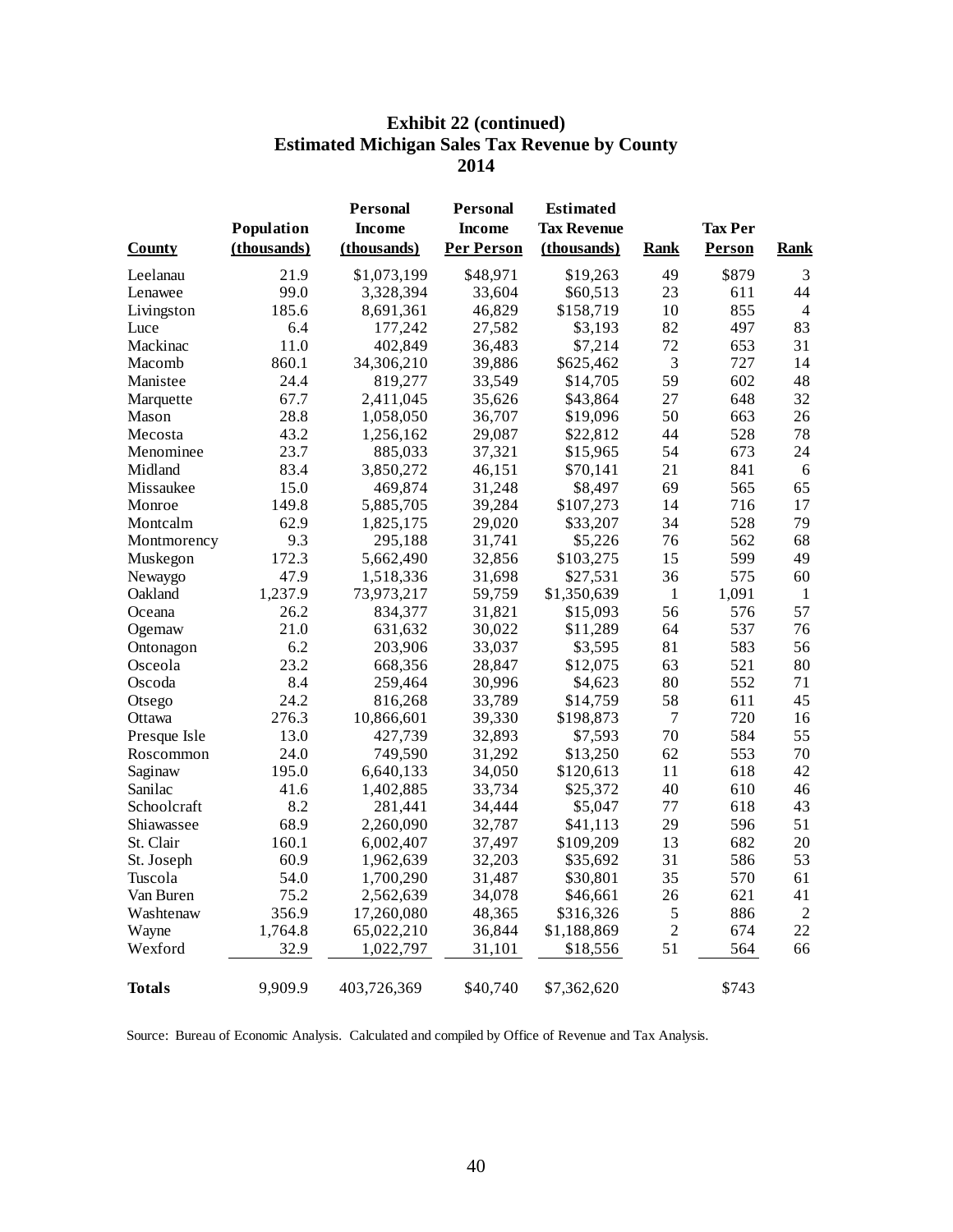| <b>State</b>      | <b>State Sales</b><br><b>Tax Rate</b> | <b>Maximum</b><br><b>Local Tax</b><br><b>Rate</b> | Average<br><b>Local Tax</b><br><b>Rate</b> | <b>Maximum</b><br><b>State &amp; Local</b><br><b>Tax Rate</b> |
|-------------------|---------------------------------------|---------------------------------------------------|--------------------------------------------|---------------------------------------------------------------|
| Alabama           | 4.00%                                 | 7.000%                                            | 4.930%                                     | 11.000%                                                       |
| Alaska            | No Tax                                | 7.500%                                            | 1.780%                                     | 7.500%                                                        |
| Arizona           | 5.60%                                 | 5.300%                                            | 2.580%                                     | 10.900%                                                       |
| Arkansas          | 6.50%                                 | 5.130%                                            | 2.770%                                     | 11.630%                                                       |
| California *      | 7.50%                                 | 2.500%                                            | 0.980%                                     | 10.000%                                                       |
| Colorado          | 2.90%                                 | 7.100%                                            | 4.540%                                     | 10.000%                                                       |
| Connecticut       | 6.35%                                 | None                                              | None                                       | 6.350%                                                        |
| Delaware          | No Tax                                | None                                              | None                                       | No Tax                                                        |
| Florida           | 6.00%                                 | 1.500%                                            | 0.650%                                     | 7.500%                                                        |
| Georgia           | 4.00%                                 | 4.000%                                            | 3.020%                                     | 8.000%                                                        |
| Hawaii            | 4.00%                                 | 0.500%                                            | 0.350%                                     | 4.500%                                                        |
| Idaho             | 6.00%                                 | 3.000%                                            | 0.010%                                     | 9.000%                                                        |
| <b>Illinois</b>   | 6.25%                                 | 3.750%                                            | 1.970%                                     | 10.000%                                                       |
| Indiana           | 7.00%                                 | None                                              | None                                       | 7.000%                                                        |
| Iowa              | 6.00%                                 | 1.000%                                            | 0.790%                                     | 7.000%                                                        |
| Kansas            | 6.50%                                 | 4.000%                                            | 2.090%                                     | 10.500%                                                       |
| Kentucky          | 6.00%                                 | None                                              | None                                       | 6.000%                                                        |
| Louisiana         | 4.00%                                 | 7.000%                                            | 5.010%                                     | 11.000%                                                       |
| Maine             | 5.50%                                 | None                                              | None                                       | 5.500%                                                        |
| Maryland          | 6.00%                                 | None                                              | None                                       | 6.000%                                                        |
| Massachusetts     | 6.25%                                 | None                                              | None                                       | 6.250%                                                        |
| Michigan          | $6.00\%$                              | <b>None</b>                                       | <b>None</b>                                | $6.000\%$                                                     |
| Minnesota         | 6.875%                                | 1.500%                                            | 0.350%                                     | 8.375%                                                        |
| Mississippi       | 7.00%                                 | 1.000%                                            | 0.070%                                     | 8.000%                                                        |
| Missouri          | 4.225%                                | 5.000%                                            | 3.620%                                     | 9.225%                                                        |
| Montana           | No Tax                                | None                                              | None                                       | No Tax                                                        |
| Nebraska          | 5.50%                                 | 2.000%                                            | 1.330%                                     | 7.500%                                                        |
| Nevada            | 6.85%                                 | 1.250%                                            | 1.090%                                     | 8.100%                                                        |
| New Hampshire     | No Tax                                | None                                              | None                                       | No Tax                                                        |
| New Jersey        | 7.00%                                 | None                                              | None                                       | 7.000%                                                        |
| New Mexico        | 5.125%                                | 3.563%                                            | 2.370%                                     | 8.688%                                                        |
| New York          | 4.00%                                 | 4.875%                                            | 4.480%                                     | 8.875%                                                        |
| North Carolina    | 4.75%                                 | 2.750%                                            | 2.150\%                                    | 7.500%                                                        |
| North Dakota      | 5.00%                                 | 3.500%                                            | 1.770%                                     | 8.500%                                                        |
| Ohio              | 5.75%                                 | 2.250%                                            | 1.390%                                     | 8.000%                                                        |
| Oklahoma          | 4.50%                                 | 6.500%                                            | 4.280%                                     | 11.000%                                                       |
| Oregon            | No Tax                                | None                                              | None                                       | No Tax                                                        |
| Pennsylvania      | 6.00%                                 | 2.000%                                            | 0.340%                                     | 8.000%                                                        |
| Rhode Island      | 7.00%                                 | None                                              | None                                       | 7.000%                                                        |
| South Carolina    | 6.00%                                 | 2.500%                                            | 1.220%                                     | 8.500%                                                        |
| South Dakota      | 4.00%                                 | 2.000%                                            | 1.840%                                     | 6.000%                                                        |
| Tennessee         | 7.00%                                 | 5.000%                                            | 2.460%                                     | 12.000%                                                       |
| Texas             | 6.25%                                 | 2.000%                                            | 1.920%                                     | 8.250%                                                        |
| Utah <sup>*</sup> | 5.95%                                 | 2.100%                                            | 0.740%                                     | 8.050%                                                        |
| Vermont           | 6.00%                                 | 1.000%                                            | 0.140%                                     | 7.000%                                                        |
| Virginia *        | 5.30%                                 | 0.700%                                            | 0.330%                                     | 6.000%                                                        |
| Washington        | 6.50%                                 | 3.100%                                            | 2.400%                                     | 9.600%                                                        |
| West Virginia     | 6.00%                                 | 1.000%                                            | 0.100%                                     | 6.000%                                                        |
| Wisconsin         | 5.00%                                 | 1.750%                                            | 0.430%                                     | 6.750%                                                        |
| Wyoming           | 4.00%                                 | 2.000%                                            | 1.430%                                     | 6.000%                                                        |
|                   |                                       |                                                   |                                            |                                                               |

## **Exhibit 23 2015 State and Local Sales Tax Rates**

\* Statewide local tax included in state tax rate.

Sources: "State and Local Sales Tax Rates, Midyear 2015", Fiscal Fact No. 473 by Tax Foundation. Also Federation of Tax Administrators. Rates as of July 1, 2015. Compiled by Office of Revenue and Tax Analysis.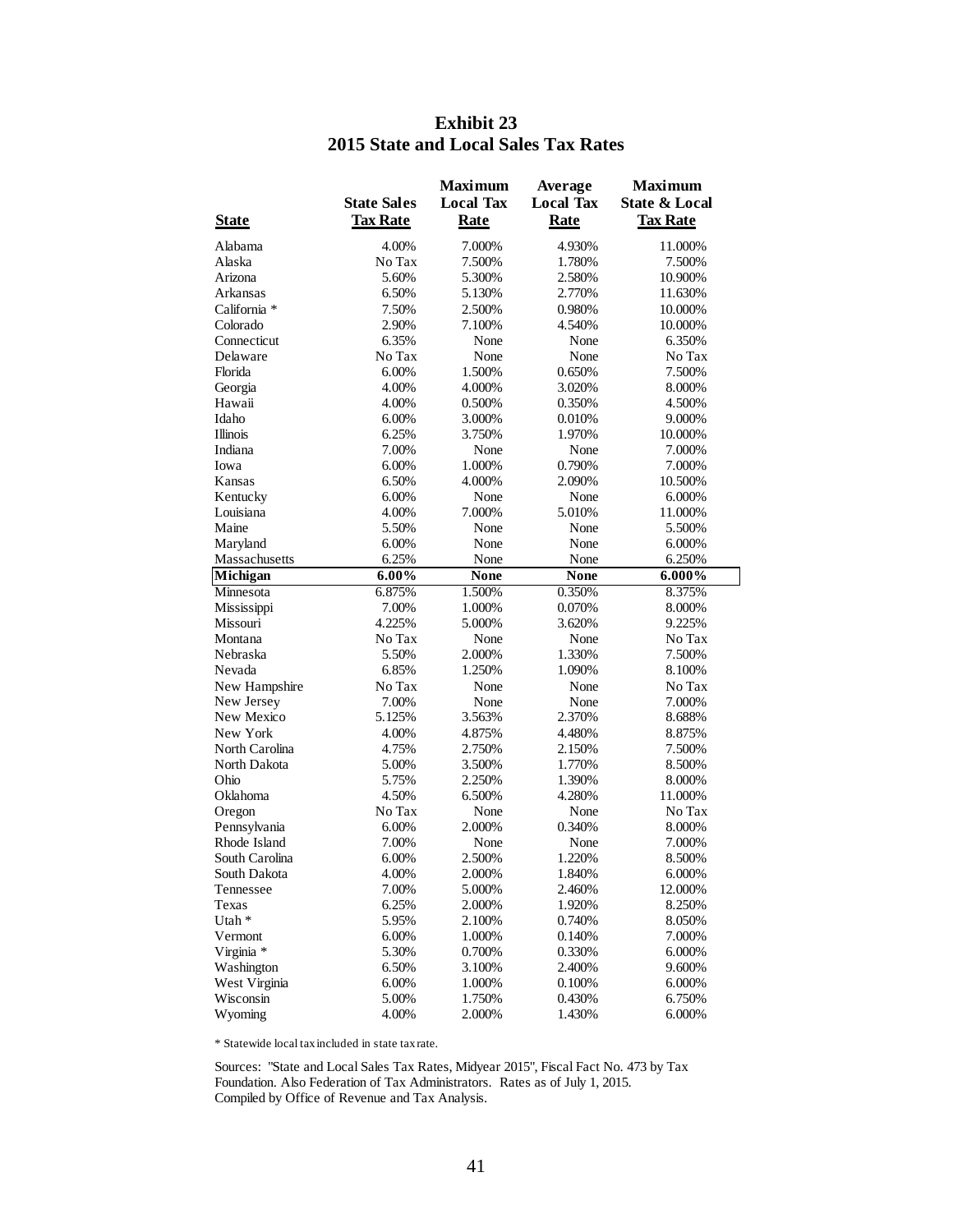|                | <b>State &amp; Local</b><br><b>Taxes on Sales/</b><br><b>Gross Receipts</b><br>(millions) | <b>Personal</b><br><b>Income</b><br>(millions) | <b>Sales Tax</b><br><b>Revenue</b><br>as $%$ of<br><b>Income</b> | <b>Rank</b>                 | <b>State</b><br><b>Tax Rate</b> | <b>Effective</b><br>State &<br><b>Local Sales</b><br><b>Tax Rate</b> | <b>Rank</b>     |
|----------------|-------------------------------------------------------------------------------------------|------------------------------------------------|------------------------------------------------------------------|-----------------------------|---------------------------------|----------------------------------------------------------------------|-----------------|
| Alabama        | \$4,358.3                                                                                 | \$175,154.7                                    | 2.49%                                                            | 19                          | 4.0%                            | 7.48%                                                                | 14              |
| Alaska         | \$216.9                                                                                   | \$38,015.5                                     | 0.57%                                                            | 46                          | No Tax                          | <b>NA</b>                                                            | 46              |
| Arizona        | \$9,023.8                                                                                 | \$242,852.2                                    | 3.72%                                                            | $\overline{4}$              | 5.6%                            | 7.81%                                                                | 9               |
| Arkansas       | \$3,854.1                                                                                 | \$108,137.2                                    | 3.56%                                                            | 8                           | 6.50%                           | 8.83%                                                                | $\mathfrak{Z}$  |
| California     | \$44,509.9                                                                                | \$1,836,430.5                                  | 2.42%                                                            | 22                          | 7.50%                           | 8.53%                                                                | $\overline{4}$  |
| Colorado       | \$6,127.0                                                                                 | \$244,304.1                                    | 2.51%                                                            | 18                          | 2.9%                            | 7.35%                                                                | 15              |
| Connecticut    | \$3,855.9                                                                                 | \$225,194.6                                    | 1.71%                                                            | 39                          | 6.4%                            | 6.35%                                                                | 31              |
| Delaware       | \$0.0                                                                                     | \$41,297.1                                     | 0.00%                                                            | 47                          | No Tax                          | <b>NA</b>                                                            | 46              |
| Florida        | \$22,622.6                                                                                | \$806,604.2                                    | 2.80%                                                            | 16                          | 6.0%                            | 6.53%                                                                | 29              |
| Georgia        | \$9,156.2                                                                                 | \$373,357.5                                    | 2.45%                                                            | 20                          | 4.0%                            | 6.94%                                                                | 24              |
| Hawaii         | \$3,118.3                                                                                 | \$62,274.8                                     | 5.01%                                                            | $\mathbf{1}$                | 4.0%                            | 4.24%                                                                | 45              |
| Idaho          | \$1,324.2                                                                                 | \$56,686.1                                     | 2.34%                                                            | 25                          | 6.0%                            | 6.00%                                                                | 35              |
| Illinois       | \$9,782.8                                                                                 | \$597,606.2                                    | 1.64%                                                            | 41                          | 6.25%                           | 7.49%                                                                | 12              |
| Indiana        | \$6,793.9                                                                                 | \$251,266.3                                    | 2.70%                                                            | 17                          | 7.0%                            | 7.00%                                                                | 20              |
| Iowa           | \$2,823.6                                                                                 | \$134,643.9                                    | 2.10%                                                            | 30                          | 6.0%                            | 6.72%                                                                | 25              |
| Kansas         | \$3,782.3                                                                                 | \$127,222.2                                    | 2.97%                                                            | 12                          | 6.2%                            | 8.03%                                                                | $\,8\,$         |
| Kentucky       | \$3,021.8                                                                                 | \$157,802.4                                    | 1.91%                                                            | 36                          | 6.0%                            | 6.00%                                                                | 35              |
| Louisiana      | \$6,780.4                                                                                 | \$188,452.0                                    | 3.60%                                                            | $\overline{7}$              | 4.0%                            | 9.60%                                                                | $\mathbf{1}$    |
| Maine          | \$1,071.9                                                                                 | \$52,589.0                                     | 2.04%                                                            | 32                          | 5.5%                            | 5.50%                                                                | 42              |
| Maryland       | \$4,114.3                                                                                 | \$312,974.7                                    | 1.31%                                                            | 43                          | 6.0%                            | 6.00%                                                                | 35              |
| Massachusetts  | \$5,184.3                                                                                 | \$379,411.8                                    | 1.37%                                                            | 42                          | 6.3%                            | 6.25%                                                                | 33              |
| Michigan       | \$8,465.9                                                                                 | \$388,222.4                                    | 2.18%                                                            | $\overline{28}$             | $6.0\%$                         | $6.00\%$                                                             | $\overline{35}$ |
| Minnesota      | \$5,129.4                                                                                 | \$256,363.0                                    | 2.00%                                                            | 33                          | 6.875%                          | 7.04%                                                                | 18              |
| Mississippi    | \$3,191.7                                                                                 | \$99,588.6                                     | 3.20%                                                            | 9                           | 7.0%                            | 7.00%                                                                | 20              |
| Missouri       | \$5,317.0                                                                                 | \$242,692.2                                    | 2.19%                                                            | 27                          | 4.225%                          | 7.12%                                                                | 16              |
| Montana        | \$0.0                                                                                     | \$39,561.8                                     | 0.00%                                                            | 47                          | No Tax                          | <b>NA</b>                                                            | 46              |
| Nebraska       | \$2,009.9                                                                                 | \$85,912.4                                     | 2.34%                                                            | 24                          | 5.5%                            | 6.62%                                                                | 28              |
| Nevada         | \$3,976.0                                                                                 | \$109,373.4                                    | 3.64%                                                            | 6                           | 6.9%                            | 7.49%                                                                | 13              |
| New Hampshire  | \$0.0                                                                                     | \$66,987.4                                     | 0.00%                                                            | 47                          | No Tax                          | <b>NA</b>                                                            | 46              |
| New Jersey     | \$8,454.8                                                                                 | \$491,159.8                                    | 1.72%                                                            | 38                          | 7.0%                            | 7.00%                                                                | 20              |
| New Mexico     | \$2,928.0                                                                                 | \$73,873.6                                     | 3.96%                                                            | $\ensuremath{\mathfrak{Z}}$ | 5.1%                            | 7.62%                                                                | 11              |
| New York       | \$25,793.1                                                                                | \$1,053,788.1                                  | 2.45%                                                            | 21                          | 4.00%                           | 8.51%                                                                | 5               |
| North Carolina | \$7,829.8                                                                                 | \$375,375.4                                    | 2.09%                                                            | 31                          | 4.75%                           | 6.65%                                                                | 27              |
| North Dakota   | \$1,464.9                                                                                 | \$39,515.8                                     | 3.71%                                                            | $\sqrt{5}$                  | 5.0%                            | 5.77%                                                                | 40              |
| Ohio           | \$10,586.1                                                                                | \$469,757.4                                    | 2.25%                                                            | 26                          | 5.8%                            | 7.06%                                                                | 17              |
| Oklahoma       | \$4,512.8                                                                                 | \$160,835.5                                    | 2.81%                                                            | 15                          | 4.5%                            | 8.06%                                                                | 6               |
| Oregon         | \$0.0                                                                                     | \$153,476.6                                    | 0.00%                                                            | 47                          | No Tax                          | NA                                                                   | 46              |
| Pennsylvania   | \$9,948.2                                                                                 | \$588,044.6                                    | 1.69%                                                            | 40                          | 6.0%                            | 6.46%                                                                | 30              |
| Rhode Island   | \$881.5                                                                                   | \$48,590.6                                     | 1.81%                                                            | 37                          | 7.0%                            | 7.00%                                                                | 20              |
| South Carolina | \$3,571.2                                                                                 | \$168,246.0                                    | 2.12%                                                            | 29                          | 6.0%                            | 6.70%                                                                | 26              |
| South Dakota   | \$1,182.0                                                                                 | \$37,547.6                                     | 3.15%                                                            | 11                          | 4.0%                            | 5.54%                                                                | 41              |
| Tennessee      | \$8,098.8                                                                                 | \$254,692.1                                    | 3.18%                                                            | 10                          | 7.0%                            | 9.46%                                                                | $\overline{c}$  |
| Texas          | \$32,627.2                                                                                | \$1,156,786.3                                  | 2.82%                                                            | 14                          | 6.25%                           | 7.80%                                                                | 10              |
| Utah           | \$2,534.7                                                                                 | \$104,702.5                                    | 2.42%                                                            | $23\,$                      | 4.70%                           | 6.32%                                                                | 32              |
| Vermont        | \$357.8                                                                                   | \$27,927.5                                     | 1.28%                                                            | 44                          | 6.0%                            | 6.18%                                                                | 34              |
| Virginia       | \$4,906.5                                                                                 | \$405,972.8                                    | 1.21%                                                            | 45                          | 5.3%                            | 7.01%                                                                | 19              |
| Washington     | \$13,795.7                                                                                | \$329,746.0                                    | 4.18%                                                            | $\sqrt{2}$                  | 6.5%                            | 8.06%                                                                | 7               |
| West Virginia  | \$1,255.4                                                                                 | \$65,545.8                                     | 1.92%                                                            | 35                          | 6.0%                            | 6.00%                                                                | 35              |
| Wisconsin      | \$4,770.9                                                                                 | \$244,614.1                                    | 1.95%                                                            | 34                          | 5.0%                            | 5.41%                                                                | 43              |
| Wyoming        | \$868.4                                                                                   | \$30,283.0                                     | 2.87%                                                            | 13                          | 4.0%                            | 4.94%                                                                | 44              |
| U.S. Average   | \$325,980.2                                                                               | \$13,981,458.8                                 | 2.33%                                                            |                             |                                 |                                                                      |                 |

#### **Exhibit 24 FY 2013 Effective State and Local Sales Tax Rates and Revenue**

Sources: Bureau of the Census & Bureau of Economic Analysis, U.S. Department of Commerce, and *Federation of Tax Administrators*. Compiled by Office of Revenue and Tax Analysis.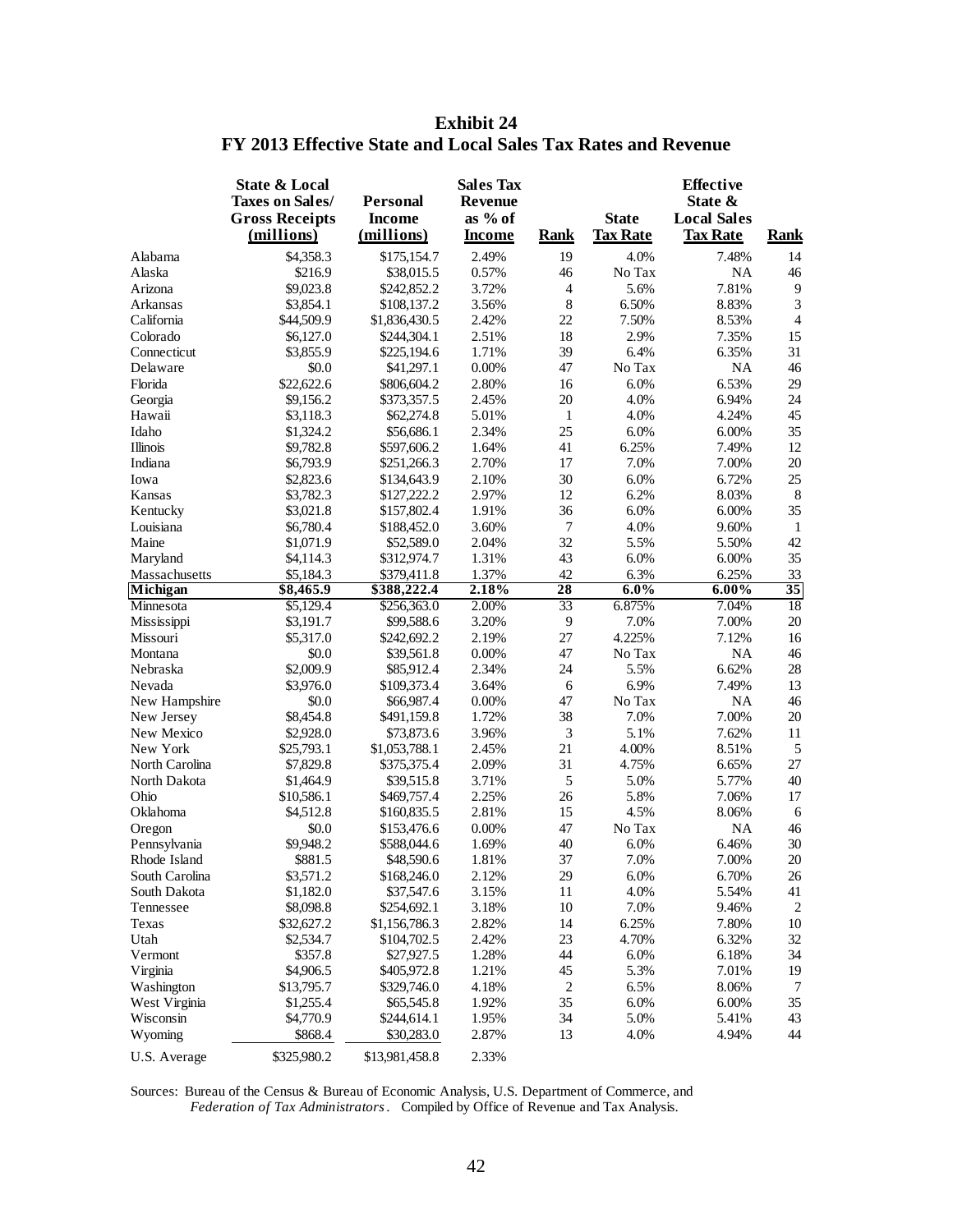# **VIII. PUBLIC ACTS IN 2014 – SALES AND USE TAXES**

**Public Acts 53 and 54 of 2014** amended the General Sales Tax and Use Tax Acts, respectively, to extend the sunset of the exemptions for the renovation of Cobo Center in Detroit through January 1, 2016.

**Public Acts 80, 81, 86, 87, and 89 through 93 of 2014** were a package of legislation designed to implement exemptions for certain industrial and commercial personal property and provide for a mechanism to replace a portion of the property tax revenue lost by local units of government.

**Public Act 80** amended the Use Tax Act to re-identify the components of the use tax and alter the amount of community stabilization share tax revenue.

**Public Act 81** amended the enacting section of Public Act 408 of 2012 to change the ballot question before voters at the August 2014 election. The Act would place before voters the question of adopting the legislation as amended by this series of bills.

**Public Act 86** created the Local Community Stabilization Authority (LCSA) Act. The LCSA is required to distribute its share of the 6 percent use tax to municipalities as reimbursement for the personal property tax exemptions enacted in 2012.

Public Act 87 amended the General Property Tax Act to amend the exemptions for certain personal property to add new definitions and revise reporting requirements.

**Public Acts 89 through 91** amended the enacting sections of prior legislation to repeal certain exemptions for personal property if the ballot question before voters in August 2014 was defeated.

**Public Act 92 of 2014** created the State Essential Services Assessment Act. The assessment would be levied on exempt eligible manufacturing personal property at 2.4 mills in the first five years after the property is acquired, 1.25 mills for the next five years, and 0.9 mills after that. The revenue from the assessment would be deposited into the state General Fund.

**Public Act 93 of 2014** created the Alternative State Essential Services Assessment Act. The Act would apply to eligible personal property exempt from the state essential services assessment. The alternative assessment would be equal to 50 percent of the essential services assessment and revenue would be deposited into the state General Fund.

**Public Acts 108 and 109 of 2014** amended the General Sales Tax and Use Tax Acts to limit the Department of Treasury's use of indirect audit procedures. These procedures use information from a range of sources other than the taxpayer's records and returns to determine the correct tax liability.

**Public Act 121 of 2014** amended the Use Tax Act to extend the retroactive time period by one year for the exemption of property affixed to real estate in another state. The exemption was originally enacted as Public Act 474 of 2012.

**Public Act 161 of 2014** amended the Use Tax Act to reinstate the inclusion of medical services provided by Medicaid managed care organizations in the tax base subject to the use tax, beginning April 1, 2014.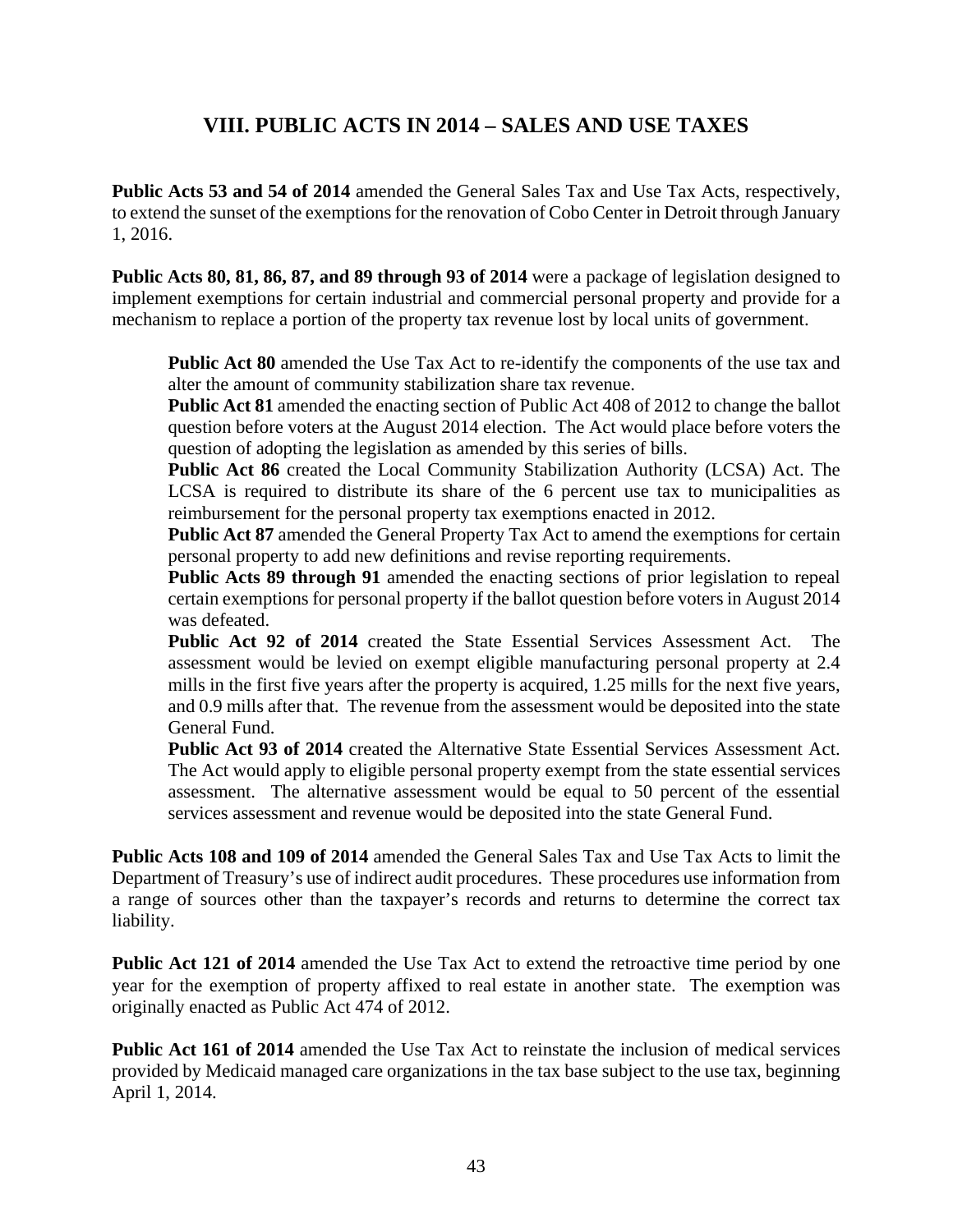**Public Act 248 of 2014** amended the Use Tax Act to expand the exemption for transfers of a vehicle, manufactured home, aircraft, snowmobile, or watercraft to a broader subset of relatives. The exemption now applies if the purchaser or transfer recipient is the father-in-law, mother-inlaw, brother-in-law, sister-in-law, son-in-law, daughter-in-law, or grandparent-in-law of the former owner.

**Public Acts 425 and 426 of 2014** amended the General Sales Tax Act and the Use Tax Act to make a technical correction to the subsection reference for the discount allowed to taxpayers paying on an accelerated basis. Public Acts 117 and 118 of 2012 changed the payment amount that accelerated sales and use tax filers are required to make each month by adding a new subsection. The new reference unintentionally changed the discount available to accelerated filers.

**Public Acts 553 and 554 of 2014** amended the General Sales Tax Act and the Use Tax Act, respectively, to create a presumption that a seller is engaged in the business of making retail sales in Michigan if the seller or an affiliated person engages in certain activities in Michigan described in the Acts. The Acts would also establish "click-through" nexus, requiring a seller to collect Michigan sales or use tax, if the seller has entered into an agreement with one or more Michigan residents to refer potential purchases to the seller in exchange for a commission or other consideration. These Acts take effect October 1, 2015.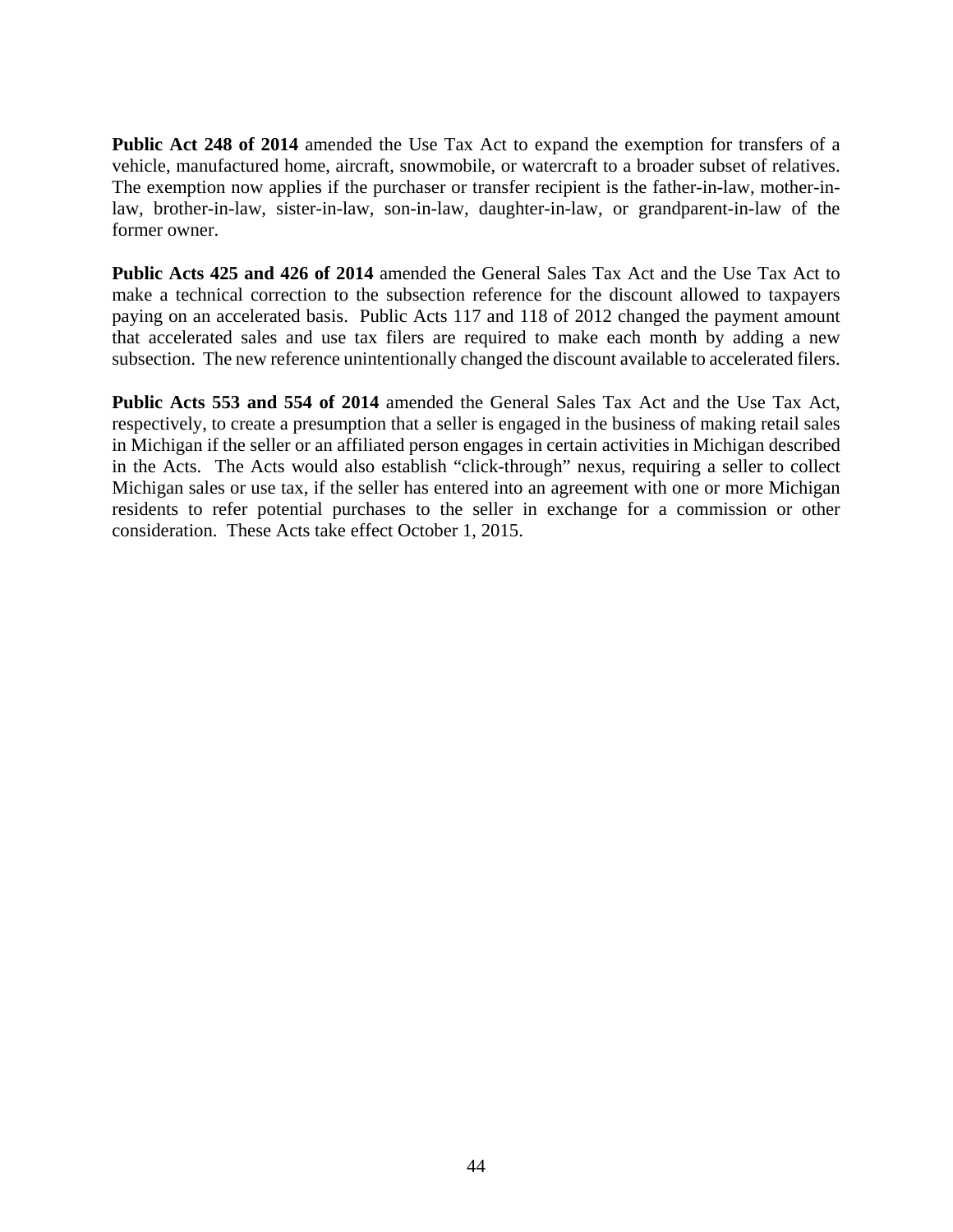## **IX. REFERENCES**

Advisory Commission on Intergovernmental Relations, *Significant Features of Fiscal Federalism 1995,* Volume II, Washington, D.C., September 1995.

Besley, Timothy J. and Harvey S. Rosen, "Sales Taxes and Prices: An Empirical Analysis," in *National Tax Journal*, Vol. LII, No.2 (June 1999): pp. 157 - 178.

Blume, Lawrence E., "The Sales and Use Taxes," in *Michigan's Fiscal and Economic Structure,*  edited by Harvey E. Brazer and Deborah S. Laren, The University of Michigan Press, Ann Arbor, 1982.

Browning, Edgar K. and Jacquelene M. Browning. *Public Finance and the Price System*, Prentice Hall, Englewood Cliffs, NJ, 1994.

Bruce, Donald, Fox, William F., and Luna, LeAnn, "State and Local Government Sales Tax Revenue Losses from Electronic Commerce," University of Tennessee, April 2009.

Fox, William F. and Bruce, Donald, "State and Local Sales Tax Revenue Losses from E-Commerce: Updated Estimates," Center for Business and Economic Research, University of Tennessee, February 2000.

Johnson, Peter A., "A Current Calculation of Uncollected Sales Tax Arising from Internet Growth," Direct Marketing Association, 2003.

Metcalf, Gilbert E., "The Lifetime Incidence of State and Local Taxes: Measuring Changes During the 1980s," in *Tax Progressivity and Income Inequality*, edited by Joel Slemrod, Cambridge University Press, Cambridge, UK, 1994.

Michigan Department of Management and Budget, *Michigan Comprehensive Annual Financial Report,* various years.

Michigan Department of Treasury, *State of Michigan Executive Budget Tax Expenditure Appendix,*  FY 2011.

Michigan Department of Treasury, *Tax Revenue Loss Estimates for Consumer Remote Sales,* April 2001.

Musgrave, Richard A. and Musgrave, Peggy B., *Public Finance in Theory and Practice,* McGraw-Hill, New York, 1989.

Slemrod, Joel and Jon Bakija, *Taxing Ourselves: A Citizen's Guide to the Great Debate Over Tax Reform*, 2nd Edition, MIT Press, Cambridge, MA, 2000.